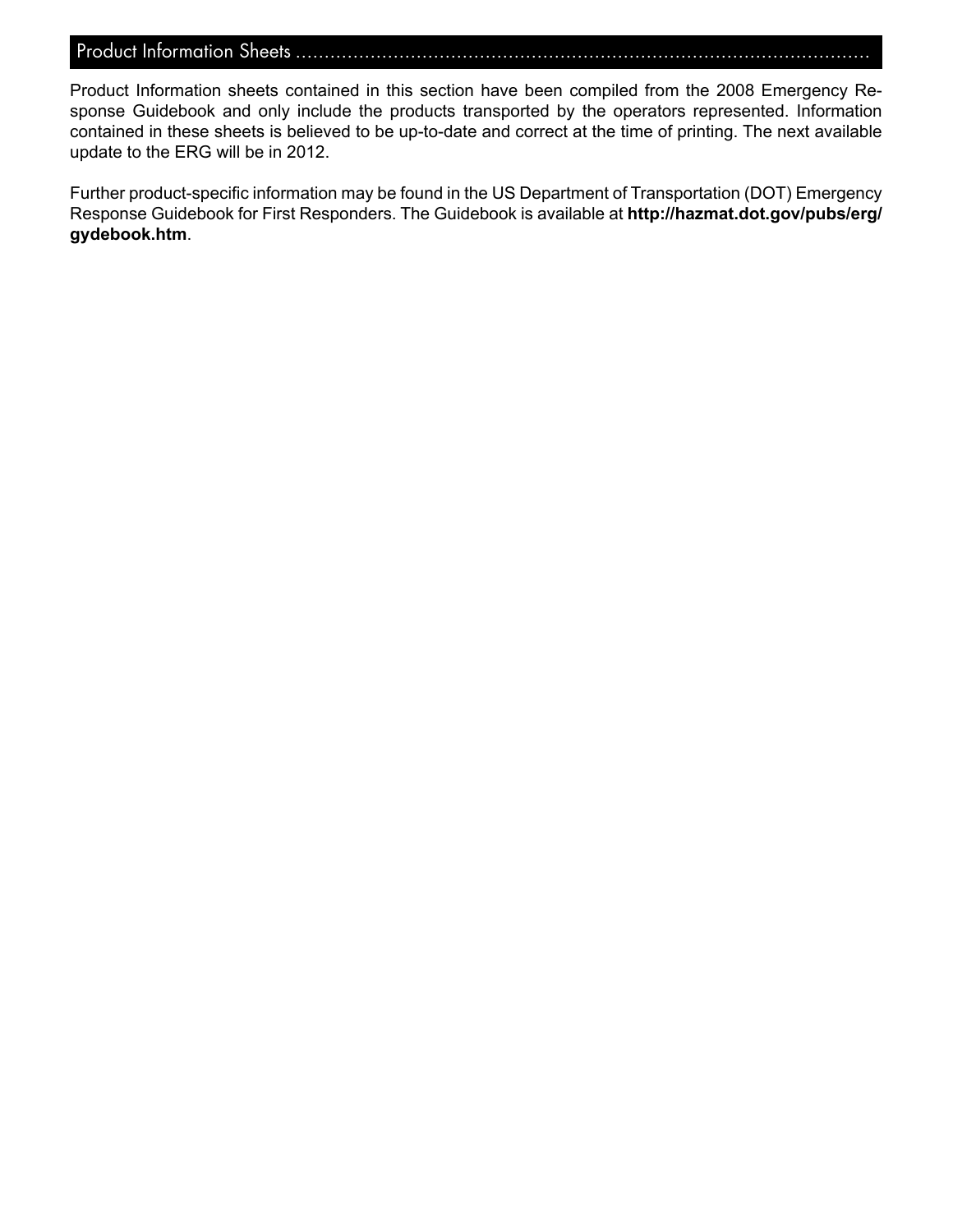## ......................................................................................................................... acetylene

## **POTENTIAL HAZARDS**

## **FIRE OR EXPLOSION**

- **•**  EXTREMELY FLAMMABLE.
- Will be easily ignited by heat, sparks or flames.
- Will form explosive mixtures with air.
- Silane will ignite spontaneously in air.
- Those substances designated with a "P" may polymerize explosively when heated or involved in a fire.
- Vapors from liquefied gas are initially heavier than air and spread along ground.
- Vapors may travel to source of ignition and flash back.
- Cylinders exposed to fire may vent and release flammable gas through pressure relief devices.
- Containers may explode when heated.
- Ruptured cylinders may rocket.

#### **health**

• Vapors may cause dizziness or asphyxiation without warning.

#### **FIRE**

#### **• DO NOT EXTINGUISH A LEAKING GAS FIRE UNLESS LEAK CAN BE STOPPED. Small Fire**

• Dry chemical or CO2.

#### **Large Fire**

- Water spray or fog.
- Move containers from fire area if you can do it without risk.

#### **Fire involving Tanks**

• Fight fire from maximum distance or

## **DOT GUIDEBOOK ID #: GUIDE #:** 1001 116

**\_\_\_\_\_\_\_\_\_\_\_\_\_\_\_\_\_\_\_\_\_\_\_\_\_\_\_\_\_\_\_\_**

**\_\_\_\_\_\_\_\_\_\_\_\_\_\_\_\_\_\_\_\_\_\_\_\_\_\_\_\_\_\_\_\_**

#### **Chemical NAMEs:**

- Acetylene
- Ethyne

#### **CHEMICAL FAMILY:**

Alkyne

## **Components:**

Acetylene, Dissolved

- Some may be toxic if inhaled at high concentrations.
- Contact with gas or liquefied gas may cause burns, severe injury and/or frostbite.
- Fire may produce irritating and/or toxic gases.

#### **PUBLIC SAFETY**

- **• CALL Emergency Response Telephone Number on Shipping Paper first. If Shipping Paper not available or no answer, refer to appropriate telephone number listed on the inside back cover.**
- As an immediate precautionary measure, isolate spill or leak area for at least 100 meters (330 feet) in all directions.
- Keep unauthorized personnel away.
- Stay upwind.
- Many gases are heavier than air and will spread along ground and collect in low or confined areas (sewers, basements, tanks).
- Keep out of low areas.

### **EMERGENCY response**

use unmanned hose holders or monitor nozzles.

- Cool containers with flooding quantities of water until well after fire is out.
- Do not direct water at source of leak or safety devices; icing may occur.
- Withdraw immediately in case of rising sound from venting safety devices or discoloration of tank.
- ALWAYS stay away from tanks engulfed in fire.
- For massive fire, use unmanned hose holders or monitor nozzles; if this is impossible, withdraw from area and let fire burn.

#### **SPILL OR LEAK**

- ELIMINATE all ignition sources (no smoking, flares, sparks or flames in immediate area).
- All equipment used when handling the product must be grounded.
- Stop leak if you can do it without risk.
- Do not touch or walk through spilled material.
- Do not direct water at spill or source of leak.
- Use water spray to reduce vapors or divert vapor cloud drift. Avoid allowing water runoff to contact spilled material.
- If possible, turn leaking containers so that gas escapes rather than liquid.
- Prevent entry into waterways, sewers, basements or confined areas.
- Isolate area until gas has dispersed.

#### **PROTECTIVE CLOTHING**

- Wear positive pressure self-contained breathing apparatus (SCBA).
- Structural firefighters' protective clothing will only provide limited protection.

#### **EVACUATION**

#### **Large Spill**

• Consider initial downwind evacuation for at least 800 meters (1/2 mile).

#### **Fire**

• If tank, rail car or tank truck is involved in a fire, ISOLATE for 1600 meters (1 mile) in all directions; also, consider initial evacuation for 1600 meters (1 mile) in all directions.

- Move victim to fresh air.
- Call 911 or emergency medical service.
- Give artificial respiration if victim is not breathing.
- Administer oxygen if breathing is difficult.
- Remove and isolate contaminated clothing and shoes.
- In case of contact with liquefied gas, thaw frosted parts with lukewarm water.
- In case of burns, immediately cool affected skin for as long as possible with cold water. Do not remove clothing if adhering to skin.
- Keep victim warm and quiet.
- Ensure that medical personnel are aware of the material(s) involved and take precautions to protect themselves.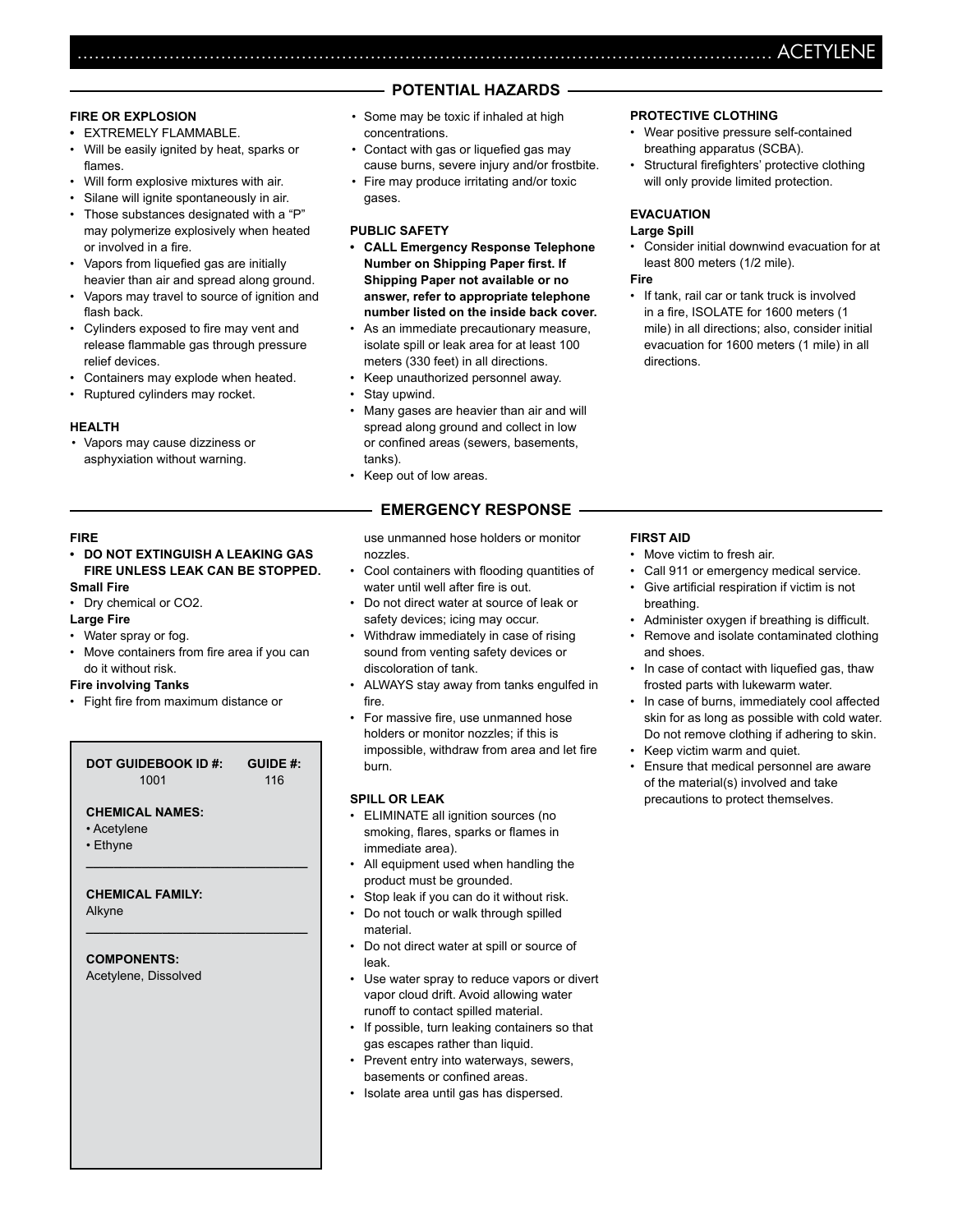#### **FIRE OR EXPLOSION**

- Flammable/combustible material.
- May be ignited by heat, sparks or flames.
- Vapors may form explosive mixtures with air.
- Vapors may travel to source of ignition and flash back.
- Most vapors are heavier than air. They will spread along ground and collect in low or confined areas (sewers, basements, tanks).
- Vapor explosion hazard indoors, outdoors or in sewers.
- Those substances designated with a "P" may polymerize explosively when heated or involved in a fire.
- Runoff to sewer may create fire or explosion hazard.
- Containers may explode when heated.
- Many liquids are lighter than water.

#### **health**

- May cause toxic effects if inhaled or ingested/swallowed.
- Contact with substance may cause severe

#### **FIRE**

**• Some of these materials may react violently with water.**

## **Small Fire.**

## **Small Fire**

• Dry chemical, CO2, water spray or alcoholresistant foam.

#### **Large Fire**

- Water spray, fog or alcohol-resistant foam.
- Move containers from fire area if you can

## **DOT GUIDEBOOK ID #: GUIDE #:** 2218 132

**\_\_\_\_\_\_\_\_\_\_\_\_\_\_\_\_\_\_\_\_\_\_\_\_\_\_\_\_\_\_\_\_**

**\_\_\_\_\_\_\_\_\_\_\_\_\_\_\_\_\_\_\_\_\_\_\_\_\_\_\_\_\_\_\_\_**

#### **Chemical NAMEs:**

- Acrylic Acid
- Indole-3-acrylic acid ethyl ester
- 3-(3-Indolyl)acrylic acid
- Trans-beta-Indoleacrylic acid

## **CHEMICAL FAMILY:**

## **Components:**

Acrylic Acid 100%

burns to skin and eyes.

- Fire will produce irritating, corrosive and/or toxic gases.
- Vapors may cause dizziness or suffocation.
- Runoff from fire control or dilution water may cause pollution.

#### **PUBLIC SAFETY**

- **• CALL Emergency Response Telephone Number on Shipping Paper first. If Shipping Paper not available or no answer, refer to appropriate telephone number listed on the inside back cover.**
- As an immediate precautionary measure, isolate spill or leak area for at least 50 meters (150 feet) in all directions.
- Keep unauthorized personnel away.
- Stay upwind.
- Keep out of low areas.
- Ventilate closed spaces before entering.

#### **PROTECTIVE CLOTHING**

• Wear positive pressure self-contained breathing apparatus (SCBA).

## **EMERGENCY response**

do it without risk.

• Dike fire-control water for later disposal; do not scatter the material.

#### • Do not get water inside containers.

- **Fire involving Tanks or Car/Trailer Loads**
- Fight fire from maximum distance or use unmanned hose holders or monitor nozzles.
- Cool containers with flooding quantities of water until well after fire is out.
- Withdraw immediately in case of rising sound from venting safety devices or discoloration of tank.
- ALWAYS stay away from tanks engulfed in fire.
- For massive fire, use unmanned hose holders or monitor nozzles; if this is impossible, withdraw from area and let fire burn.

#### **SPILL OR LEAK**

- Fully encapsulating, vapor protective clothing should be worn for spills and leaks with no fire.
- ELIMINATE all ignition sources (no smoking, flares, sparks or flames in immediate area).
- All equipment used when handling the product must be grounded.
- Do not touch or walk through spilled material.
- Stop leak if you can do it without risk.
- Prevent entry into waterways, sewers, basements or confined areas.
- A vapor suppressing foam may be used to reduce vapors.
- Absorb with earth, sand or other non-
- Wear chemical protective clothing that is specifically recommended by the manufacturer. It may provide little or no thermal protection.
- Structural firefighters' protective clothing provides limited protection in fire situations ONLY; it is not effective in spill situations where direct contact with the substance is possible.

#### **EVACUATION Large Spill**

• See Table 1 - Initial Isolation and Protective Action Distances for highlighted materials. For non-highlighted materials, increase, in the downwind direction, as necessary, the isolation distance shown under "PUBLIC SAFETY".

#### **Fire**

• If tank, rail car or tank truck is involved in a fire, ISOLATE for 800 meters (1/2 mile) in all directions; also, consider initial evacuation for 800 meters (1/2 mile) in all directions.

combustible material and transfer to containers (except for Hydrazine).

Use clean non-sparking tools to collect absorbed material.

#### **Large Spill**

- Dike far ahead of liquid spill for later disposal.
- Water spray may reduce vapor; but may not prevent ignition in closed spaces.

- Move victim to fresh air.
- Call 911 or emergency medical service.
- Give artificial respiration if victim is not breathing.
- Do not use mouth-to-mouth method if victim ingested or inhaled the substance; give artificial respiration with the aid of a pocket mask equipped with a one-way valve or other proper respiratory medical device.
- Administer oxygen if breathing is difficult.
- Remove and isolate contaminated clothing and shoes.
- In case of contact with substance, immediately flush skin or eyes with running water for at least 20 minutes.
- In case of burns, immediately cool affected skin for as long as possible with cold water. Do not remove clothing if adhering to skin.
- Keep victim warm and quiet.
- Effects of exposure (inhalation, ingestion or skin contact) to substance may be delayed.
- Ensure that medical personnel are aware of the material(s) involved and take precautions to protect themselves.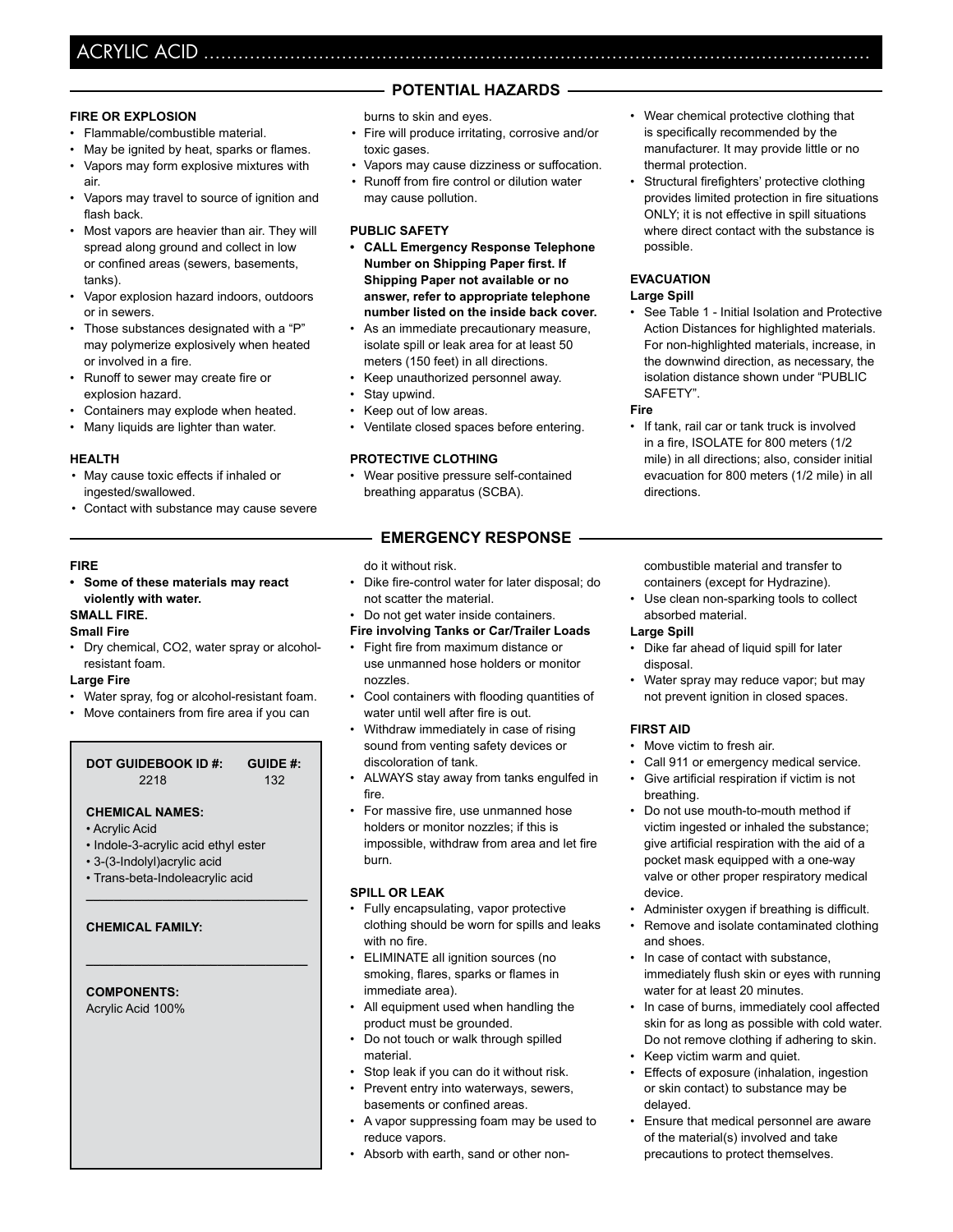# ....................................................................................................................ACRYLONITRILE

## **POTENTIAL HAZARDS**

## **FIRE OR EXPLOSION**

- **• HIGHLY FLAMMABLE: Will be easily ignited by heat, sparks or flames.**
- Vapors may form explosive mixtures with air.
- Vapors may travel to source of ignition and flash back.
- Most vapors are heavier than air. They will spread along ground and collect in low or confined areas (sewers, basements, tanks).
- Vapor explosion and poison hazard indoors, outdoors or in sewers.
- Those substances designated with a "P" may polymerize explosively when heated or involved in a fire.
- Runoff to sewer may create fire or explosion hazard.
- Containers may explode when heated.
- Many liquids are lighter than water.

#### **health**

- **• TOXIC; may be fatal if inhaled, ingested or absorbed through skin.**
- Inhalation or contact with some of these

#### **FIRE**

## **CAUTION: All these products have a very low flash point: Use of water spray when fighting fire may be inefficient. Small Fire.**

#### **Small Fire**

• Dry chemical, CO2, water spray or alcoholresistant foam.

#### **Large Fire**

• Water spray, fog or alcohol-resistant foam.

## **DOT GUIDEBOOK ID #: GUIDE #:** 1093 131

**\_\_\_\_\_\_\_\_\_\_\_\_\_\_\_\_\_\_\_\_\_\_\_\_\_\_\_\_\_\_\_\_**

**\_\_\_\_\_\_\_\_\_\_\_\_\_\_\_\_\_\_\_\_\_\_\_\_\_\_\_\_\_\_\_\_**

#### **Chemical NAMEs:**

- Acrylonitrile
- Cyanoethene
- Vinyl Cyanide
- Propenenitrile

#### **CHEMICAL FAMILY:**

## **Components:**

materials will irritate or burn skin and eyes. • Fire will produce irritating, corrosive and/or toxic gases.

- Vapors may cause dizziness or suffocation.
- Runoff from fire control or dilution water may cause pollution.

#### **PUBLIC SAFETY**

- **• CALL Emergency Response Telephone Number on Shipping Paper first. If Shipping Paper not available or no answer, refer to appropriate telephone number listed on the inside back cover.**
- As an immediate precautionary measure, isolate spill or leak area for at least 50 meters (150 feet) in all directions.
- Keep unauthorized personnel away.
- Stay upwind.
- Keep out of low areas.
- Ventilate closed spaces before entering.

#### **PROTECTIVE CLOTHING**

• Wear positive pressure self-contained breathing apparatus (SCBA).

## **EMERGENCY response**

- Move containers from fire area if you can do it without risk.
- Dike fire-control water for later disposal; do not scatter the material.
- Use water spray or fog; do not use straight streams.

#### **Fire involving Tanks or Car/Trailer Loads**

- Fight fire from maximum distance or use unmanned hose holders or monitor nozzles.
- Cool containers with flooding quantities of water until well after fire is out.
- Withdraw immediately in case of rising sound from venting safety devices or discoloration of tank.
- ALWAYS stay away from tanks engulfed in fire.
- For massive fire, use unmanned hose holders or monitor nozzles; if this is impossible, withdraw from area and let fire burn.

#### **SPILL OR LEAK**

- Fully encapsulating, vapor protective clothing should be worn for spills and leaks with no fire.
- ELIMINATE all ignition sources (no smoking, flares, sparks or flames in immediate area).
- All equipment used when handling the product must be grounded.
- Do not touch or walk through spilled material.
- Stop leak if you can do it without risk.
- Prevent entry into waterways, sewers, basements or confined areas.
- A vapor suppressing foam may be used to reduce vapors.
- Wear chemical protective clothing that is specifically recommended by the manufacturer. It may provide little or no thermal protection.
- Structural firefighters' protective clothing provides limited protection in fire situations ONLY; it is not effective in spill situations where direct contact with the substance is possible.

## **EVACUATION**

**Spill**

• See Table 1 - Initial Isolation and Protective Action Distances for highlighted materials. For non-highlighted materials, increase, in the downwind direction, as necessary, the isolation distance shown under "PUBLIC SAFETY".

#### **Fire**

• If tank, rail car or tank truck is involved in a fire, ISOLATE for 800 meters (1/2 mile) in all directions; also, consider initial evacuation for 800 meters (1/2 mile) in all directions.

#### **Small Spill**

- Absorb with earth, sand or other noncombustible material and transfer to containers for later disposal.
- Use clean non-sparking tools to collect absorbed material.

#### **Large Spill**

- Dike far ahead of liquid spill for later disposal.
- Water spray may reduce vapor; but may not prevent ignition in closed spaces.

- Move victim to fresh air.
- Call 911 or emergency medical service.
- Give artificial respiration if victim is not breathing.
- Do not use mouth-to-mouth method if victim ingested or inhaled the substance; give artificial respiration with the aid of a pocket mask equipped with a one-way valve or other proper respiratory medical device.
- Administer oxygen if breathing is difficult.
- Remove and isolate contaminated clothing and shoes.
- In case of contact with substance, immediately flush skin or eyes with running water for at least 20 minutes.
- Wash skin with soap and water.
- In case of burns, immediately cool affected skin for as long as possible with cold water. Do not remove clothing if adhering to skin. • Keep victim warm and quiet.
- Effects of exposure (inhalation, ingestion
- or skin contact) to substance may be delayed.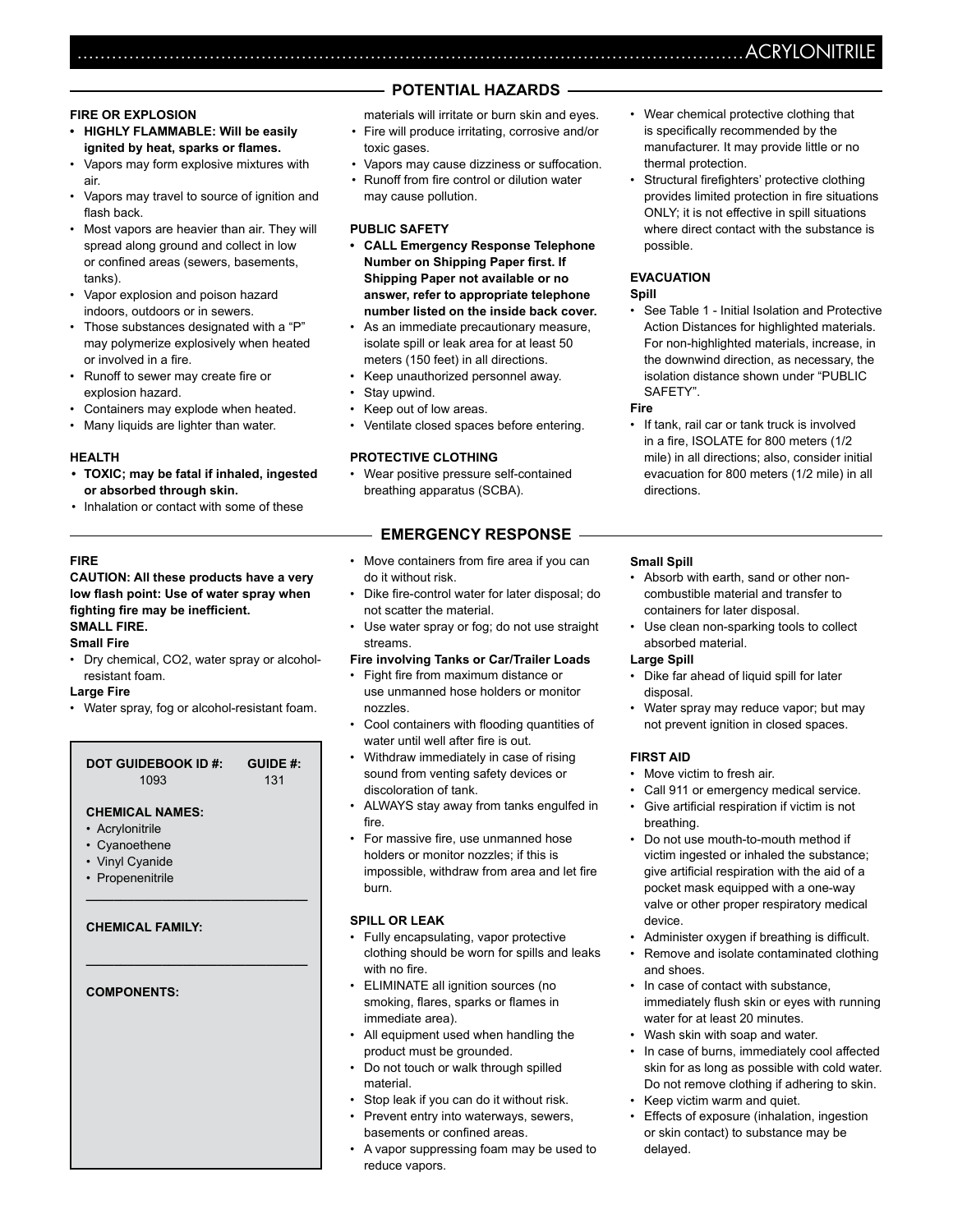## **health**

- **• TOXIC; may be fatal if inhaled, ingested or absorbed through skin.**
- Vapors are extremely irritating and corrosive.
- Contact with gas or liquefied gas may cause burns, severe injury and/or frostbite.
- Fire will produce irritating, corrosive and/or toxic gases.
- Runoff from fire control may cause pollution.

#### **FIRE OR EXPLOSION**

- Some may burn but none ignite readily.
- Vapors from liquefied gas are initially
- heavier than air and spread along ground. Some of these materials may react
- violently with water. • Cylinders exposed to fire may vent and release toxic and/or corrosive gas through
- pressure relief devices. Containers may explode when heated.
- Ruptured cylinders may rocket.

## **FIRE**

## **Small Fire**

• Dry chemical or CO2.

#### **Large Fire**

- Water spray, fog or regular foam.
- Move containers from fire area if you can do it without risk.
- Do not get water inside containers.
- Damaged cylinders should be handled only by specialists.

#### **Fire involving Tanks**

• Fight fire from maximum distance or

## **DOT GUIDEBOOK ID #: GUIDE #:** 1005 125

## **Chemical NAMEs:**

- Ammonia
- Liquid Ammonia
- Nitrol-Sil
- Spirit of Hartshorn
- $\cdot$  NH<sub>3</sub>

## **CHEMICAL FAMILY:**

Inorganic Base (Gas)

## **Components:**

N/A - Pure NH3, usually 99-100%

**\_\_\_\_\_\_\_\_\_\_\_\_\_\_\_\_\_\_\_\_\_\_\_\_\_\_\_\_\_\_\_\_**

**\_\_\_\_\_\_\_\_\_\_\_\_\_\_\_\_\_\_\_\_\_\_\_\_\_\_\_\_\_\_\_\_**

## **POTENTIAL HAZARDS**

## **PUBLIC SAFETY**

- **• CALL Emergency Response Telephone Number on Shipping Paper first. If Shipping Paper not available or no answer, refer to appropriate telephone number listed on the inside back cover.**
- As an immediate precautionary measure, isolate spill or leak area for at least 100 meters (330 feet) in all directions.
- Keep unauthorized personnel away.
- Stay upwind.
- Many gases are heavier than air and will spread along ground and collect in low or confined areas (sewers, basements, tanks).
- Keep out of low areas.
- Ventilate closed spaces before entering.

## **PROTECTIVE CLOTHING**

- Wear positive pressure self-contained breathing apparatus (SCBA).
- Wear chemical protective clothing that is specifically recommended by the

## **EMERGENCY response**

use unmanned hose holders or monitor nozzles.

- Cool containers with flooding quantities of water until well after fire is out.
- Do not direct water at source of leak or safety devices; icing may occur.
- Withdraw immediately in case of rising sound from venting safety devices or discoloration of tank.
- ALWAYS stay away from tanks engulfed in fire.

## **SPILL OR LEAK**

- Fully encapsulating, vapor protective clothing should be worn for spills and leaks with no fire.
- Do not touch or walk through spilled material.
- Stop leak if you can do it without risk.
- If possible, turn leaking containers so that gas escapes rather than liquid.
- Prevent entry into waterways, sewers, basements or confined areas.
- Do not direct water at spill or source of leak.
- Use water spray to reduce vapors or divert vapor cloud drift. Avoid allowing water runoff to contact spilled material.
- Isolate area until gas has dispersed.

## **FIRST AID**

- Move victim to fresh air.
- Call 911 or emergency medical service.
- Give artificial respiration if victim is not breathing.
- Do not use mouth-to-mouth method if victim ingested or inhaled the substance; give artificial respiration with the aid of a pocket mask equipped with a one-way

manufacturer. It may provide little or no thermal protection.

• Structural firefighters' protective clothing provides limited protection in fire situations ONLY; it is not effective in spill situations where direct contact with the substance is possible.

## **EVACUATION**

- **Spill** • See Table 1 - Initial Isolation and Protective Action Distances for highlighted materials. For non-highlighted materials, increase, in
- SAFETY". **Fire**
- If tank, rail car or tank truck is involved in a fire, ISOLATE for 1600 meters (1 mile) in all directions; also, consider initial evacuation for 1600 meters (1 mile) in all directions.

the downwind direction, as necessary, the isolation distance shown under "PUBLIC

valve or other proper respiratory medical device.

- Administer oxygen if breathing is difficult.
- Remove and isolate contaminated clothing and shoes.
- In case of contact with liquefied gas, thaw frosted parts with lukewarm water.
- In case of contact with substance, immediately flush skin or eyes with running water for at least 20 minutes.
- In case of contact with Hydrogen fluoride, anhydrous (UN1052), flush skin and eyes with water for 5 minutes; then, for skin exposures rub on a calcium/jelly combination; for eyes flush with a water/ calcium solution for 15 minutes.
- Keep victim warm and quiet.
- Keep victim under observation.
- Effects of contact or inhalation may be delayed.
- Ensure that medical personnel are aware of the material(s) involved and take precautions to protect themselves.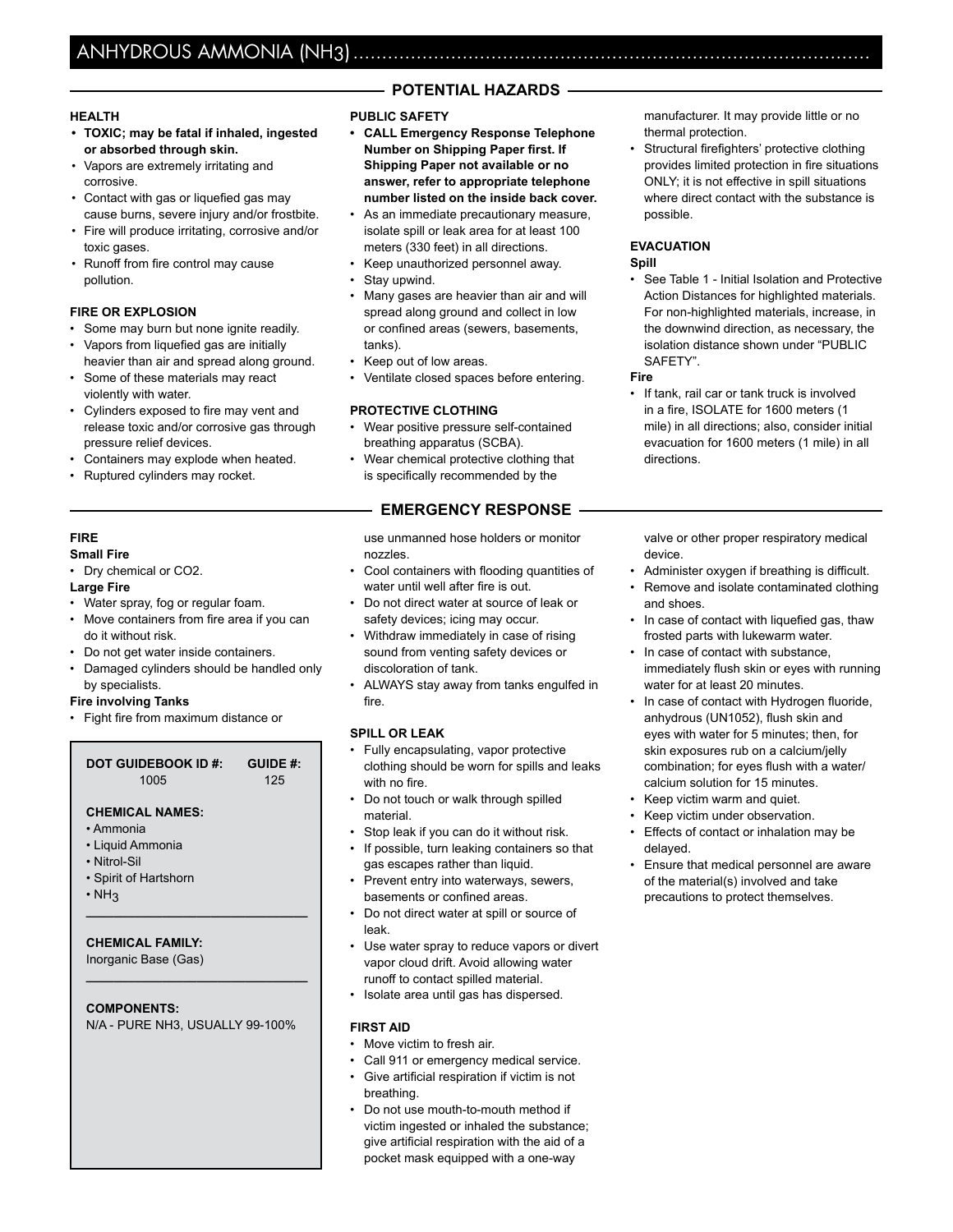## ..........................................................................................................................butadiene

## **POTENTIAL HAZARDS**

## **fire or explosion**

- **• EXTREMELY FLAMMABLE.**
- **•**  Will be easily ignited by heat, sparks or flames.
- **•**  Will form explosive mixtures with air.
- **•**  Silane will ignite spontaneously in air.
- **•**  Those substances designated with a **"P"** may polymerize explosively when heated or involved in a fire.
- **•**  Vapors from liquefied gas are initially heavier than air and spread along ground.
- **•**  Vapors may travel to source of ignition and flash back.
- Cylinders exposed to fire may vent and release flammable gas through pressure relief devices.
- **•**  Containers may explode when heated.
- **•**  Ruptured cylinders may rocket.

#### **health**

**•**  Vapors may cause dizziness or asphyxiation without warning.

#### **FIRE**

#### **• DO NOT EXTINGUISH A LEAKING GAS FIRE UNLESS LEAK CAN BE STOPPED. Small Fire**

**•**  Dry chemical or CO2.

#### **Large Fire**

- **•**  Water spray or fog.
- Move containers from fire area if you can do it without risk.

#### **Fire involving Tanks**

Fight fire from maximum distance or use unmanned hose holders or monitor nozzles.

## **DOT GUIDEBOOK ID #: GUIDE #:**<br>1010 1010 116 116

#### **Chemical NAMEs:**

- 1, 3 Butadiene
- Divinyl
- Biethylene

#### **CHEMICAL FAMILY:**

Petroleum Hydrocarbon, Alkene, Olefin **\_\_\_\_\_\_\_\_\_\_\_\_\_\_\_\_\_\_\_\_\_\_\_\_\_\_\_\_\_\_\_\_**

**\_\_\_\_\_\_\_\_\_\_\_\_\_\_\_\_\_\_\_\_\_\_\_\_\_\_\_\_\_\_\_\_**

## **Components:**

Butadiene, Butane, Isomeric Butanes, Isomeric Pentanes

- **•**  Some may be toxic if inhaled at high concentrations.
- Contact with gas or liquefied gas may cause burns, severe injury and/or frostbite.
- Fire may produce irritating and/or toxic gases.

#### **PUBLIC SAFETY**

- **• CALL Emergency Response Telephone Number on Shipping Paper first. If Shipping Paper not available or no answer, refer to appropriate telephone number listed on the inside back cover.**
- **•**  As an immediate precautionary measure, isolate spill or leak area for at least 100 meters (330 feet) in all directions.
- Keep unauthorized personnel away.
- **Stay upwind.**
- Many gases are heavier than air and will spread along ground and collect in low or confined areas (sewers, basements, tanks).
- **Keep out of low areas.**

#### **EMERGENCY response**

- **•**  Cool containers with flooding quantities of water until well after fire is out.
- Do not direct water at source of leak or safety devices; icing may occur.
- Withdraw immediately in case of rising sound from venting safety devices or discoloration of tank.
- ALWAYS stay away from tanks engulfed in fire.
- For massive fire, use unmanned hose holders or monitor nozzles; if this is impossible, withdraw from area and let fire burn.

#### **SPILL OR LEAK**

- **•**  ELIMINATE all ignition sources (no smoking, flares, sparks or flames in immediate area).
- All equipment used when handling the product must be grounded.
- Stop leak if you can do it without risk.
- Do not touch or walk through spilled material.
- **•**  Do not direct water at spill or source of leak.
- Use water spray to reduce vapors or divert vapor cloud drift. Avoid allowing water runoff to contact spilled material.
- **•**  If possible, turn leaking containers so that gas escapes rather than liquid.
- Prevent entry into waterways, sewers, basements or confined areas.
- **•**  Isolate area until gas has dispersed.

#### **FIRST AID**

- **•**  Move victim to fresh air.
- **•**  Call 911 or emergency medical service.
- Give artificial respiration if victim is not breathing.

#### **PROTECTIVE CLOTHING**

- **•**  Wear positive pressure self-contained breathing apparatus (SCBA).
- Structural firefighters' protective clothing will only provide limited protection.

#### **EVACUATION**

#### **Large Spill**

**•**  Consider initial downwind evacuation for at least 800 meters (1/2 mile).

#### **Fire**

**•**  If tank, rail car or tank truck is involved in a fire, ISOLATE for 1600 meters (1 mile) in all directions; also, consider initial evacuation for 1600 meters (1 mile) in all directions.

- **•**  Administer oxygen if breathing is difficult.
- **•**  Remove and isolate contaminated clothing and shoes.
- In case of contact with liquefied gas, thaw frosted parts with lukewarm water.
- In case of burns, immediately cool affected skin for as long as possible with cold water. Do not remove clothing if adhering to skin.
- **•**  Keep victim warm and quiet.
- Ensure that medical personnel are aware of the material(s) involved and take precautions to protect themselves.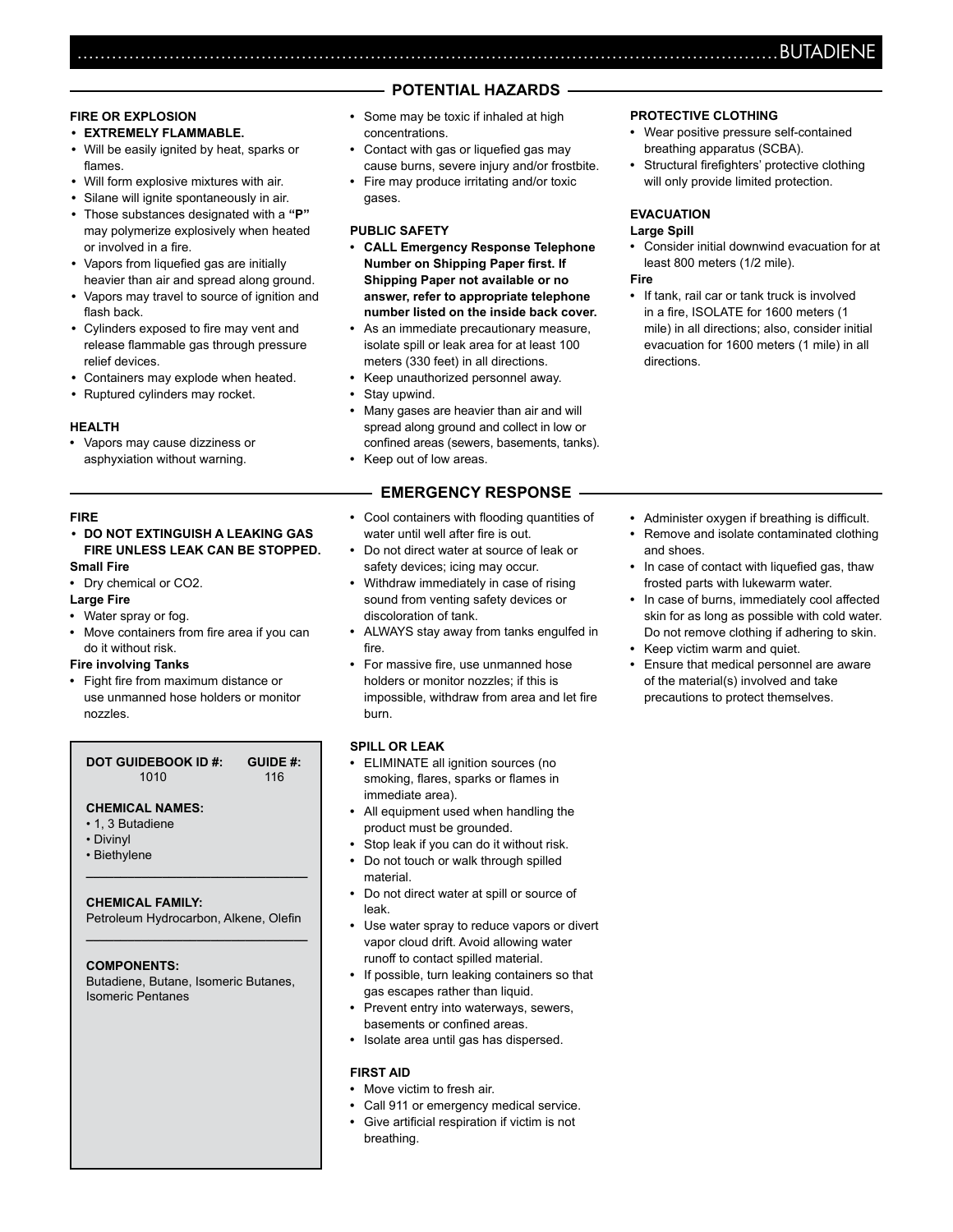## **fire or explosion**

- **• EXTREMELY FLAMMABLE.**
- **•**  Will be easily ignited by heat, sparks or flames.
- **•**  Will form explosive mixtures with air.
- **•**  Vapors from liquefied gas are initially heavier than air and spread along ground. **CAUTION: Hydrogen (UN1049), Deuterium (UN1957), Hydrogen, refrigerated liquid (UN1966) and Methane (UN1971) are lighter than air and will rise. Hydrogen and Deuterium fires are difficult to detect since they burn with an invisible flame. Use an alternate method of detection (thermal camera, broom handle, etc.)**
- **•**  Vapors may travel to source of ignition and flash back.
- Cylinders exposed to fire may vent and release flammable gas through pressure relief devices.
- **•**  Containers may explode when heated.
- **•**  Ruptured cylinders may rocket.

#### **FIRE**

- **•**  DO NOT EXTINGUISH A LEAKING GAS FIRE UNLESS LEAK CAN BE STOPPED. **CAUTION: Hydrogen (UN1049), Deuterium (UN1957) and Hydrogen, refrigerated liquid (UN1966) burn with an invisible flame. Hydrogen and Methane mixture, compressed (UN2034) may burn with an invisible flame.**
- **Small Fire**
- Dry chemical or CO2.



Petroleum Hydrocarbon, Aliphatic Hydrocarbon, Alkane, Paraffin

**\_\_\_\_\_\_\_\_\_\_\_\_\_\_\_\_\_\_\_\_\_\_\_\_\_\_\_\_\_\_\_\_**

#### **Components:**

Butane: n-Butane, Iso-Butane, Propane, Butylenes, Pentane and heavier Hydrocarbons Iso-Butane: Iso-Butane, n-Butane, Propane, Butylenes

## **POTENTIAL HAZARDS**

#### **health**

- **•**  Vapors may cause dizziness or asphyxiation without warning.
- Some may be irritating if inhaled at high concentrations.
- Contact with gas or liquefied gas may cause burns, severe injury and/or frostbite.
- Fire may produce irritating and/or toxic gases.

## **PUBLIC SAFETY**

- **• CALL Emergency Response Telephone Number on Shipping Paper first. If Shipping Paper not available or no answer, refer to appropriate telephone number listed on the inside back cover.**
- As an immediate precautionary measure, isolate spill or leak area for at least 100 meters (330 feet) in all directions.
- Keep unauthorized personnel away.
- **Stay upwind.**
- Many gases are heavier than air and will spread along ground and collect in low

## **EMERGENCY response**

#### **Large Fire**

- **•**  Water spray or fog.
- **•**  Move containers from fire area if you can do it without risk.

#### **Fire involving Tanks**

- **•**  Fight fire from maximum distance or use unmanned hose holders or monitor nozzles.
- **•**  Cool containers with flooding quantities of water until well after fire is out.
- Do not direct water at source of leak or safety devices; icing may occur.
- Withdraw immediately in case of rising sound from venting safety devices or discoloration of tank.
- **•**  ALWAYS stay away from tanks engulfed in fire.
- For massive fire, use unmanned hose holders or monitor nozzles; if this is impossible, withdraw from area and let fire burn.

## **SPILL OR LEAK**

- **•**  ELIMINATE all ignition sources (no smoking, flares, sparks or flames in immediate area).
- All equipment used when handling the product must be grounded.
- Do not touch or walk through spilled material.
- Stop leak if you can do it without risk.
- **•**  If possible, turn leaking containers so that gas escapes rather than liquid.
- Use water spray to reduce vapors or divert vapor cloud drift. Avoid allowing water runoff to contact spilled material.
- Do not direct water at spill or source of leak.

or confined areas (sewers, basements, tanks).

**Keep out of low areas.** 

### **PROTECTIVE CLOTHING**

- **•**  Wear positive pressure self-contained breathing apparatus (SCBA).
- Structural firefighters' protective clothing will only provide limited protection.
- Always wear thermal protective clothing when handling refrigerated/cryogenic liquids.

## **EVACUATION**

#### **Large Spill**

**•**  Consider initial downwind evacuation for at least 800 meters (1/2 mile).

#### **Fire**

- **•**  If tank, rail car or tank truck is involved in a fire, ISOLATE for 1600 meters (1 mile) in all directions; also, consider initial evacuation for 1600 meters (1 mile) in all directions.
- **•**  Prevent spreading of vapors through sewers, ventilation systems and confined areas.
- **Isolate area until gas has dispersed. CAUTION: When in contact with refrigerated/cryogenic liquids, many materials become brittle and are likely to break without warning.**

- **•**  Move victim to fresh air.
- Call 911 or emergency medical service. **•**  Give artificial respiration if victim is not
- breathing. Administer oxygen if breathing is difficult.
- Remove and isolate contaminated clothing and shoes.
- **•**  Clothing frozen to the skin should be thawed before being removed.
- In case of contact with liquefied gas, thaw frosted parts with lukewarm water.
- In case of burns, immediately cool affected skin for as long as possible with cold water. Do not remove clothing if adhering to skin.
- **•**  Keep victim warm and quiet.
- Ensure that medical personnel are aware of the material(s) involved and take precautions to protect themselves.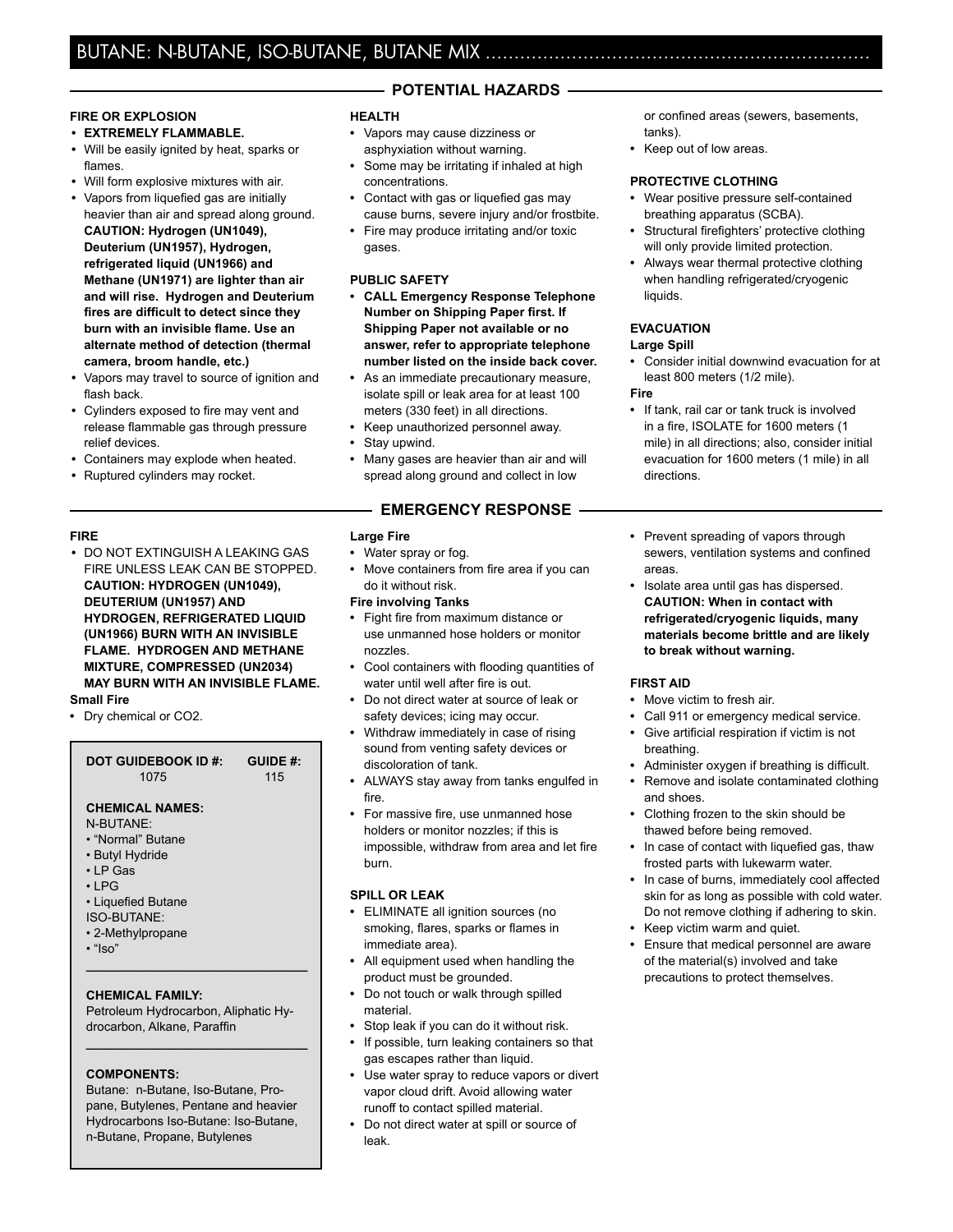## ............................................................................................................................ butaNOL

## **POTENTIAL HAZARDS**

## **fire or explosion**

- **• HIGHLY FLAMMABLE: Will be easily ignited by heat, sparks or flames.**
- **•**  Vapors may form explosive mixtures with air.
- **•**  Vapors may travel to source of ignition and flash back.
- Most vapors are heavier than air. They will spread along ground and collect in low or confined areas (sewers, basements, tanks).
- **•**  Vapor explosion hazard indoors, outdoors or in sewers.
- **•**  Those substances designated with a "P" may polymerize explosively when heated or involved in a fire.
- **Runoff to sewer may create fire or** explosion hazard.
- Containers may explode when heated.

**CAUTION: All these products have a very low flash point: Use of water spray when**

**•**  Dry chemical, CO2, water spray or alcohol-

**• Do not use dry chemical extinguishers to control fires involving nitromethane**

**•**  Water spray, fog or alcohol-resistant foam.

**DOT GUIDEBOOK ID #: GUIDE #:**<br>1120 129

**\_\_\_\_\_\_\_\_\_\_\_\_\_\_\_\_\_\_\_\_\_\_\_\_\_\_\_\_\_\_\_\_**

**\_\_\_\_\_\_\_\_\_\_\_\_\_\_\_\_\_\_\_\_\_\_\_\_\_\_\_\_\_\_\_\_**

129

**•**  Many liquids are lighter than water.

**fighting fire may be inefficient.**

**FIRE**

**Small Fire**

**Large Fire**

resistant foam.

**or nitroethane.**

## **health**

- **•**  May cause toxic effects if inhaled or absorbed through skin.
- **•**  Inhalation or contact with material may irritate or burn skin and eyes.
- **•**  Fire will produce irritating, corrosive and/or toxic gases.
- **•**  Vapors may cause dizziness or suffocation.
- **•**  Runoff from fire control or dilution water may cause pollution.

#### **PUBLIC SAFETY**

- **• CALL Emergency Response Telephone Number on Shipping Paper first. If Shipping Paper not available or no answer, refer to appropriate telephone number listed on the inside back cover.**
- As an immediate precautionary measure, isolate spill or leak area for at least 50 meters (150 feet) in all directions.

## **EMERGENCY response**

#### **Fire involving Tanks or Car/Trailer Loads**

- **•**  Fight fire from maximum distance or use unmanned hose holders or monitor nozzles.
- **•**  Cool containers with flooding quantities of water until well after fire is out.
- **•**  Withdraw immediately in case of rising sound from venting safety devices or discoloration of tank.
- **•**  ALWAYS stay away from tanks engulfed in fire.
- **•**  For massive fire, use unmanned hose holders or monitor nozzles; if this is impossible, withdraw from area and let fire burn.

#### **SPILL OR LEAK**

- **•**  ELIMINATE all ignition sources (no smoking, flares, sparks or flames in immediate area).
- **•**  All equipment used when handling the product must be grounded.
- **•**  Do not touch or walk through spilled material.
- Stop leak if you can do it without risk.
- **•**  Prevent entry into waterways, sewers, basements or confined areas.
- A vapor suppressing foam may be used to reduce vapors.
- **•**  Absorb or cover with dry earth, sand or other non-combustible material and transfer to containers.
- **•**  Use clean non-sparking tools to collect absorbed material.
- **Large Spill**
- **•** Dike far ahead of liquid spill for later disposal.
- **•** Water spray may reduce vapor; but may not prevent ignition in closed spaces.
- **•**  Keep unauthorized personnel away.
- **•**  Stay upwind.
- **•**  Keep out of low areas.
- Ventilate closed spaces before entering.

## **PROTECTIVE CLOTHING**

- **•**  Wear positive pressure self-contained breathing apparatus (SCBA).
- Structural firefighters' protective clothing will only provide limited protection.

#### **EVACUATION**

#### **Large Spill**

**•**  Consider initial downwind evacuation for at least 300 meters (1000 feet).

#### **Fire**

**•**  If tank, rail car or tank truck is involved in a fire, ISOLATE for 800 meters (1/2 mile) in all directions; also, consider initial evacuation for 800 meters (1/2 mile) in all directions.

#### **FIRST AID**

- **•**  Move victim to fresh air.
- Call 911 or emergency medical service.
- Give artificial respiration if victim is not breathing.
- Administer oxygen if breathing is difficult.
- **•**  Remove and isolate contaminated clothing and shoes.
- **•**  In case of contact with substance, immediately flush skin or eyes with running water for at least 20 minutes.
- **•**  Wash skin with soap and water.
- In case of burns, immediately cool affected skin for as long as possible with cold water. Do not remove clothing if adhering to skin.
- **•**  Keep victim warm and quiet.
- **Effects of exposure (inhalation, ingestion** or skin contact) to substance may be delayed.
- **•**  Ensure that medical personnel are aware of the material(s) involved and take precautions to protect themselves.

#### **Chemical NAMEs:** • 1-Butanol

- N-Butyl alcohol
- Propylcarbinol

#### **CHEMICAL FAMILY:**

Isomeric alcohol

#### **Components:**

1-Butanol - 100%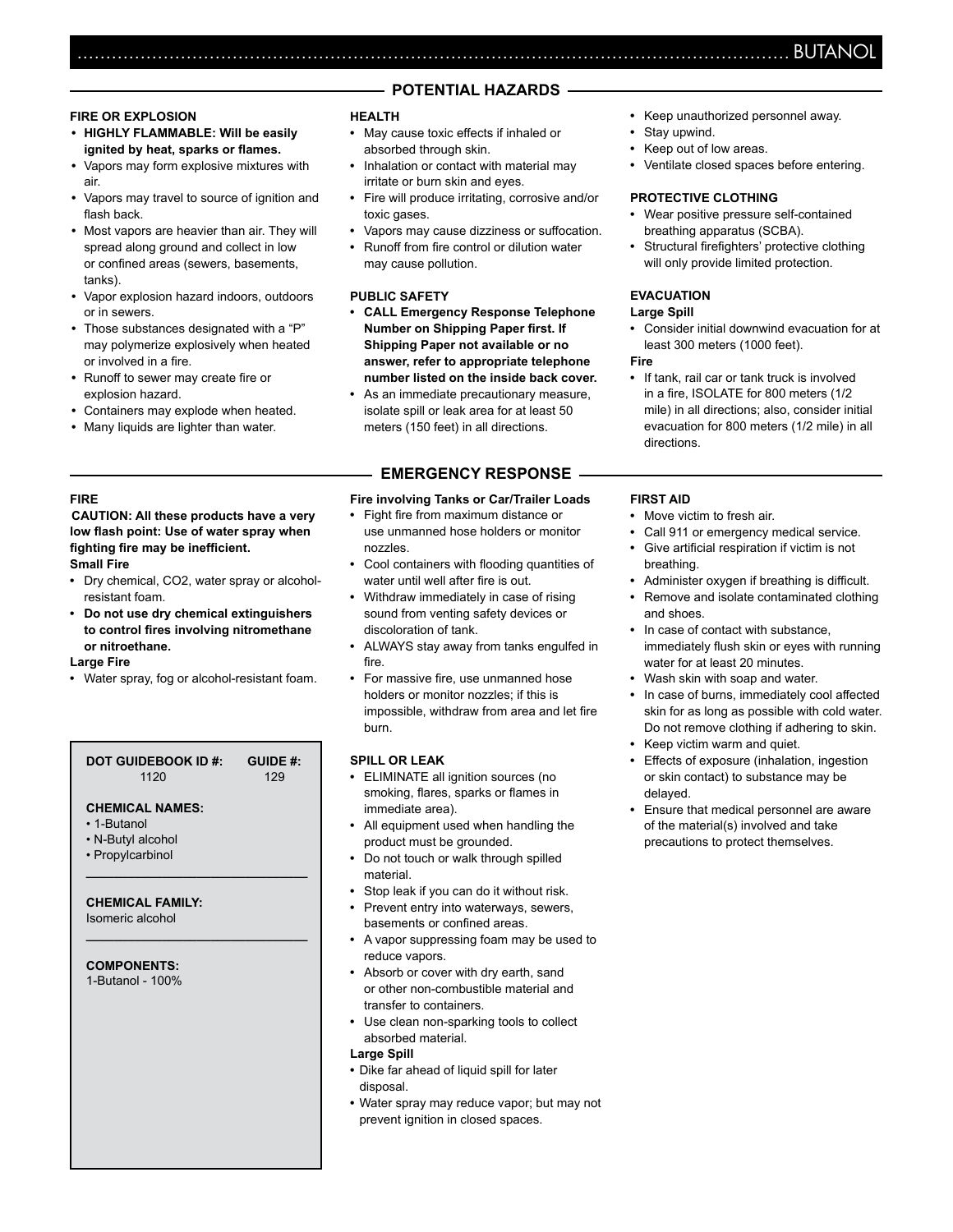butyl Acrylate .................................................................................................................

#### **fire or explosion**

- **• HIGHLY FLAMMABLE: Will be easily ignited by heat, sparks or flames.**
- **•**  Vapors may form explosive mixtures with air.
- **•**  Vapors may travel to source of ignition and flash back.
- Most vapors are heavier than air. They will spread along ground and collect in low or confined areas (sewers, basements, tanks).
- **•**  Vapor explosion hazard indoors, outdoors or in sewers.
- **•**  Those substances designated with a "P" may polymerize explosively when heated or involved in a fire.
- **Runoff to sewer may create fire or** explosion hazard.
- Containers may explode when heated.
- **•**  Many liquids are lighter than water.

#### **FIRE**

#### **CAUTION: All these products have a very low flash point: Use of water spray when fighting fire may be inefficient. Small Fire**

- **•**  Dry chemical, CO2, water spray or alcoholresistant foam.
- **• Do not use dry chemical extinguishers to control fires involving nitromethane or nitroethane.**

#### **Large Fire**

- **•**  Water spray, fog or alcohol-resistant foam.
- **•**  Do not use straight streams.

## **DOT GUIDEBOOK ID #: GUIDE #:**<br>2348 129 129

**\_\_\_\_\_\_\_\_\_\_\_\_\_\_\_\_\_\_\_\_\_\_\_\_\_\_\_\_\_\_\_\_**

**\_\_\_\_\_\_\_\_\_\_\_\_\_\_\_\_\_\_\_\_\_\_\_\_\_\_\_\_\_\_\_\_**

#### **Chemical NAMEs:**

- 2-Propenoic acid
- Butyl ester

#### **CHEMICAL FAMILY:**

#### **Components:** n-Butyl acrylate

## **POTENTIAL HAZARDS**

#### **health**

- **•**  May cause toxic effects if inhaled or absorbed through skin.
- **•**  Inhalation or contact with material may irritate or burn skin and eyes.
- **•**  Fire will produce irritating, corrosive and/or toxic gases.
- **•**  Vapors may cause dizziness or suffocation.
- **•**  Runoff from fire control or dilution water may cause pollution.

#### **PUBLIC SAFETY**

- **• CALL Emergency Response Telephone Number on Shipping Paper first. If Shipping Paper not available or no answer, refer to appropriate telephone number listed on the inside back cover.**
- As an immediate precautionary measure, isolate spill or leak area for at least 50 meters (150 feet) in all directions.

## **EMERGENCY response**

**•**  Move containers from fire area if you can do it without risk.

## **Fire involving Tanks or Car/Trailer Loads**

- **•**  Fight fire from maximum distance or use unmanned hose holders or monitor nozzles.
- **•**  Cool containers with flooding quantities of water until well after fire is out.
- Withdraw immediately in case of rising sound from venting safety devices or discoloration of tank.
- **•**  ALWAYS stay away from tanks engulfed in fire.
- **•**  For massive fire, use unmanned hose holders or monitor nozzles; if this is impossible, withdraw from area and let fire burn.

## **SPILL OR LEAK**

- **•**  ELIMINATE all ignition sources (no smoking, flares, sparks or flames in immediate area).
- **•**  All equipment used when handling the product must be grounded.
- Do not touch or walk through spilled material.
- Stop leak if you can do it without risk.
- **•**  Prevent entry into waterways, sewers, basements or confined areas.
- **•**  A vapor suppressing foam may be used to reduce vapors.
- **•**  Absorb or cover with dry earth, sand or other non-combustible material and transfer to containers.
- **•**  Use clean non-sparking tools to collect absorbed material.

#### **Large Spill**

- **•** Dike far ahead of liquid spill for later disposal.
- **•** Water spray may reduce vapor; but may not prevent ignition in closed spaces.
- **•**  Keep unauthorized personnel away.
- **•**  Stay upwind.
- **•**  Keep out of low areas.
- Ventilate closed spaces before entering.

## **PROTECTIVE CLOTHING**

- **•**  Wear positive pressure self-contained breathing apparatus (SCBA).
- Structural firefighters' protective clothing will only provide limited protection.

#### **EVACUATION**

#### **Large Spill**

**•**  Consider initial downwind evacuation for at least 300 meters (1000 feet).

#### **Fire**

**•**  If tank, rail car or tank truck is involved in a fire, ISOLATE for 800 meters (1/2 mile) in all directions; also, consider initial evacuation for 800 meters (1/2 mile) in all directions.

- **•**  Move victim to fresh air.
- Call 911 or emergency medical service.
- Give artificial respiration if victim is not breathing.
- Administer oxygen if breathing is difficult.
- Remove and isolate contaminated clothing and shoes.
- **•**  In case of contact with substance, immediately flush skin or eyes with running water for at least 20 minutes.
- **•**  Wash skin with soap and water.
- In case of burns, immediately cool affected skin for as long as possible with cold water. Do not remove clothing if adhering to skin.
- **•**  Keep victim warm and quiet.
- **Effects of exposure (inhalation, ingestion** or skin contact) to substance may be delayed.
- **•**  Ensure that medical personnel are aware of the material(s) involved and take precautions to protect themselves.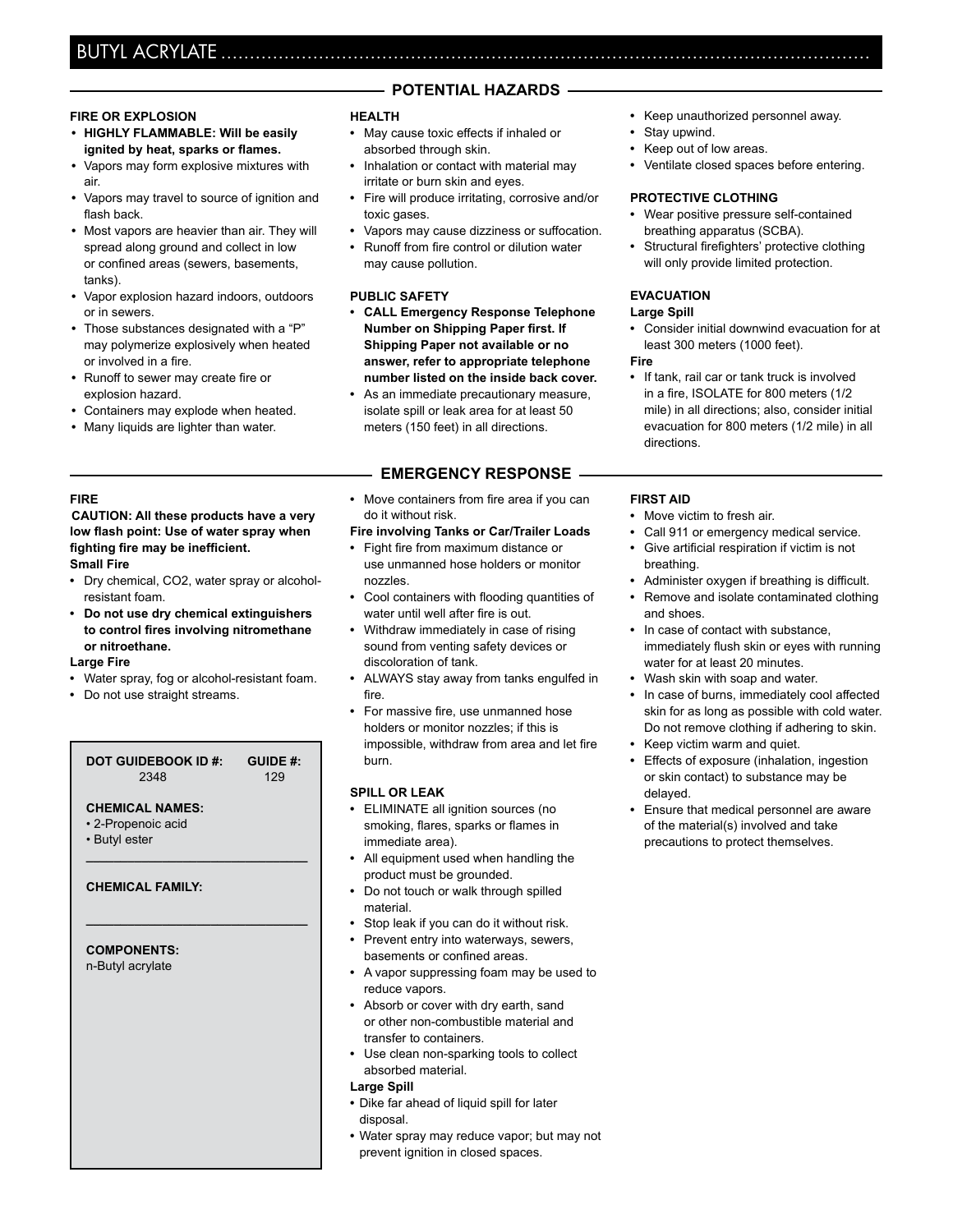## **fire or explosion**

- **• Non-flammable gases.**
- **• Containers may explode when heated.**
- **• Ruptured cylinders may rocket.**

#### **health**

- Vapors may cause dizziness or asphyxiation without warning.
- Vapors from liquefied gas are initially heavier than air and spread along ground.
- Contact with gas or liquefied gas may cause burns, severe injury and/or frostbite.

#### **PUBLIC SAFETY**

- **• CALL Emergency Response Telephone Number on Shipping Paper first. If Shipping Paper not available or no answer, refer to appropriate telephone number listed on the inside back cover.**
- As an immediate precautionary measure, isolate spill or leak area for at least 100 meters (330 feet) in all directions.

#### **FIRE**

- Use extinguishing agent suitable for type of surrounding fire.
- Move containers from fire area if you can do it without risk.
- Damaged cylinders should be handled only by specialists.

#### **Fire involving Tanks**

- Fight fire from maximum distance or use unmanned hose holders or monitor nozzles.
- Cool containers with flooding quantities of water until well after fire is out.

## **DOT GUIDEBOOK ID #: GUIDE #:**<br>1013 **120** 120

**\_\_\_\_\_\_\_\_\_\_\_\_\_\_\_\_\_\_\_\_\_\_\_\_\_\_\_\_\_\_\_\_**

**\_\_\_\_\_\_\_\_\_\_\_\_\_\_\_\_\_\_\_\_\_\_\_\_\_\_\_\_\_\_\_\_**

## **Chemical NAMEs:**

n-Butane:

- Carbon Dioxide
- Carbonic Acid Gas
- Carbonic Anhydride

## **CHEMICAL FAMILY:**

Gas

## **Components:**

Carbon Dioxide, Nitrogen, Oxygen, **Water** 

- Keep unauthorized personnel away.
- Stay upwind.
- Many gases are heavier than air and will spread along ground and collect in low or confined areas (sewers, basements, tanks).
- Keep out of low areas.
- Ventilate closed spaces before entering.

#### **PROTECTIVE CLOTHING**

- Wear positive pressure self-contained breathing apparatus (SCBA).
- Structural firefighters' protective clothing will only provide limited protection.
- Always wear thermal protective clothing when handling refrigerated/cryogenic liquids or solids.

## **EVACUATION**

#### **Large Spill**

• **Consider initial downwind evacuation for at least 100 meters (330 feet).**

## **EMERGENCY response**

- Do not direct water at source of leak or safety devices; icing may occur.
- Withdraw immediately in case of rising sound from venting safety devices or discoloration of tank.
- ALWAYS stay away from tanks engulfed in fire.

#### **SPILL OR LEAK**

- Do not touch or walk through spilled material.
- Stop leak if you can do it without risk.
- Use water spray to reduce vapors or divert vapor cloud drift. Avoid allowing water runoff to contact spilled material.
- Do not direct water at spill or source of leak.
- If possible, turn leaking containers so that gas escapes rather than liquid.
- Prevent entry into waterways, sewers, basements or confined areas.
- Allow substance to evaporate.
- Ventilate the area.
- **CAUTION: When in contact with refrigerated/cryogenic liquids, many materials become brittle and are likely to break without warning.**

#### **FIRST AID**

- Move victim to fresh air.
- Call 911 or emergency medical service.
- Give artificial respiration if victim is not breathing.
- Administer oxygen if breathing is difficult.
- Clothing frozen to the skin should be thawed before being removed.
- In case of contact with liquefied gas, thaw frosted parts with lukewarm water.

#### **Fire**

• If tank, rail car or tank truck is involved in a fire, ISOLATE for 800 meters (1/2 mile) in all directions; also, consider initial evacuation for 800 meters (1/2 mile) in all directions.

• Keep victim warm and quiet.

• Ensure that medical personnel are aware of the material(s) involved and take precautions to protect themselves.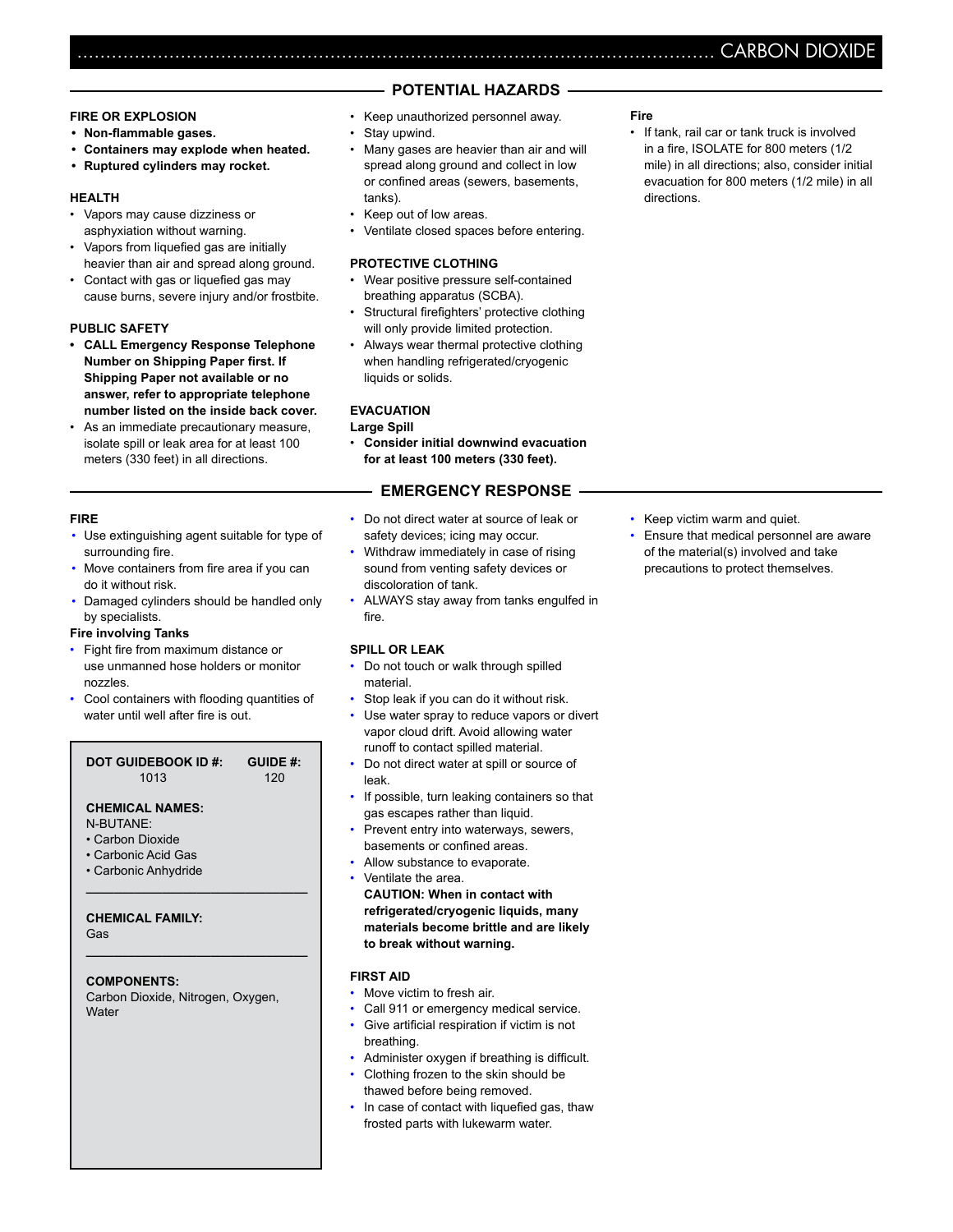#### **fire or explosion**

- Non-combustible, substance itself does not burn but may decompose upon heating to produce corrosive and/or toxic fumes.
- Some are oxidizers and may ignite combustibles (wood, paper, oil, clothing, etc.).
- Contact with metals may evolve flammable hydrogen gas.
- Containers may explode when heated.

#### **health**

- **TOXIC;** inhalation, ingestion or skin contact with material may cause severe injury or death.
- Contact with molten substance may cause severe burns to skin and eyes.
- Avoid any skin contact.
- Effects of contact or inhalation may be delayed.
- Fire may produce irritating, corrosive and/ or toxic gases.
- Runoff from fire control or dilution water

## **FIRE**

## **Small Fire**

• Dry chemical, CO2 or water spray.

## **Large Fire**

- Dry chemical, CO2, alcohol-resistant foam or water spray.
- Move containers from fire area if you can do it without risk.
- Dike fire-control water for later disposal; do not scatter the material.

## **DOT GUIDEBOOK ID #: GUIDE #:**<br>1824 154 154

#### **Chemical NAMEs:**

- Sodium hydroxide solution
- Liquid Caustic
- Lye Solution
- Caustic, Lye
- Soda Lye

## **CHEMICAL FAMILY:**

Alkali

#### **Components:**

Water, Sodium Hydroxide, Sodium Chloride, Sodium Carbonate

**\_\_\_\_\_\_\_\_\_\_\_\_\_\_\_\_\_\_\_\_\_\_\_\_\_\_\_\_\_\_\_\_**

**\_\_\_\_\_\_\_\_\_\_\_\_\_\_\_\_\_\_\_\_\_\_\_\_\_\_\_\_\_\_\_\_**

may be corrosive and/or toxic and cause pollution.

#### **PUBLIC SAFETY**

- **• CALL Emergency Response Telephone Number on Shipping Paper first. If Shipping Paper not available or no answer, refer to appropriate telephone number listed on the inside back cover.**
- As an immediate precautionary measure, isolate spill or leak area in all directions for at least 50 meters (150 feet) for liquids and at least 25 meters (75 feet) for solids.
- Keep unauthorized personnel away.
- Stay upwind.
- Keep out of low areas.
- Ventilate enclosed areas.

#### **PROTECTIVE CLOTHING**

- Wear positive pressure self-contained breathing apparatus (SCBA).
- Wear chemical protective clothing that is specifically recommended by the

## **EMERGENCY response**

#### **Fire involving Tanks or Car/Trailer Loads**

- Fight fire from maximum distance or use unmanned hose holders or monitor nozzles.
- Do not get water inside containers.
- Cool containers with flooding quantities of water until well after fire is out.
- Withdraw immediately in case of rising sound from venting safety devices or discoloration of tank.
- ALWAYS stay away from tanks engulfed in fire.

#### **SPILL OR LEAK**

- ELIMINATE all ignition sources (no smoking, flares, sparks or flames in immediate area).
- Do not touch damaged containers or spilled material unless wearing appropriate protective clothing.
- Stop leak if you can do it without risk.
- Prevent entry into waterways, sewers, basements or confined areas.
- Absorb or cover with dry earth, sand or other non-combustible material and transfer to containers.
- DO NOT GET WATER INSIDE CONTAINERS.

#### **FIRST AID**

- Move victim to fresh air.
- Call 911 or emergency medical service. • Give artificial respiration if victim is not
- breathing.

manufacturer. It may provide little or no thermal protection.

Structural firefighters' protective clothing provides limited protection in fire situations ONLY; it is not effective in spill situations where direct contact with the substance is possible.

## **EVACUATION**

- **Spill**
- See Table 1 Initial Isolation and Protective Action Distances for highlighted materials. For non-highlighted materials, increase, in the downwind direction, as necessary, the isolation distance shown under "PUBLIC SAFETY".

#### **Fire**

- If tank, rail car or tank truck is involved in a fire, ISOLATE for 800 meters (1/2 mile) in all directions; also, consider initial evacuation for 800 meters (1/2 mile) in all directions.
- **• Do not use mouth-to-mouth method if victim ingested or inhaled the substance; give artificial respiration with the aid of a pocket mask equipped with a one-way valve or other proper respiratory medical device.**
- Administer oxygen if breathing is difficult.
- Remove and isolate contaminated clothing and shoes.
- In case of contact with substance, immediately flush skin or eyes with running water for at least 20 minutes.
- For minor skin contact, avoid spreading material on unaffected skin.
- Keep victim warm and quiet.
- Effects of exposure (inhalation, ingestion or skin contact) to substance may be delayed.
- Ensure that medical personnel are aware of the material(s) involved and take precautions to protect themselves.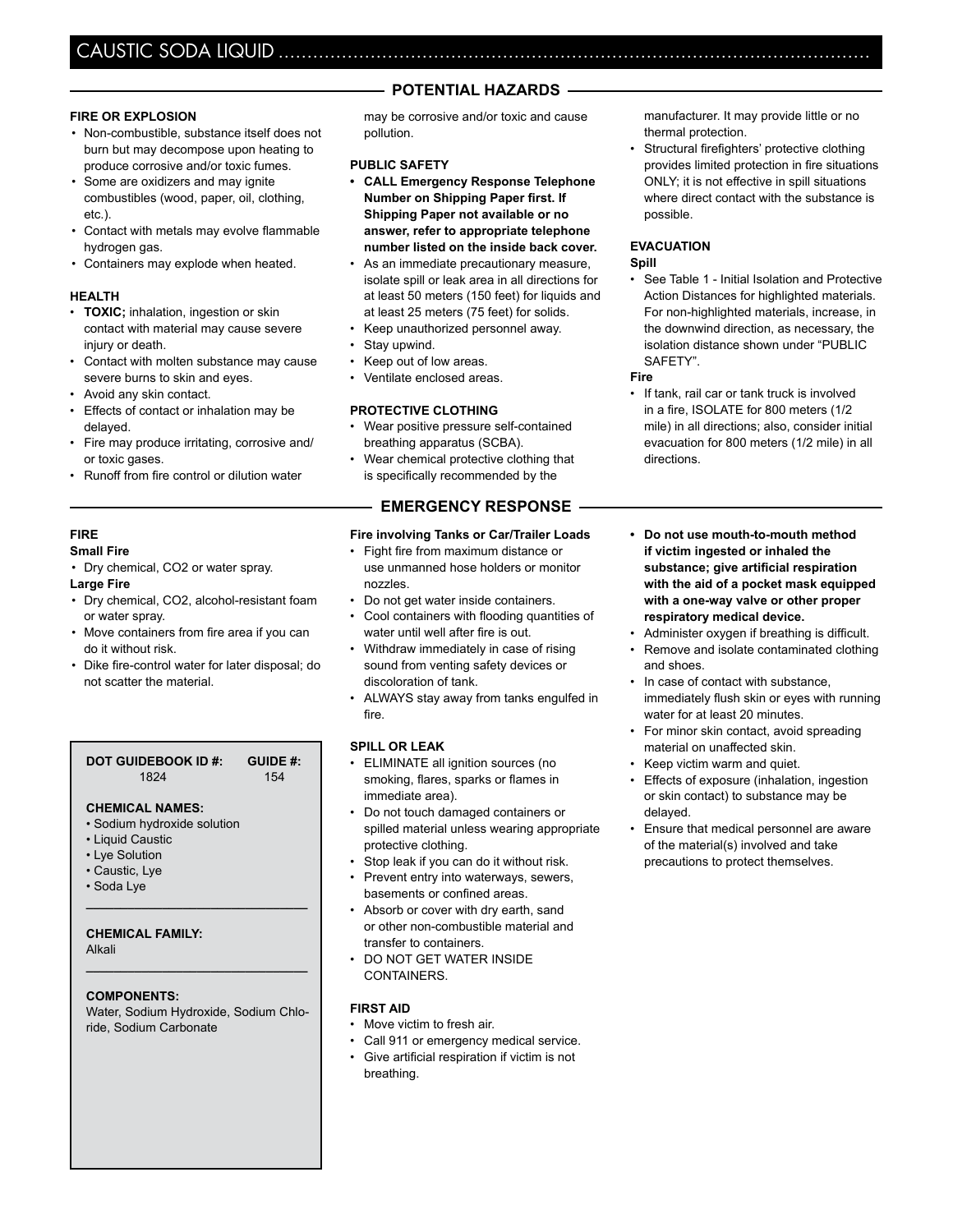## ...........................................................................................................................CHLORINE

#### **POTENTIAL HAZARDS**

## **fire or explosion**

- Substance does not burn but will support combustion.
- Vapors from liquefied gas are initially heavier than air and spread along ground.
- These are strong oxidizers and will react vigorously or explosively with many materials including fuels.
- May ignite combustibles (wood, paper, oil, clothing, etc.).
- Some will react violently with air, moist air and/or water.
- Cylinders exposed to fire may vent and release toxic and/or corrosive gas through pressure relief devices.
- Containers may explode when heated.
- Ruptured cylinders may rocket.

#### **health**

#### **• TOXIC; may be fatal if inhaled or absorbed through skin.**

• Fire will produce irritating, corrosive and/or toxic gases.

#### **small FIRE**

- **• Water only; no dry chemical, CO2 or Halon®.**
- Contain fire and let burn. If fire must be fought, water spray or fog is recommended.
- Do not get water inside containers.
- Move containers from fire area if you can do it without risk.
- Damaged cylinders should be handled only by specialists.

## **DOT GUIDEBOOK ID #: GUIDE #:**<br>1017 124 124

**\_\_\_\_\_\_\_\_\_\_\_\_\_\_\_\_\_\_\_\_\_\_\_\_\_\_\_\_\_\_\_\_**

**\_\_\_\_\_\_\_\_\_\_\_\_\_\_\_\_\_\_\_\_\_\_\_\_\_\_\_\_\_\_\_\_**

#### **Chemical NAMEs:**

- $\cdot$  Cl<sub>2</sub>
- Bertholite
- Chloor
- Chlor
- Chlore
- Molecular chlorine

## **CHEMICAL FAMILY:**

Halogen

## **Components:**

- Contact with gas or liquefied gas may cause burns, severe injury and/or frostbite.
- Runoff from fire control may cause pollution.

#### **PUBLIC SAFETY**

- **• CALL Emergency Response Telephone Number on Shipping Paper first. If Shipping Paper not available or no answer, refer to appropriate telephone number listed on the inside back cover.**
- As an immediate precautionary measure, isolate spill or leak area for at least 100 meters (330 feet) in all directions.
- Keep unauthorized personnel away.
- Stay upwind.
- Many gases are heavier than air and will spread along ground and collect in low or confined areas (sewers, basements, tanks).
- Keep out of low areas.
- Ventilate closed spaces before entering.

## **EMERGENCY response**

#### **Fire involving Tanks**

- Fight fire from maximum distance or use unmanned hose holders or monitor nozzles.
- Cool containers with flooding quantities of water until well after fire is out.
- Do not direct water at source of leak or safety devices: icing may occur.
- Withdraw immediately in case of rising sound from venting safety devices or discoloration of tank.
- ALWAYS stay away from tanks engulfed in fire.
- For massive fire, use unmanned hose holders or monitor nozzles; if this is impossible, withdraw from area and let fire burn.

#### **SPILL OR LEAK**

- Fully encapsulating, vapor protective clothing should be worn for spills and leaks with no fire.
- Do not touch or walk through spilled material.
- Keep combustibles (wood, paper, oil, etc.) away from spilled material.
- Stop leak if you can do it without risk.
- Use water spray to reduce vapors or divert vapor cloud drift. Avoid allowing water runoff to contact spilled material.
- Do not direct water at spill or source of leak.
- If possible, turn leaking containers so that gas escapes rather than liquid.
- Prevent entry into waterways, sewers, basements or confined areas.
- Isolate area until gas has dispersed.
- Ventilate the area.

#### **PROTECTIVE CLOTHING**

- Wear positive pressure self-contained breathing apparatus (SCBA).
- Wear chemical protective clothing that is specifically recommended by the manufacturer. It may provide little or no thermal protection.
- Structural firefighters' protective clothing provides limited protection in fire situations ONLY; it is not effective in spill situations where direct contact with the substance is possible.

#### **EVACUATION**

**Spill**

• See Table 1 - Initial Isolation and Protective Action Distances.

#### **Fire**

• If tank, rail car or tank truck is involved in a fire, ISOLATE for 800 meters (1/2 mile) in all directions; also, consider initial evacuation for 800 meters (1/2 mile) in all directions.

- Move victim to fresh air.
- Call 911 or emergency medical service.
- Give artificial respiration if victim is not breathing.
- **• Do not use mouth-to-mouth method if victim ingested or inhaled the substance; give artificial respiration with the aid of a pocket mask equipped with a one-way valve or other proper respiratory medical device.**
- Administer oxygen if breathing is difficult.
- Clothing frozen to the skin should be thawed before being removed.
- Remove and isolate contaminated clothing and shoes.
- In case of contact with substance, immediately flush skin or eyes with running water for at least 20 minutes.
- Keep victim warm and quiet.
- Keep victim under observation.
- Effects of contact or inhalation may be delayed.
- Ensure that medical personnel are aware of the material(s) involved and take precautions to protect themselves.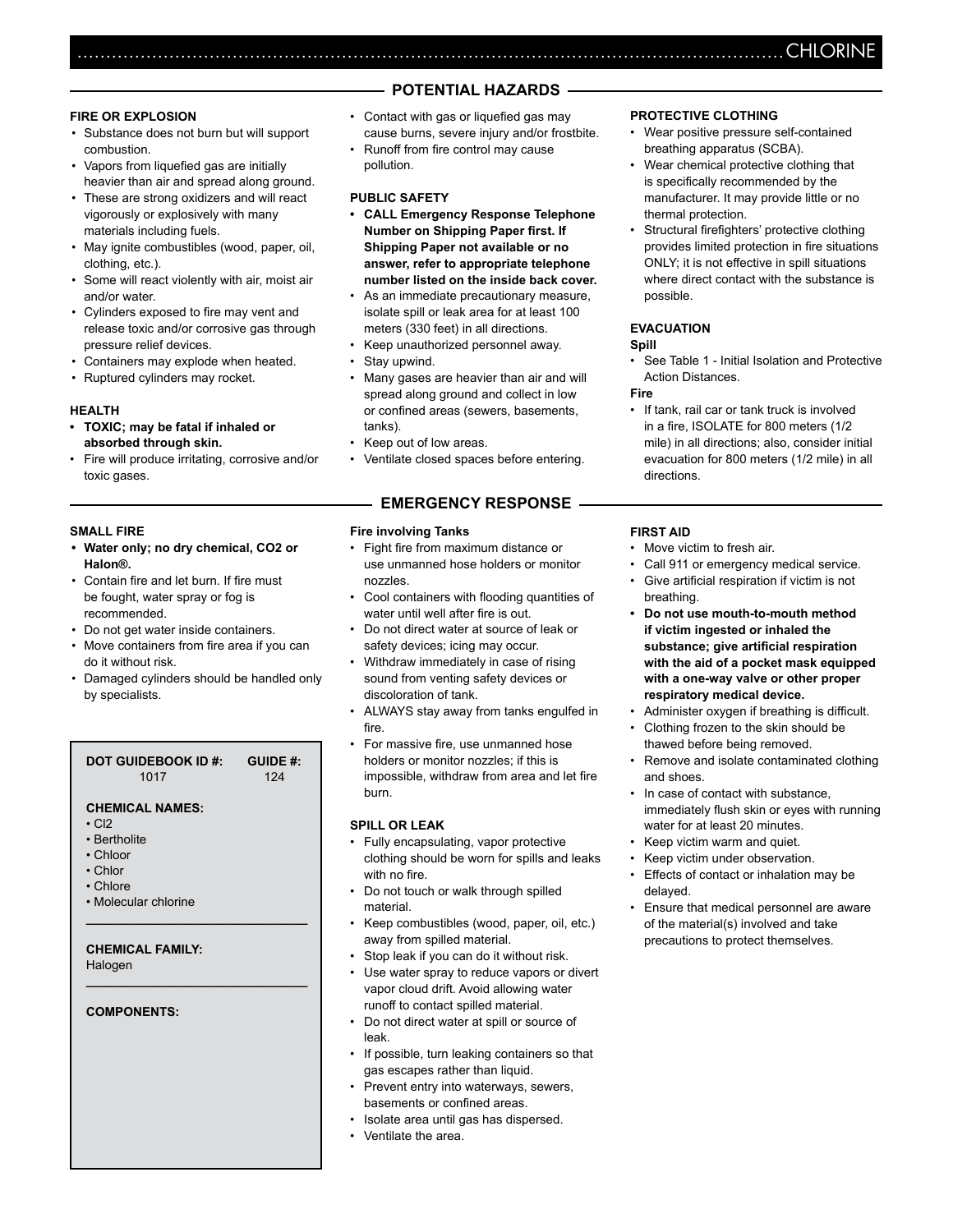# crude oil .........................................................................................................................

#### **fire or explosion**

- **• HIGHLY FLAMMABLE: Will be easily ignited by heat, sparks or flames.**
- Vapors may form explosive mixtures with air.
- Vapors may travel to source of ignition and flash back.
- Most vapors are heavier than air. They will spread along ground and collect in low or confined areas (sewers, basements, tanks).
- Vapor explosion hazard indoors, outdoors or in sewers.
- Those substances designated with a **"P"** may polymerize explosively when heated or involved in a fire.
- Runoff to sewer may create fire or explosion hazard.
- Containers may explode when heated.
- Many liquids are lighter than water.
- Substance may be transported hot.
- **• If molten aluminum is involved, refer to GUIDE 169.**

#### **FIRE**

**CAUTION: All these products have a very low flash point: Use of water spray when fighting fire may be inefficient. CAUTION: For mixtures containing alcohol or polar solvent, alcohol-resistant foam may be more effective. Small Fire**

• Dry chemical, CO2, water spray or regular foam.

#### **Large Fire**

• Water spray, fog or regular foam.

## **DOT GUIDEBOOK ID #: GUIDE #:**<br>1267<br>128 128

#### **Chemical NAMEs:**

- Crude Oil "Sour" (Contains H2S, please see Hydrogen Sulfide fact sheet)
- Crude Oil "Sweet" (No H2S)
- Petroleum
- Mineral Oil, Rock Oil, Coal Oil, Seneca Oil, Earth Oil **\_\_\_\_\_\_\_\_\_\_\_\_\_\_\_\_\_\_\_\_\_\_\_\_\_\_\_\_\_\_\_\_**

#### **CHEMICAL FAMILY:**

Petroleum Hydrocarbon Mixture: Chiefly of Paraffins (Alkanes), Cycloparaffins, Cyclic Aromatic Hydrocarbons, Benzene Hydrocarbons, Inorganic Compounds

**\_\_\_\_\_\_\_\_\_\_\_\_\_\_\_\_\_\_\_\_\_\_\_\_\_\_\_\_\_\_\_\_**

#### **Components:**

Hydrocarbons (Aromatic & Paraffinic), Benzene, Hydrogen Sulfide, Nitrogen Compounds, Sulfur Compounds, Oxygenated Compounds

## **POTENTIAL HAZARDS**

#### **health**

- Inhalation or contact with material may irritate or burn skin and eyes.
- Fire may produce irritating, corrosive and/ or toxic gases.
- Vapors may cause dizziness or suffocation.
- Runoff from fire control or dilution water may cause pollution.

#### **PUBLIC SAFETY**

- **• CALL Emergency Response Telephone Number on Shipping Paper first. If Shipping Paper not available or no answer, refer to appropriate telephone number listed on the inside back cover.**
- As an immediate precautionary measure, isolate spill or leak area for at least 50 meters (150 feet) in all directions.
- Keep unauthorized personnel away.
- Stay upwind.
- Keep out of low areas.
- Ventilate closed spaces before entering.

## **EMERGENCY response**

- Use water spray or fog; do not use straight streams.
- Move containers from fire area if you can do it without risk.

#### **Fire involving Tanks or Car/Trailer Loads**

- Fight fire from maximum distance or use unmanned hose holders or monitor nozzles.
- Cool containers with flooding quantities of water until well after fire is out.
- Withdraw immediately in case of rising sound from venting safety devices or discoloration of tank.
- ALWAYS stay away from tanks engulfed in fire.
- For massive fire, use unmanned hose holders or monitor nozzles; if this is impossible, withdraw from area and let fire burn.

#### **SPILL OR LEAK**

- ELIMINATE all ignition sources (no smoking, flares, sparks or flames in immediate area).
- All equipment used when handling the product must be grounded.
- Do not touch or walk through spilled material.
- Stop leak if you can do it without risk.
- Prevent entry into waterways, sewers, basements or confined areas.
- A vapor suppressing foam may be used to reduce vapors.
- Absorb or cover with dry earth, sand or other non-combustible material and transfer to containers.
- Use clean non-sparking tools to collect absorbed material.

#### **PROTECTIVE CLOTHING**

- Wear positive pressure self-contained breathing apparatus (SCBA).
- Structural firefighters' protective clothing will only provide limited protection.

## **EVACUATION**

#### **Large Spill**

• Consider initial downwind evacuation for at least 300 meters (1000 feet).

#### **Fire**

If tank, rail car or tank truck is involved in a fire, ISOLATE for 800 meters (1/2 mile) in all directions; also, consider initial evacuation for 800 meters (1/2 mile) in all directions.

- Move victim to fresh air.
- Call 911 or emergency medical service.
- Give artificial respiration if victim is not breathing.
- Administer oxygen if breathing is difficult.
- Remove and isolate contaminated clothing and shoes.
- In case of contact with substance, immediately flush skin or eyes with running water for at least 20 minutes.
- Wash skin with soap and water.
- In case of burns, immediately cool affected skin for as long as possible with cold water. Do not remove clothing if adhering to skin.
- Keep victim warm and quiet.
- Ensure that medical personnel are aware of the material(s) involved and take precautions to protect themselves.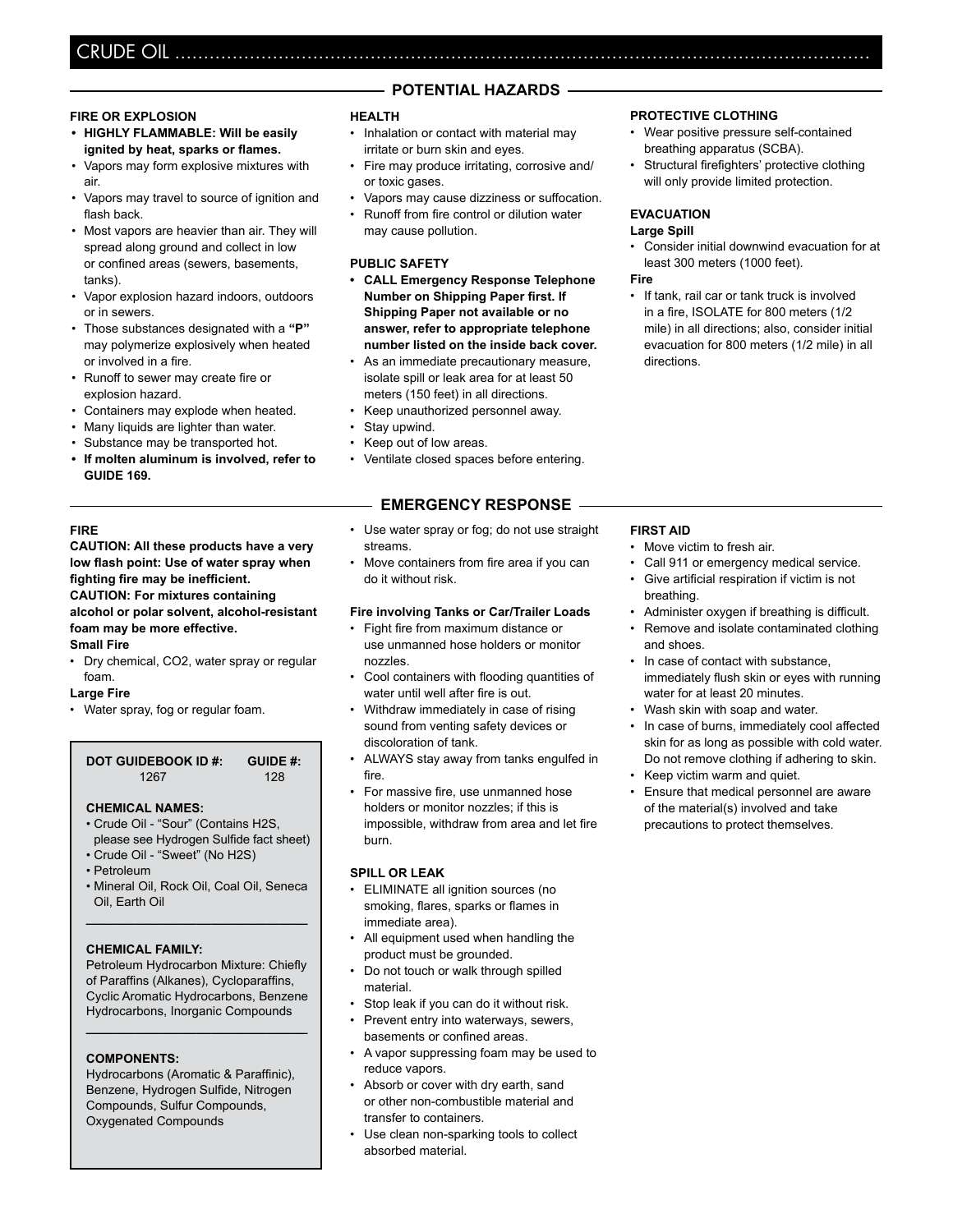## ..............................................................................................................................decene

## **POTENTIAL HAZARDS**

## **fire or explosion**

- **• HIGHLY FLAMMABLE: Will be easily ignited by heat, sparks or flames.**
- Vapors may form explosive mixtures with air.
- Vapors may travel to source of ignition and flash back.
- Most vapors are heavier than air. They will spread along ground and collect in low or confined areas (sewers, basements, tanks).
- Vapor explosion hazard indoors, outdoors or in sewers.
- Those substances designated with a "P" may polymerize explosively when heated or involved in a fire.
- Runoff to sewer may create fire or explosion hazard.
- Containers may explode when heated.
- Many liquids are lighter than water.

#### **FIRE**

## **CAUTION: All these products have a very low flash point: Use of water spray when fighting fire may be inefficient. Small Fire**

- Dry chemical, CO2, water spray or alcoholresistant foam.
- Do not use dry chemical extinguishers to control fires involving nitromethane or

#### nitroethane. **Large Fire**

- Water spray, fog or alcohol-resistant foam.
- Do not use straight streams.

## **DOT GUIDEBOOK ID #: GUIDE #:**<br>3295 128 128

**\_\_\_\_\_\_\_\_\_\_\_\_\_\_\_\_\_\_\_\_\_\_\_\_\_\_\_\_\_\_\_\_**

**\_\_\_\_\_\_\_\_\_\_\_\_\_\_\_\_\_\_\_\_\_\_\_\_\_\_\_\_\_\_\_\_**

#### **Chemical NAMEs:**

- 1-Decene
- Dialen 10
- Alpha-Decene
- Decylene

## **CHEMICAL FAMILY:**

Alkene

#### **Components:**

#### **health**

- May cause toxic effects if inhaled or absorbed through skin.
- Inhalation or contact with material may irritate or burn skin and eyes.
- Fire will produce irritating, corrosive and/or toxic gases.
- Vapors may cause dizziness or suffocation.
- Runoff from fire control or dilution water may cause pollution.

#### **PUBLIC SAFETY**

- **• CALL Emergency Response Telephone Number on Shipping Paper first. If Shipping Paper not available or no answer, refer to appropriate telephone number listed on the inside back cover.**
- As an immediate precautionary measure, isolate spill or leak area for at least 50 meters (150 feet) in all directions.
- Keep unauthorized personnel away.

## **EMERGENCY response**

• Move containers from fire area if you can do it without risk.

#### **Fire involving Tanks or Car/Trailer Loads**

- Fight fire from maximum distance or use unmanned hose holders or monitor nozzles.
- Cool containers with flooding quantities of water until well after fire is out.
- Withdraw immediately in case of rising sound from venting safety devices or discoloration of tank.
- ALWAYS stay away from tanks engulfed in fire.
- For massive fire, use unmanned hose holders or monitor nozzles; if this is impossible, withdraw from area and let fire burn.

#### **SPILL OR LEAK**

- ELIMINATE all ignition sources (no smoking, flares, sparks or flames in immediate area).
- All equipment used when handling the product must be grounded.
- Do not touch or walk through spilled material.
- Stop leak if you can do it without risk.
- Prevent entry into waterways, sewers, basements or confined areas.
- A vapor suppressing foam may be used to reduce vapors.
- Absorb or cover with dry earth, sand or other non-combustible material and transfer to containers.
- Use clean non-sparking tools to collect absorbed material.

#### **Large Spill**

• Dike far ahead of liquid spill for later disposal.

#### • Stay upwind.

- Keep out of low areas.
- Ventilate closed spaces before entering.

## **PROTECTIVE CLOTHING**

- Wear positive pressure self-contained breathing apparatus (SCBA).
- Structural firefighters' protective clothing will only provide limited protection.

## **EVACUATION**

#### **Large Spill**

• Consider initial downwind evacuation for at least 300 meters (1000 feet).

#### **Fire**

- If tank, rail car or tank truck is involved in a fire, ISOLATE for 800 meters (1/2 mile) in all directions; also, consider initial evacuation for 800 meters (1/2 mile) in all directions.
- Water spray may reduce vapor; but may not prevent ignition in closed spaces.

- Move victim to fresh air.
- Call 911 or emergency medical service.
- Give artificial respiration if victim is not breathing.
- Administer oxygen if breathing is difficult.
- Remove and isolate contaminated clothing and shoes.
- In case of contact with substance, immediately flush skin or eyes with running water for at least 20 minutes.
- Wash skin with soap and water.
- In case of burns, immediately cool affected skin for as long as possible with cold water. Do not remove clothing if adhering to skin.
- Keep victim warm and quiet.
- Effects of exposure (inhalation, ingestion or skin contact) to substance may be delayed.
- Ensure that medical personnel are aware of the material(s) involved and take precautions to protect themselves.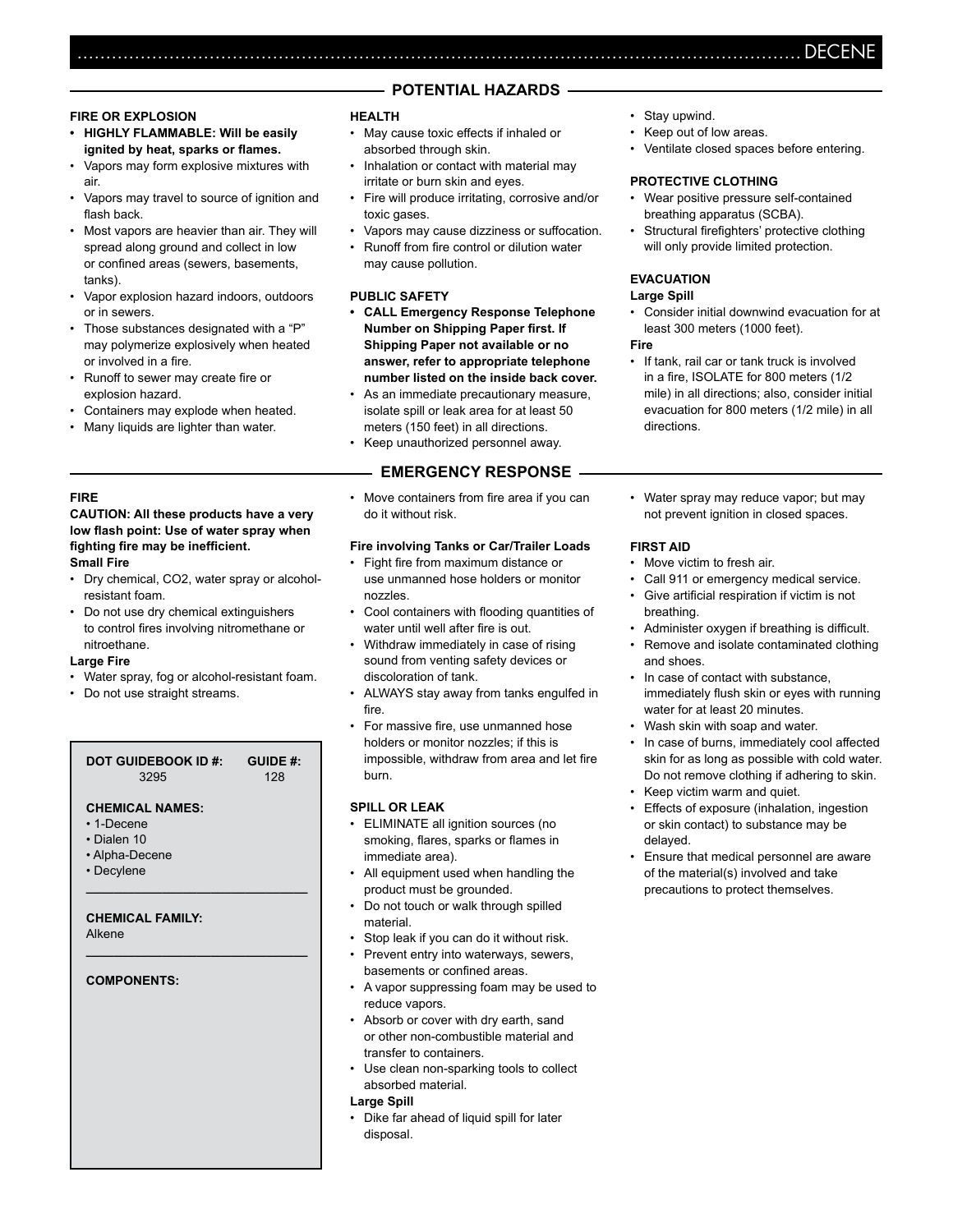## **fire or explosion**

- **• HIGHLY FLAMMABLE: Will be easily ignited by heat, sparks or flames.**
- Vapors may form explosive mixtures with air.
- Vapors may travel to source of ignition and flash back.
- Most vapors are heavier than air. They will spread along ground and collect in low or confined areas (sewers, basements, tanks).
- Vapor explosion hazard indoors, outdoors or in sewers.
- Those substances designated with a "P" may polymerize explosively when heated or involved in a fire.
- Runoff to sewer may create fire or explosion hazard.
- Containers may explode when heated.
- Many liquids are lighter than water.
- Substance may be transported hot.

#### **FIRE**

**CAUTION: All these products have a very low flash point: Use of water spray when fighting fire may be inefficient. CAUTION: For mixtures containing alcohol or polar solvent, alcohol-resistant foam may be more effective. Small Fire**

• Dry chemical, CO2, water spray or regular foam.

#### **Large Fire**

- Water spray, fog or regular foam.
- Use water spray or fog; do not use straight streams.

#### **DOT GUIDEBOOK ID #: GUIDE #:** 1993 128

## **Chemical NAMEs:**

- Diesel Oil 1 & 2
- Kerosene 1 & 2
- Fuel Oil 1 & 2
- Furnace Oil
- Heating Oil 1 & 2

#### **CHEMICAL FAMILY:**

Petroleum Hydrocarbons, Paraffins (Alkanes), Aromatic Hydrocarbons

**\_\_\_\_\_\_\_\_\_\_\_\_\_\_\_\_\_\_\_\_\_\_\_\_\_\_\_\_\_\_\_\_**

**\_\_\_\_\_\_\_\_\_\_\_\_\_\_\_\_\_\_\_\_\_\_\_\_\_\_\_\_\_\_\_\_**

### **Components:**

Petroleum distillate (Predominately, Hydrocarbons ranging from C10 -C16) Naphthalene, Xylene

- **POTENTIAL HAZARDS**
- **• If molten aluminum is involved, refer to GUIDE 169.**

## **health**

- Inhalation or contact with material may irritate or burn skin and eyes.
- Fire may produce irritating, corrosive and/ or toxic gases.
- Vapors may cause dizziness or suffocation.
- Runoff from fire control or dilution water may cause pollution.

#### **PUBLIC SAFETY**

- **• CALL Emergency Response Telephone Number on Shipping Paper first. If Shipping Paper not available or no answer, refer to appropriate telephone number listed on the inside back cover.**
- As an immediate precautionary measure, isolate spill or leak area for at least 50 meters (150 feet) in all directions.

## **EMERGENCY response**

• Move containers from fire area if you can do it without risk.

#### **Fire involving Tanks or Car/Trailer Loads**

- Fight fire from maximum distance or use unmanned hose holders or monitor nozzles.
- Cool containers with flooding quantities of water until well after fire is out.
- Withdraw immediately in case of rising sound from venting safety devices or discoloration of tank.
- ALWAYS stay away from tanks engulfed in fire.
- For massive fire, use unmanned hose holders or monitor nozzles; if this is impossible, withdraw from area and let fire burn.

#### **SPILL OR LEAK**

- ELIMINATE all ignition sources (no smoking, flares, sparks or flames in immediate area).
- All equipment used when handling the product must be grounded.
- Do not touch or walk through spilled material.
- Stop leak if you can do it without risk.
- Prevent entry into waterways, sewers, basements or confined areas.
- A vapor suppressing foam may be used to reduce vapors.
- Absorb or cover with dry earth, sand or other non-combustible material and transfer to containers.
- Use clean non-sparking tools to collect absorbed material.

#### **Large Spill**

• Dike far ahead of liquid spill for later disposal.

- Keep unauthorized personnel away.
- Stav upwind.
- Keep out of low areas.
- Ventilate closed spaces before entering.

## **PROTECTIVE CLOTHING**

- Wear positive pressure self-contained breathing apparatus (SCBA).
- Structural firefighters' protective clothing will only provide limited protection.

## **EVACUATION**

#### **Large Spill**

• Consider initial downwind evacuation for at least 300 meters (1000 feet).

#### **Fire**

- If tank, rail car or tank truck is involved in a fire, ISOLATE for 800 meters (1/2 mile) in all directions; also, consider initial evacuation for 800 meters (1/2 mile) in all directions.
- Water spray may reduce vapor; but may not prevent ignition in closed spaces.

- Move victim to fresh air.
- Call 911 or emergency medical service.
- Give artificial respiration if victim is not breathing.
- Administer oxygen if breathing is difficult.
- Remove and isolate contaminated clothing and shoes.
- In case of contact with substance, immediately flush skin or eyes with running water for at least 20 minutes.
- Wash skin with soap and water.
- In case of burns, immediately cool affected skin for as long as possible with cold water. Do not remove clothing if adhering to skin.
- Keep victim warm and quiet.
- Ensure that medical personnel are aware of the material(s) involved and take precautions to protect themselves.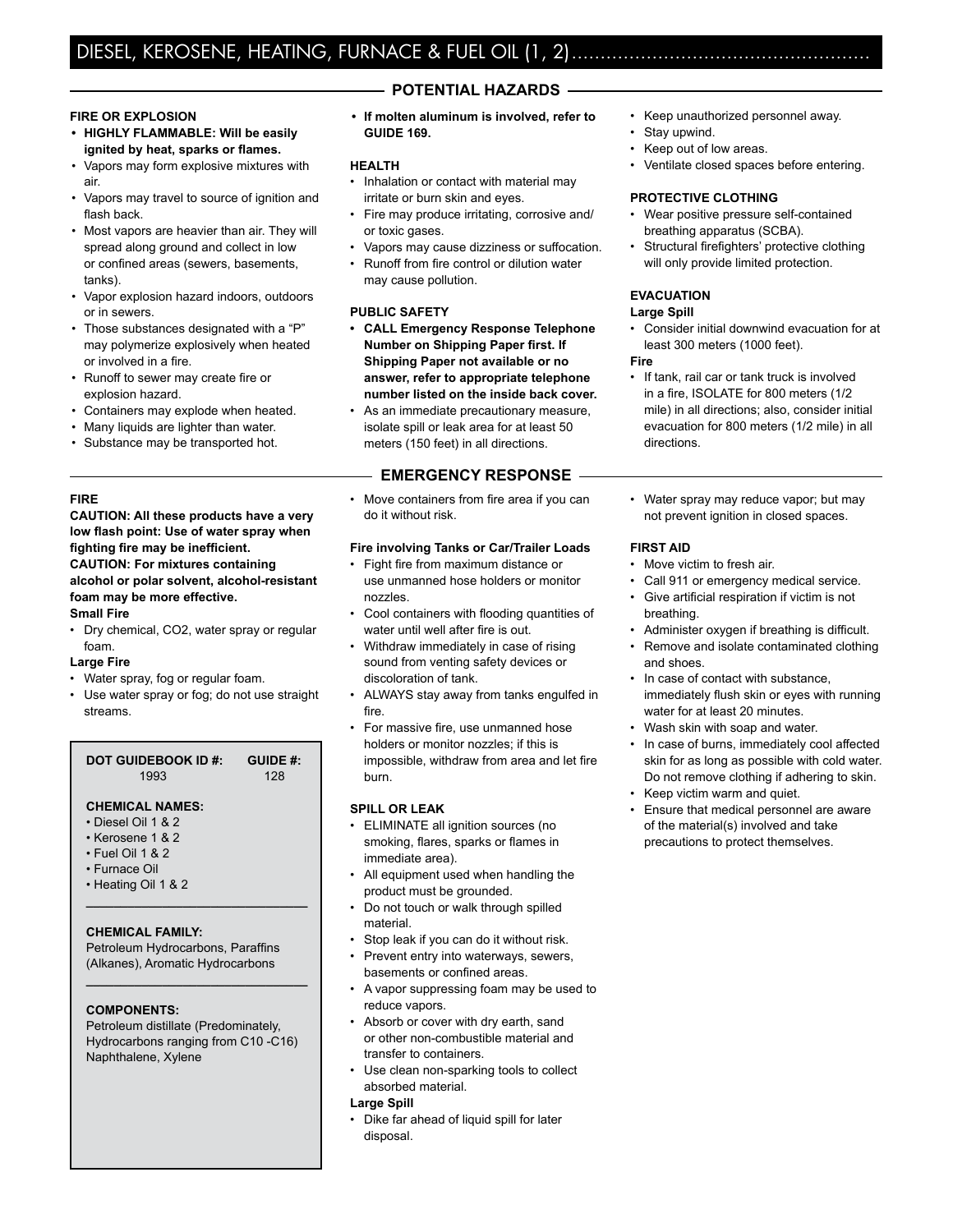## ............................................................................................................................ETHANOL

## **POTENTIAL HAZARDS**

## **fire or explosion**

- **• HIGHLY FLAMMABLE: Will be easily ignited by heat, sparks or flames.**
- Vapors may form explosive mixtures with air.
- Vapors may travel to source of ignition and flash back.
- Most vapors are heavier than air. They will spread along ground and collect in low or confined areas (sewers, basements, tanks).
- Vapor explosion hazard indoors, outdoors or in sewers.
- Those substances designated with a **"P"** may polymerize explosively when heated or involved in a fire.
- Runoff to sewer may create fire or explosion hazard.
- Containers may explode when heated.
- Many liquids are lighter than water.

#### **FIRE**

#### **CAUTION: All these products have a very low flash point: Use of water spray when fighting fire may be inefficient. Small Fire**

• Dry chemical, CO2, water spray or alcoholresistant foam.

#### **Large Fire**

- Water spray, fog or alcohol-resistant foam.
- Use water spray or fog; do not use straight streams.
- Move containers from fire area if you can do it without risk.

#### **DOT GUIDEBOOK ID #: GUIDE #:** 1170 127

**\_\_\_\_\_\_\_\_\_\_\_\_\_\_\_\_\_\_\_\_\_\_\_\_\_\_\_\_\_\_\_\_**

**\_\_\_\_\_\_\_\_\_\_\_\_\_\_\_\_\_\_\_\_\_\_\_\_\_\_\_\_\_\_\_\_**

**Chemical NAMEs:**

- Ethy alcohol
- Ethyl hydrate
- Absolute Alcohol
- Hydroxyethane

## **CHEMICAL FAMILY:**

## **Components:**

#### **health**

- Inhalation or contact with material may irritate or burn skin and eyes.
- Fire may produce irritating, corrosive and/or toxic gases.
- Vapors may cause dizziness or suffocation.
- Runoff from fire control may cause pollution.

#### **PUBLIC SAFETY**

- **• CALL Emergency Response Telephone Number on Shipping Paper first. If Shipping Paper not available or no answer, refer to appropriate telephone number listed on the inside back cover.**
- As an immediate precautionary measure, isolate spill or leak area for at least 50 meters (150 feet) in all directions.
- Keep unauthorized personnel away.
- Stay upwind.
- Keep out of low areas.

## **EMERGENCY response**

#### **Fire involving Tanks or Car/Trailer Loads**

- Fight fire from maximum distance or use unmanned hose holders or monitor nozzles.
- Cool containers with flooding quantities of water until well after fire is out.
- Withdraw immediately in case of rising sound from venting safety devices or discoloration of tank.
- ALWAYS stay away from tanks engulfed in fire.
- For massive fire, use unmanned hose holders or monitor nozzles; if this is impossible, withdraw from area and let fire burn.

### **SPILL OR LEAK**

- ELIMINATE all ignition sources (no smoking, flares, sparks or flames in immediate area).
- All equipment used when handling the product must be grounded.
- Do not touch or walk through spilled material.
- Stop leak if you can do it without risk.
- Prevent entry into waterways, sewers, basements or confined areas.
- A vapor suppressing foam may be used to reduce vapors.
- Absorb or cover with dry earth, sand or other non-combustible material and transfer to containers.
- Use clean non-sparking tools to collect absorbed material.
- **Large Spill**
- Dike far ahead of liquid spill for later disposal.
- Water spray may reduce vapor; but may not prevent ignition in closed spaces.

• Ventilate closed spaces before entering.

#### **PROTECTIVE CLOTHING**

- Wear positive pressure self-contained breathing apparatus (SCBA).
- Structural firefighters' protective clothing will only provide limited protection.

#### **EVACUATION**

#### **Large Spill**

• Consider initial downwind evacuation for at least 300 meters (1000 feet).

#### **Fire**

• If tank, rail car or tank truck is involved in a fire, ISOLATE for 800 meters (1/2 mile) in all directions; also, consider initial evacuation for 800 meters (1/2 mile) in all directions.

- Move victim to fresh air.
- Call 911 or emergency medical service.
- Give artificial respiration if victim is not breathing.
- Administer oxygen if breathing is difficult.
- Remove and isolate contaminated clothing and shoes.
- In case of contact with substance, immediately flush skin or eyes with running water for at least 20 minutes.
- Wash skin with soap and water.
- In case of burns, immediately cool affected skin for as long as possible with cold water. Do not remove clothing if adhering to skin.
- Keep victim warm and quiet.
- Ensure that medical personnel are aware of the material(s) involved and take precautions to protect themselves.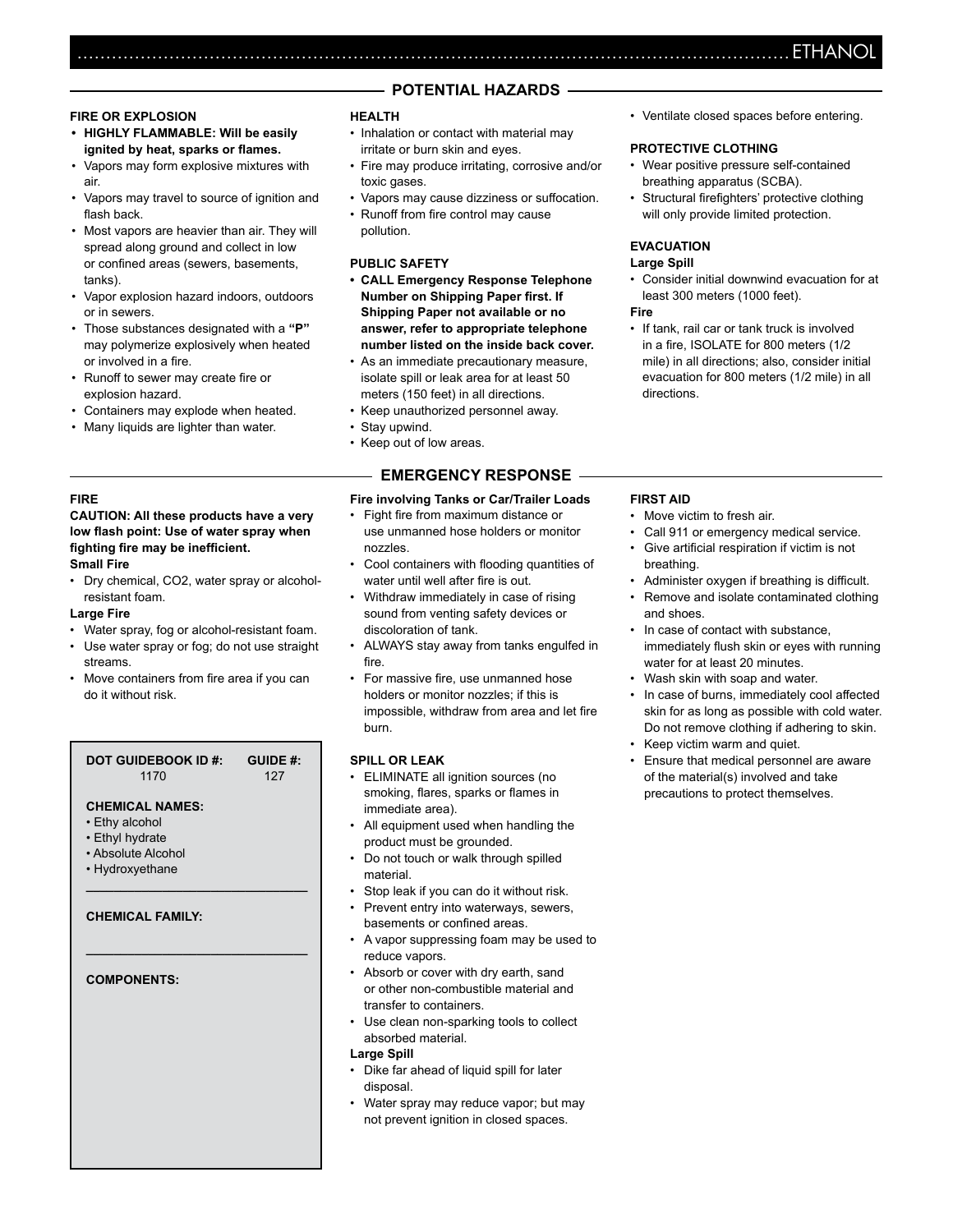ETHANE PROPANE MIX .......................................................................................................

## **POTENTIAL HAZARDS**

## **fire or explosion**

- **• EXTREMELY FLAMMABLE**
- Will be easily ignited by heat, sparks or flames.
- Will form explosive mixtures with air.
- Vapors from liquefied gas are initially heavier than air and spread along ground. **CAUTION: Hydrogen (UN1049), Deuterium (UN1957), Hydrogen, refrigerated liquid (UN1966) and Methane (UN1971) are lighter than air and will rise. Hydrogen and Deuterium fires are difficult to detect since they burn with an invisible flame. Use an alternate method of detection (thermal camera, broom handle, etc.)**
- Vapors may travel to source of ignition and flash back.
- Cylinders exposed to fire may vent and release flammable gas through pressure relief devices.
- Containers may explode when heated.
- Ruptured cylinders may rocket.

#### **FIRE**

- **• DO NOT EXTINGUISH A LEAKING GAS FIRE UNLESS LEAK CAN BE STOPPED. CAUTION: Hydrogen (UN1049), Deuterium (UN1957) and Hydrogen, refrigerated liquid (UN1966) burn with an invisible flame. Hydrogen and Methane mixture, compressed (UN2034) may burn with an invisible flame. Small Fire**
- Dry chemical or CO2.

## **DOT GUIDEBOOK ID #: GUIDE #:** 1961 115

#### **Chemical NAMEs:**

- Ethane Bimethyl, Dimethyl, Methyl Methane, Ethyl Hydride
- Propane Propyl Hydride, Dimethyl Methane

**\_\_\_\_\_\_\_\_\_\_\_\_\_\_\_\_\_\_\_\_\_\_\_\_\_\_\_\_\_\_\_\_**

**\_\_\_\_\_\_\_\_\_\_\_\_\_\_\_\_\_\_\_\_\_\_\_\_\_\_\_\_\_\_\_\_**

#### **CHEMICAL FAMILY:**

Petroleum Hydrocarbons, Paraffins, Alkanes

### **Components:**

Ethane Propane Possibly: Methane, Iso Butane, n-Butane, Propylene and higher hydrocarbons

## **health**

- Vapors may cause dizziness or asphyxiation without warning.
- Some may be irritating if inhaled at high concentrations.
- Contact with gas or liquefied gas may cause burns, severe injury and/or frostbite.
- Fire may produce irritating and/or toxic gases.

### **PUBLIC SAFETY**

- **• CALL Emergency Response Telephone Number on Shipping Paper first. If Shipping Paper not available or no answer, refer to appropriate telephone number listed on the inside back cover.**
- As an immediate precautionary measure, isolate spill or leak area for at least 100 meters (330 feet) in all directions.
- Keep unauthorized personnel away.
- Stay upwind.
- Many gases are heavier than air and will spread along ground and collect in low

## **EMERGENCY response**

#### **Large Fire**

- Water spray or fog.
- Move containers from fire area if you can do it without risk.

## **Fire involving Tanks or Car/Trailer Loads**

- Fight fire from maximum distance or use unmanned hose holders or monitor nozzles.
- Cool containers with flooding quantities of water until well after fire is out.
- Do not direct water at source of leak or safety devices; icing may occur.
- Withdraw immediately in case of rising sound from venting safety devices or discoloration of tank.
- ALWAYS stay away from tanks engulfed in fire.
- For massive fire, use unmanned hose holders or monitor nozzles; if this is impossible, withdraw from area and let fire burn.

#### **SPILL OR LEAK**

- ELIMINATE all ignition sources (no smoking, flares, sparks or flames in immediate area).
- All equipment used when handling the product must be grounded.
- Do not touch or walk through spilled material.
- Stop leak if you can do it without risk.
- If possible, turn leaking containers so that gas escapes rather than liquid.
- Use water spray to reduce vapors or divert vapor cloud drift. Avoid allowing water runoff to contact spilled material.
- Do not direct water at spill or source of leak.

or confined areas (sewers, basements, tanks).

Keep out of low areas.

#### **PROTECTIVE CLOTHING**

- Wear positive pressure self-contained breathing apparatus (SCBA).
- Structural firefighters' protective clothing will only provide limited protection.
- Always wear thermal protective clothing when handling refrigerated/cryogenic liquids.

#### **EVACUATION**

#### **Large Spill**

• Consider initial downwind evacuation for at least 800 meters (1/2 mile).

#### **Fire**

- If tank, rail car or tank truck is involved in a fire, ISOLATE for 1600 meters (1 mile) in all directions; also, consider initial evacuation for 1600 meters (1 mile) in all directions.
- Prevent spreading of vapors through sewers, ventilation systems and confined areas.
- Isolate area until gas has dispersed. **CAUTION: When in contact with refrigerated/cryogenic liquids, many materials become brittle and are likely to break without warning.**

- Move victim to fresh air.
- Call 911 or emergency medical service.
- Give artificial respiration if victim is not breathing.
- Administer oxygen if breathing is difficult.
- Remove and isolate contaminated clothing and shoes.
- Clothing frozen to the skin should be thawed before being removed.
- In case of contact with liquefied gas, thaw frosted parts with lukewarm water.
- In case of burns, immediately cool affected skin for as long as possible with cold water. Do not remove clothing if adhering to skin.
- Keep victim warm and quiet.
- Ensure that medical personnel are aware of the material(s) involved and take precautions to protect themselves.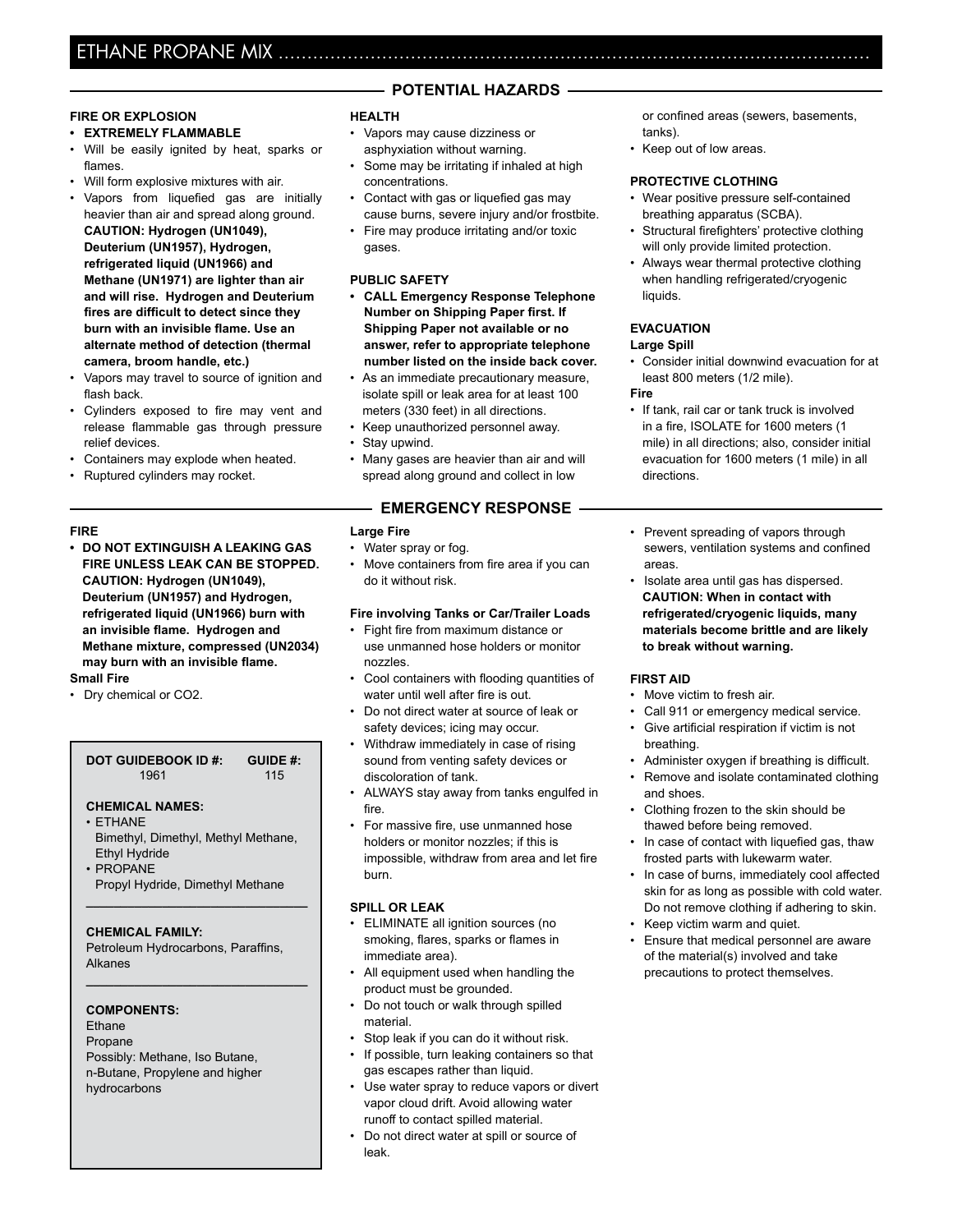## .............................................................................................................................. ETHANE

## **POTENTIAL HAZARDS**

## **fire or explosion**

- **• EXTREMELY FLAMMABLE**
- Will be easily ignited by heat, sparks or flames.
- Will form explosive mixtures with air.
- Vapors from liquefied gas are initially heavier than air and spread along ground. **CAUTION: Hydrogen (UN1049), Deuterium (UN1957), Hydrogen, refrigerated liquid (UN1966) and Methane (UN1971) are lighter than air and will rise. Hydrogen and Deuterium fires are difficult to detect since they burn with an invisible flame. Use an alternate method of detection (thermal camera, broom handle, etc.)**
- Vapors may travel to source of ignition and flash back.
- Cylinders exposed to fire may vent and release flammable gas through pressure relief devices.
- Containers may explode when heated.
- Ruptured cylinders may rocket.

#### **FIRE**

- **• DO NOT EXTINGUISH A LEAKING GAS FIRE UNLESS LEAK CAN BE STOPPED. CAUTION: Hydrogen (UN1049), Deuterium (UN1957) and Hydrogen, refrigerated liquid (UN1966) burn with an invisible flame. Hydrogen and Methane mixture, compressed (UN2034) may burn with an invisible flame. Small Fire**
- Dry chemical or CO2.

#### **DOT GUIDEBOOK ID #: GUIDE #:** 1035 115

#### **Chemical NAMEs:**

- Ethane
- Bimethyl
- Dimethyl
- Methyl Methane
- Ethyl Hydride

#### **CHEMICAL FAMILY:**

Petroleum Hydrocarbon, Aliphatic Hydrocarbon, Paraffin, Alkane

**\_\_\_\_\_\_\_\_\_\_\_\_\_\_\_\_\_\_\_\_\_\_\_\_\_\_\_\_\_\_\_\_**

**\_\_\_\_\_\_\_\_\_\_\_\_\_\_\_\_\_\_\_\_\_\_\_\_\_\_\_\_\_\_\_\_**

#### **Components:**

Ethane, Methane, Carbon Dioxide, Propane, Propylene, Ethylene, Iso-Butane, n-Butane, Higher **Hydrocarbons** 

#### **health**

- Vapors may cause dizziness or asphyxiation without warning.
- Some may be irritating if inhaled at high concentrations.
- Contact with gas or liquefied gas may cause burns, severe injury and/or frostbite.
- Fire may produce irritating and/or toxic gases.

#### **PUBLIC SAFETY**

- **• CALL Emergency Response Telephone Number on Shipping Paper first. If Shipping Paper not available or no answer, refer to appropriate telephone number listed on the inside back cover.**
- As an immediate precautionary measure, isolate spill or leak area for at least 100 meters (330 feet) in all directions.
- Keep unauthorized personnel away.
- Stay upwind.
- Many gases are heavier than air and will spread along ground and collect in low

#### **EMERGENCY response**

#### **Large Fire**

- Water spray or fog.
- Move containers from fire area if you can do it without risk.

#### **Fire involving Tanks**

- Fight fire from maximum distance or use unmanned hose holders or monitor nozzles.
- Cool containers with flooding quantities of water until well after fire is out.
- Do not direct water at source of leak or safety devices; icing may occur.
- Withdraw immediately in case of rising sound from venting safety devices or discoloration of tank.
- ALWAYS stay away from tanks engulfed in fire.
- For massive fire, use unmanned hose holders or monitor nozzles; if this is impossible, withdraw from area and let fire burn.

#### **SPILL OR LEAK**

- ELIMINATE all ignition sources (no smoking, flares, sparks or flames in immediate area).
- All equipment used when handling the product must be grounded.
- Do not touch or walk through spilled material.
- Stop leak if you can do it without risk.
- If possible, turn leaking containers so that gas escapes rather than liquid.
- Use water spray to reduce vapors or divert vapor cloud drift. Avoid allowing water runoff to contact spilled material.
- Do not direct water at spill or source of leak.
- Prevent spreading of vapors through

or confined areas (sewers, basements, tanks).

Keep out of low areas.

#### **PROTECTIVE CLOTHING**

- Wear positive pressure self-contained breathing apparatus (SCBA).
- Structural firefighters' protective clothing will only provide limited protection.
- Always wear thermal protective clothing when handling refrigerated/cryogenic liquids.

#### **EVACUATION**

#### **Large Spill**

• Consider initial downwind evacuation for at least 800 meters (1/2 mile).

#### **Fire**

• If tank, rail car or tank truck is involved in a fire, ISOLATE for 1600 meters (1 mile) in all directions; also, consider initial evacuation for 1600 meters (1 mile) in all directions.

sewers, ventilation systems and confined areas.

• Isolate area until gas has dispersed. **CAUTION: When in contact with refrigerated/cryogenic liquids, many materials become brittle and are likely to break without warning.**

- Move victim to fresh air.
- Call 911 or emergency medical service.
- Give artificial respiration if victim is not breathing.
- Administer oxygen if breathing is difficult.
- Remove and isolate contaminated clothing and shoes.
- Clothing frozen to the skin should be thawed before being removed.
- In case of contact with liquefied gas, thaw frosted parts with lukewarm water.
- In case of burns, immediately cool affected skin for as long as possible with cold water. Do not remove clothing if adhering to skin.
- Keep victim warm and quiet.
- Ensure that medical personnel are aware of the material(s) involved and take precautions to protect themselves.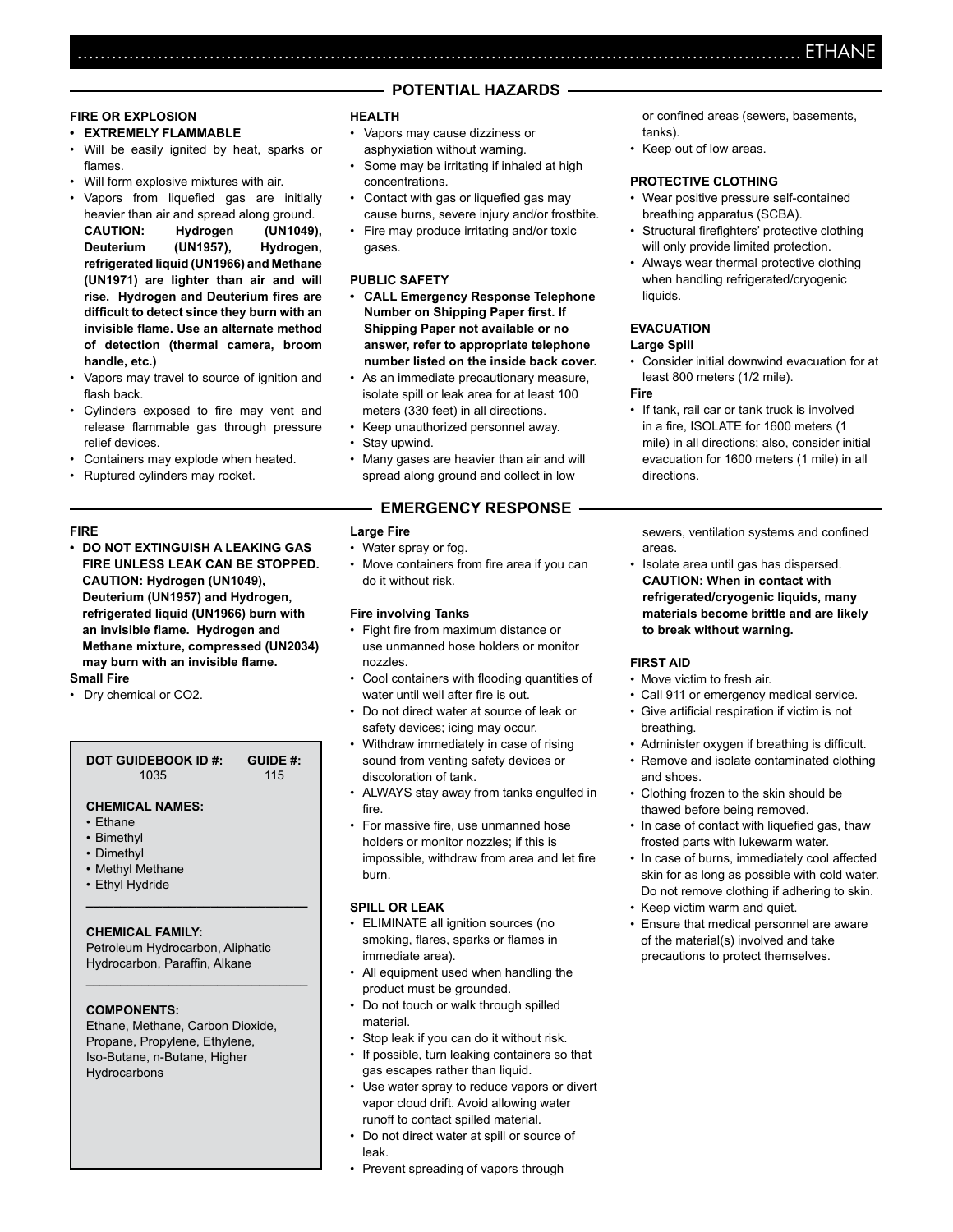ETHYLENE...........................................................................................................................

## **POTENTIAL HAZARDS**

## **fire or explosion**

#### **• EXTREMELY FLAMMABLE**

- Will be easily ignited by heat, sparks or flames.
- Will form explosive mixtures with air.
- Silane will ignite spontaneously in air.
- Those substances designated with a "P" may polymerize explosively when heated or involved in a fire.
- Vapors from liquefied gas are initially heavier than air and spread along ground.
- Vapors may travel to source of ignition and flash back.
- Cylinders exposed to fire may vent and release flammable gas through pressure relief devices.
- Containers may explode when heated.
- Ruptured cylinders may rocket.

#### **health**

• Vapors may cause dizziness or asphyxiation without warning.

#### **FIRE**

#### **• DO NOT EXTINGUISH A LEAKING GAS FIRE UNLESS LEAK CAN BE STOPPED. Small Fire**

• Dry chemical or CO2.

## **Large Fire**

- Water spray or fog.
- Move containers from fire area if you can do it without risk.

#### **Fire involving Tanks**

• Fight fire from maximum distance or use unmanned hose holders or monitor

| DOT GUIDEBOOK ID #:    | GUIDE #: |
|------------------------|----------|
| 1962                   | 116      |
| <b>CHEMICAL NAMES:</b> |          |

- Ethylene
- Ethene
- Elayl
- Etherine

#### **CHEMICAL FAMILY:**

Petroleum Hydrocarbon, Olefin, Alkene **\_\_\_\_\_\_\_\_\_\_\_\_\_\_\_\_\_\_\_\_\_\_\_\_\_\_\_\_\_\_\_\_**

**\_\_\_\_\_\_\_\_\_\_\_\_\_\_\_\_\_\_\_\_\_\_\_\_\_\_\_\_\_\_\_\_**

#### **Components:** Ethylene, Ethane, Methane

- Some may be toxic if inhaled at high concentrations.
- Contact with gas or liquefied gas may cause burns, severe injury and/or frostbite.
- Fire may produce irritating and/or toxic gases.

#### **PUBLIC SAFETY**

- **• CALL Emergency Response Telephone Number on Shipping Paper first. If Shipping Paper not available or no answer, refer to appropriate telephone number listed on the inside back cover.**
- As an immediate precautionary measure, isolate spill or leak area for at least 100 meters (330 feet) in all directions.
- Keep unauthorized personnel away.
- Stay upwind.
- Many gases are heavier than air and will spread along ground and collect in low or confined areas (sewers, basements, tanks).

## **EMERGENCY response**

#### nozzles.

- Cool containers with flooding quantities of water until well after fire is out.
- Do not direct water at source of leak or safety devices; icing may occur.
- Withdraw immediately in case of rising sound from venting safety devices or discoloration of tank.
- ALWAYS stay away from tanks engulfed in fire.
- For massive fire, use unmanned hose holders or monitor nozzles; if this is impossible, withdraw from area and let fire burn.

#### **SPILL OR LEAK**

- ELIMINATE all ignition sources (no smoking, flares, sparks or flames in immediate area).
- All equipment used when handling the product must be grounded.
- Stop leak if you can do it without risk.
- Do not touch or walk through spilled material.
- Do not direct water at spill or source of leak.
- Use water spray to reduce vapors or divert vapor cloud drift. Avoid allowing water runoff to contact spilled material.
- If possible, turn leaking containers so that gas escapes rather than liquid.
- Prevent entry into waterways, sewers, basements or confined areas.
- Isolate area until gas has dispersed.

#### **FIRST AID**

- Move victim to fresh air.
- Call 911 or emergency medical service.
- Give artificial respiration if victim is not breathing.

• Keep out of low areas.

## **PROTECTIVE CLOTHING**

- Wear positive pressure self-contained breathing apparatus (SCBA).
- Structural firefighters' protective clothing will only provide limited protection.

#### **EVACUATION**

#### **Large Spill**

• Consider initial downwind evacuation for at least 800 meters (1/2 mile).

#### **Fire**

- If tank, rail car or tank truck is involved in a fire, ISOLATE for 1600 meters (1 mile) in all directions; also, consider initial evacuation for 1600 meters (1 mile) in all directions.
- Administer oxygen if breathing is difficult.
- Remove and isolate contaminated clothing and shoes.
- In case of contact with liquefied gas, thaw frosted parts with lukewarm water.
- In case of burns, immediately cool affected skin for as long as possible with cold water. Do not remove clothing if adhering to skin.
- Keep victim warm and quiet.
- Ensure that medical personnel are aware of the material(s) involved and take precautions to protect themselves.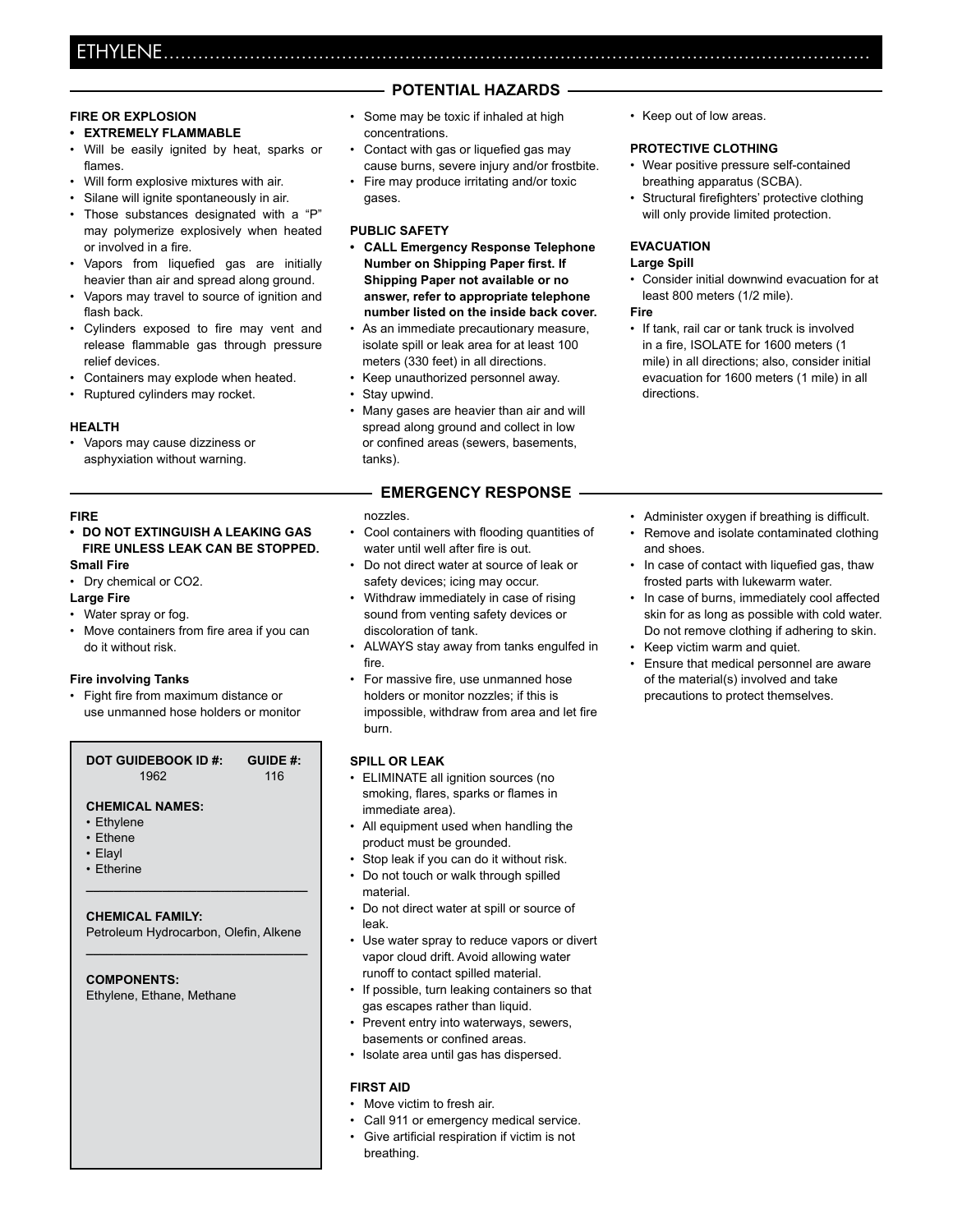# ........................................................................................................ ETHYLENE DICHLORIDE

## **POTENTIAL HAZARDS**

#### **fire or explosion**

- **• HIGHLY FLAMMABLE: Will be easily ignited by heat, sparks or flames.**
- Vapors may form explosive mixtures with air.
- Vapors may travel to source of ignition and flash back.
- Most vapors are heavier than air. They will spread along ground and collect in low or confined areas (sewers, basements, tanks).
- Vapor explosion and poison hazard indoors, outdoors or in sewers.
- Those substances designated with a "P" may polymerize explosively when heated or involved in a fire.
- Runoff to sewer may create fire or explosion hazard.
- Containers may explode when heated.
- Many liquids are lighter than water.

#### **health**

- **• TOXIC; may be fatal if inhaled, ingested or absorbed through skin.**
- Inhalation or contact with some of these

#### **FIRE**

#### **CAUTION: All these products have a very low flash point: Use of water spray when fighting fire may be inefficient. Small Fire**

• Dry chemical, CO2, water spray or alcoholresistant foam.

#### **Large Fire**

- Water spray, fog or alcohol-resistant foam.
- Move containers from fire area if you can do it without risk.

| DOT GUIDEBOOK ID #:    | <b>GUIDE #:</b> |
|------------------------|-----------------|
| 1185                   | 131             |
| <b>CHEMICAL NAMES:</b> |                 |

- EDC
- 1,2-Dichloroethane
- Ethane dichloride
- Dutch Oil

### **CHEMICAL FAMILY:**

Chlorinated Hydrocarbon

#### **Components:**

Ethylene Dichloride, Chloroform, CIS-2- Butene, Isopropyl Chloride

**\_\_\_\_\_\_\_\_\_\_\_\_\_\_\_\_\_\_\_\_\_\_\_\_\_\_\_\_\_\_\_\_**

**\_\_\_\_\_\_\_\_\_\_\_\_\_\_\_\_\_\_\_\_\_\_\_\_\_\_\_\_\_\_\_\_**

materials will irritate or burn skin and eyes. • Fire will produce irritating, corrosive and/or

- toxic gases.
- Vapors may cause dizziness or suffocation.
- Runoff from fire control or dilution water may cause pollution.

#### **PUBLIC SAFETY**

- **• CALL Emergency Response Telephone Number on Shipping Paper first. If Shipping Paper not available or no answer, refer to appropriate telephone number listed on the inside back cover.**
- As an immediate precautionary measure, isolate spill or leak area for at least 50 meters (150 feet) in all directions.
- Keep unauthorized personnel away.
- Stay upwind.
- Keep out of low areas.
- Ventilate closed spaces before entering.

## **PROTECTIVE CLOTHING**

• Wear positive pressure self-contained breathing apparatus (SCBA).

## **EMERGENCY response**

- Dike fire-control water for later disposal; do not scatter the material.
- Use water spray or fog; do not use straight streams.

#### **Fire involving Tanks or Car/Trailer Loads**

- Fight fire from maximum distance or use unmanned hose holders or monitor nozzles.
- Cool containers with flooding quantities of water until well after fire is out.
- Withdraw immediately in case of rising sound from venting safety devices or discoloration of tank.
- ALWAYS stay away from tanks engulfed in fire.
- For massive fire, use unmanned hose holders or monitor nozzles; if this is impossible, withdraw from area and let fire burn.

#### **SPILL OR LEAK**

- Fully encapsulating, vapor protective clothing should be worn for spills and leaks with no fire.
- ELIMINATE all ignition sources (no smoking, flares, sparks or flames in immediate area).
- All equipment used when handling the product must be grounded.
- Do not touch or walk through spilled material.
- Stop leak if you can do it without risk.
- Prevent entry into waterways, sewers, basements or confined areas.
- A vapor suppressing foam may be used to reduce vapors.

#### **SMALL SPILl**

• Absorb with earth, sand or other non-

- Wear chemical protective clothing that is specifically recommended by the manufacturer. It may provide little or no thermal protection.
- Structural firefighters' protective clothing provides limited protection in fire situations ONLY; it is not effective in spill situations where direct contact with the substance is possible.

## **EVACUATION**

**Spill**

• See Table 1 - Initial Isolation and Protective Action Distances for highlighted materials. For non-highlighted materials, increase, in the downwind direction, as necessary, the isolation distance shown under "PUBLIC SAFETY".

#### **Fire**

• If tank, rail car or tank truck is involved in a fire, ISOLATE for 800 meters (1/2 mile) in all directions; also, consider initial evacuation for 800 meters (1/2 mile) in all directions.

combustible material and transfer to containers for later disposal.

Use clean non-sparking tools to collect absorbed material.

#### **LARGE SPILl**

- Dike far ahead of liquid spill for later disposal.
- Water spray may reduce vapor; but may not prevent ignition in closed spaces.

- Move victim to fresh air.
- Call 911 or emergency medical service. • Give artificial respiration if victim is not
- breathing.
- Do not use mouth-to-mouth method if victim ingested or inhaled the substance; give artificial respiration with the aid of a pocket mask equipped with a one-way valve or other proper respiratory medical device.
- Administer oxygen if breathing is difficult.
- Remove and isolate contaminated clothing and shoes.
- In case of contact with substance, immediately flush skin or eyes with running water for at least 20 minutes.
- Wash skin with soap and water.
- In case of burns, immediately cool affected skin for as long as possible with cold water. Do not remove clothing if adhering to skin.
- Keep victim warm and quiet.
- Effects of exposure (inhalation, ingestion or skin contact) to substance may be delayed.
- Ensure that medical personnel are aware of the material(s) involved and take precautions to protect themselves.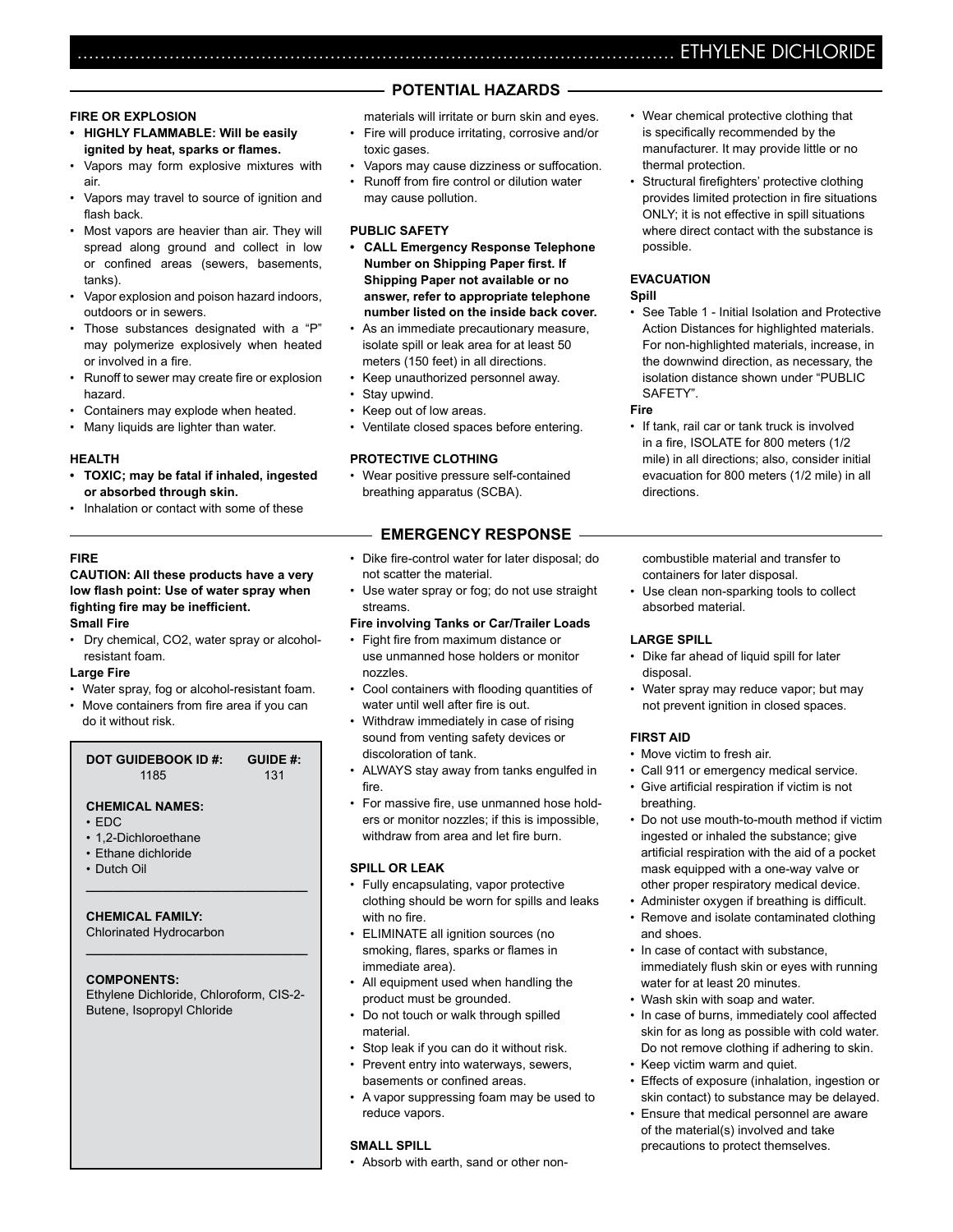# GASOLINE..........................................................................................................................

#### **fire or explosion**

- **• HIGHLY FLAMMABLE: Will be easily ignited by heat, sparks or flames.**
- Vapors may form explosive mixtures with air.
- Vapors may travel to source of ignition and flash back.
- Most vapors are heavier than air. They will spread along ground and collect in low or confined areas (sewers, basements, tanks).
- Vapor explosion hazard indoors, outdoors or in sewers.
- Those substances designated with a "P" may polymerize explosively when heated or involved in a fire.
- Runoff to sewer may create fire or explosion hazard.
- Containers may explode when heated.
- Many liquids are lighter than water.
- Substance may be transported hot.

#### **FIRE**

**CAUTION: All these products have a very low flash point: Use of water spray when fighting fire may be inefficient. CAUTION: For mixtures containing alcohol or polar solvent, alcohol-resistant foam may be more effective. Small Fire**

• Dry chemical, CO2, water spray or regular foam.

#### **Large Fire**

- Water spray, fog or regular foam.
- Use water spray or fog; do not use straight streams.

## **DOT GUIDEBOOK ID #: GUIDE #:** 1203 128

#### **Leaded Regular, Regular Unleaded, Premium Unleaded, Silver Lead-Free, Ultimate Lead-Free Premium**

#### **Chemical NAMEs:**

Gasoline, Petrol, Petroleum Naphtha, Light Petroleum Distillate, Benzin

**\_\_\_\_\_\_\_\_\_\_\_\_\_\_\_\_\_\_\_\_\_\_\_\_\_\_\_\_\_\_\_\_**

#### **CHEMICAL FAMILY:**

Petroleum Hydrocarbon Mix: Paraffins (Alkanes), Olefins (Alkenes), Cycloalkanes, Aromatic Hydrocarbons, Naphthenes, Alcohols and Ethers

**\_\_\_\_\_\_\_\_\_\_\_\_\_\_\_\_\_\_\_\_\_\_\_\_\_\_\_\_\_\_\_\_**

#### **Components:**

Alkanes, n-Hexane, Cycloalkanes, t-Butyl Methyl Ether, Alkenes, Pseudocumene, Aromatic Hydrocarbons, Cyclohexane, Xylenes, Ethylbenzene, Toluene, Naphthalene, Benzene

**• If molten aluminum is involved, refer to GUIDE 169.**

**POTENTIAL HAZARDS**

#### **health**

- Inhalation or contact with material may irritate or burn skin and eyes.
- Fire may produce irritating, corrosive and/ or toxic gases.
- Vapors may cause dizziness or suffocation.
- Runoff from fire control or dilution water may cause pollution.

#### **PUBLIC SAFETY**

- **• CALL Emergency Response Telephone Number on Shipping Paper first. If Shipping Paper not available or no answer, refer to appropriate telephone number listed on the inside back cover.**
- As an immediate precautionary measure, isolate spill or leak area for at least 50 meters (150 feet) in all directions.

## **EMERGENCY response**

• Move containers from fire area if you can do it without risk.

#### **Fire involving Tanks or Car/Trailer Loads**

- Fight fire from maximum distance or use unmanned hose holders or monitor nozzles.
- Cool containers with flooding quantities of water until well after fire is out.
- Withdraw immediately in case of rising sound from venting safety devices or discoloration of tank.
- ALWAYS stay away from tanks engulfed in fire.
- For massive fire, use unmanned hose holders or monitor nozzles; if this is impossible, withdraw from area and let fire burn.

#### **SPILL OR LEAK**

- ELIMINATE all ignition sources (no smoking, flares, sparks or flames in immediate area).
- All equipment used when handling the product must be grounded.
- Do not touch or walk through spilled material.
- Stop leak if you can do it without risk.
- Prevent entry into waterways, sewers, basements or confined areas.
- A vapor suppressing foam may be used to reduce vapors.
- Absorb or cover with dry earth, sand or other non-combustible material and transfer to containers.
- Use clean non-sparking tools to collect absorbed material.

#### **Large Spill**

• Dike far ahead of liquid spill for later disposal.

- Keep unauthorized personnel away.
- Stav upwind.
- Keep out of low areas.
- Ventilate closed spaces before entering.

## **PROTECTIVE CLOTHING**

- Wear positive pressure self-contained breathing apparatus (SCBA).
- Structural firefighters' protective clothing will only provide limited protection.

## **EVACUATION**

#### **Large Spill**

• Consider initial downwind evacuation for at least 300 meters (1000 feet).

#### **Fire**

- If tank, rail car or tank truck is involved in a fire, ISOLATE for 800 meters (1/2 mile) in all directions; also, consider initial evacuation for 800 meters (1/2 mile) in all directions.
- Water spray may reduce vapor; but may not prevent ignition in closed spaces.

- Move victim to fresh air.
- Call 911 or emergency medical service.
- Give artificial respiration if victim is not breathing.
- Administer oxygen if breathing is difficult.
- Remove and isolate contaminated clothing and shoes.
- In case of contact with substance, immediately flush skin or eyes with running water for at least 20 minutes.
- Wash skin with soap and water.
- In case of burns, immediately cool affected skin for as long as possible with cold water. Do not remove clothing if adhering to skin.
- Keep victim warm and quiet.
- Ensure that medical personnel are aware of the material(s) involved and take precautions to protect themselves.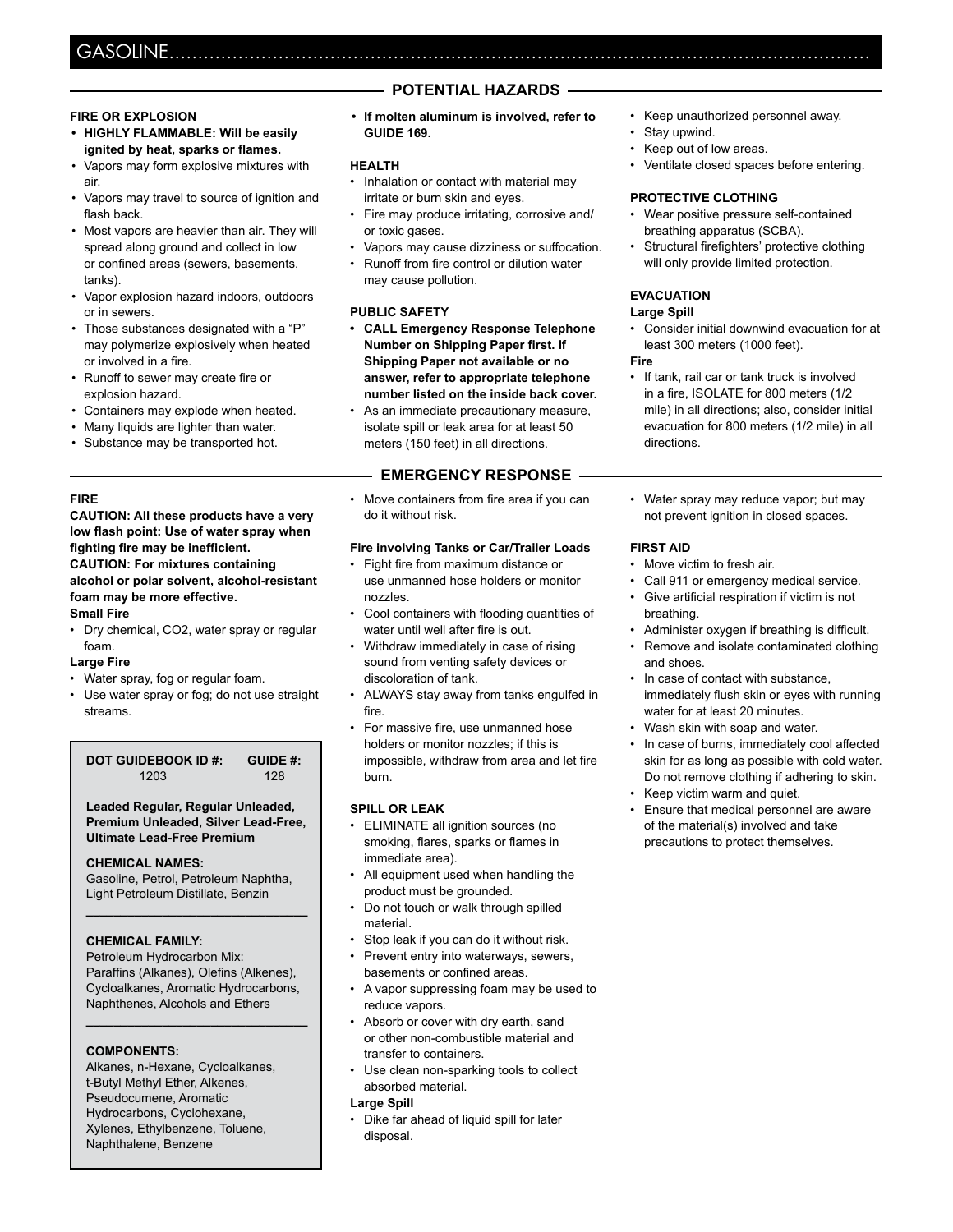## ...................................................................................................HYDROGEN SULFIDE (H2S)

## **POTENTIAL HAZARDS**

## **fire or explosion**

- These materials are extremely flammable.
- May form explosive mixtures with air.
- May be ignited by heat, sparks or flames. • Vapors from liquefied gas are initially
- heavier than air and spread along ground. • Vapors may travel to source of ignition and
- flash back.
- Runoff may create fire or explosion hazard.
- Cylinders exposed to fire may vent and release toxic and flammable gas through pressure relief devices.
- Containers may explode when heated.
- Ruptured cylinders may rocket.

#### **health**

#### **• TOXIC; Extremely Hazardous.**

- May be fatal if inhaled or absorbed through skin.
- Initial odor may be irritating or foul and may deaden your sense of smell.
- Contact with gas or liquefied gas may cause burns, severe injury and/or frostbite.
- Fire will produce irritating, corrosive and/or toxic gases.

#### **FIRE**

#### **• DO NOT EXTINGUISH A LEAKING GAS FIRE UNLESS LEAK CAN BE STOPPED. Small Fire**

• Dry chemical, CO2, water spray or regular foam.

#### **Large Fire**

- Water spray, fog or regular foam.
- Move containers from fire area if you can do it without risk.

| DOT GUIDEBOOK ID #:<br>1053                                                          | <b>GUIDE #:</b><br>117 |
|--------------------------------------------------------------------------------------|------------------------|
| <b>CHEMICAL NAMES:</b><br>• Hydrogen Sulfide<br>• Hydrosulfuric Acid<br>• "Sour Gas" |                        |
| <b>CHEMICAL FAMILY:</b><br>Inorganic Acid Gas (Poisonous),<br>Nonmetal Hydride       |                        |

• Runoff from fire control may cause pollution.

#### **PUBLIC SAFETY**

- **• CALL Emergency Response Telephone Number on Shipping Paper first. If Shipping Paper not available or no answer, refer to appropriate telephone number listed on the inside back cover.**
- As an immediate precautionary measure, isolate spill or leak area for at least 100 meters (330 feet) in all directions.
- Keep unauthorized personnel away.
- Stay upwind.
- Many gases are heavier than air and will spread along ground and collect in low or confined areas (sewers, basements, tanks).
- Keep out of low areas.
- Ventilate closed spaces before entering.

## **PROTECTIVE CLOTHING**

• Wear positive pressure self-contained breathing apparatus (SCBA).

## **EMERGENCY response**

• Damaged cylinders should be handled only by specialists.

#### **Fire involving Tanks**

- Fight fire from maximum distance or use unmanned hose holders or monitor nozzles.
- Cool containers with flooding quantities of water until well after fire is out.
- Do not direct water at source of leak or safety devices; icing may occur.
- Withdraw immediately in case of rising sound from venting safety devices or discoloration of tank.
- ALWAYS stay away from tanks engulfed in fire.

#### **SPILL OR LEAK**

- ELIMINATE all ignition sources (no smoking, flares, sparks or flames in immediate area).
- All equipment used when handling the product must be grounded.
- Fully encapsulating, vapor protective clothing should be worn for spills and leaks with no fire.
- Do not touch or walk through spilled material.
- Stop leak if you can do it without risk.
- Use water spray to reduce vapors or divert vapor cloud drift. Avoid allowing water runoff to contact spilled material.
- Do not direct water at spill or source of leak.
- If possible, turn leaking containers so that gas escapes rather than liquid.
- Prevent entry into waterways, sewers, basements or confined areas.
- Wear chemical protective clothing that is specifically recommended by the manufacturer. It may provide little or no thermal protection.
- Structural firefighters' protective clothing provides limited protection in fire situations ONLY; it is not effective in spill situations where direct contact with the substance is possible.

#### **EVACUATION Large Spill**

• See Table 1 - Initial Isolation and Protective Action Distances.

#### **Fire**

- If tank, rail car or tank truck is involved in a fire, ISOLATE for 1600 meters (1 mile) in all directions; also, consider initial evacuation for 1600 meters (1 mile) in all directions.
- Isolate area until gas has dispersed.
- Consider igniting spill or leak to eliminate toxic gas concerns.

- Move victim to fresh air.
- Call 911 or emergency medical service.
- Give artificial respiration if victim is not breathing.
- **• Do not use mouth-to-mouth method if victim ingested or inhaled the substance; give artificial respiration with the aid of a pocket mask equipped with a one-way valve or other proper respiratory medical device.**
- Administer oxygen if breathing is difficult.
- Remove and isolate contaminated clothing and shoes.
- In case of contact with substance. immediately flush skin or eyes with running water for at least 20 minutes.
- In case of contact with liquefied gas, thaw frosted parts with lukewarm water.
- In case of burns, immediately cool affected skin for as long as possible with cold water. Do not remove clothing if adhering to skin.
- Keep victim warm and quiet.
- Keep victim under observation. • Effects of contact or inhalation may be
- delayed.
- Ensure that medical personnel are aware of the material(s) involved and take precautions to protect themselves.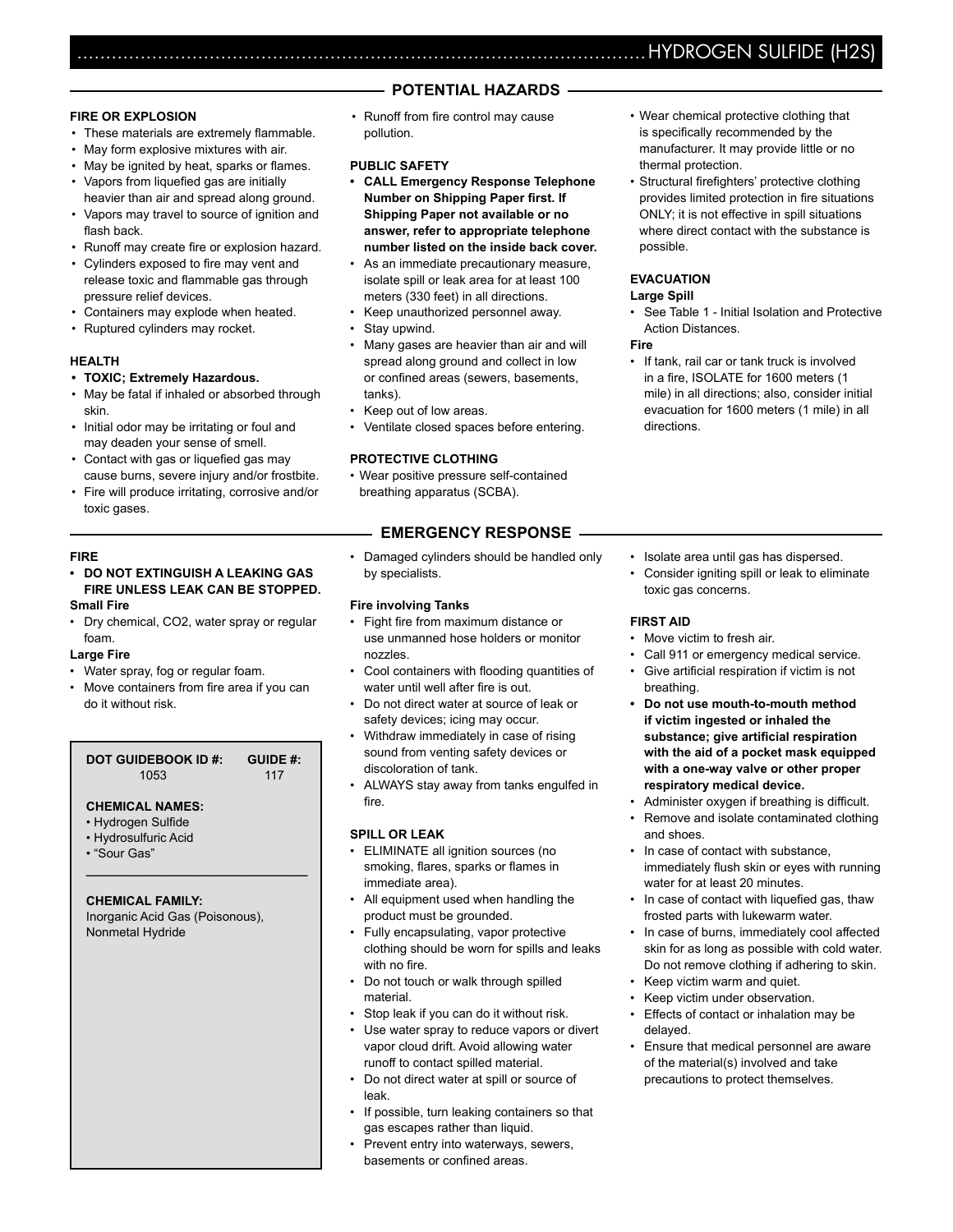## **fire or explosion**

- **• HIGHLY FLAMMABLE.**
- Will be easily ignited by heat, sparks or flames.
- Will form explosive mixtures with air.
- Vapors from liquefied gas are initially heavier than air and spread along ground. **CAUTION: Hydrogen (UN1049), Deuterium (UN1957), Hydrogen, refrigerated liquid (UN1966) and Methane (UN1971) are lighter than air and will rise. Hydrogen and Deuterium fires are difficult to detect since they burn with an invisible flame. Use an alternate method of detection (thermal camera, broom handle, etc.)**
- Vapors may travel to source of ignition and flash back.
- Cylinders exposed to fire may vent and release flammable gas through pressure relief devices.
- Containers may explode when heated.
- Ruptured cylinders may rocket.

#### **FIRE**

**• DO NOT EXTINGUISH A LEAKING GAS FIRE UNLESS LEAK CAN BE STOPPED. CAUTION: Hydrogen (UN1049), Deuterium (UN1957) and Hydrogen, refrigerated liquid (UN1966) burn with an invisible flame. Hydrogen and Methane mixture, compressed (UN2034) may burn with an invisible flame. Small Fire**

• Dry chemical or CO2. **Large Fire**

## **DOT GUIDEBOOK ID #: GUIDE #:** 1049 115

## **Chemical NAMEs:**

- Hydrogen
- Protium

#### **CHEMICAL FAMILY:**

Hydrogen Gas (Impure Hydrogen gas contains Hydrocarbons) **\_\_\_\_\_\_\_\_\_\_\_\_\_\_\_\_\_\_\_\_\_\_\_\_\_\_\_\_\_\_\_\_**

**\_\_\_\_\_\_\_\_\_\_\_\_\_\_\_\_\_\_\_\_\_\_\_\_\_\_\_\_\_\_\_\_**

#### **Components:**

- Hydrogen
- Methane
- Ethane
- Propane
- Butane

## **health**

- Vapors may cause dizziness or asphyxiation without warning.
- Some may be irritating if inhaled at high concentrations.
- Contact with gas or liquefied gas may cause burns, severe injury and/or frostbite.
- Fire may produce irritating and/or toxic gases.

## **PUBLIC SAFETY**

- **• CALL Emergency Response Telephone Number on Shipping Paper first. If Shipping Paper not available or no answer, refer to appropriate telephone number listed on the inside back cover.**
- As an immediate precautionary measure, isolate spill or leak area for at least 100 meters (330 feet) in all directions.
- Keep unauthorized personnel away.
- Stay upwind.
- Many gases are heavier than air and will spread along ground and collect in low

## **EMERGENCY response**

- Water spray or fog.
- Move containers from fire area if you can do it without risk.

#### **Fire involving Tanks**

- Fight fire from maximum distance or use unmanned hose holders or monitor nozzles.
- Cool containers with flooding quantities of water until well after fire is out.
- Do not direct water at source of leak or safety devices; icing may occur.
- Withdraw immediately in case of rising sound from venting safety devices or discoloration of tank.
- ALWAYS stay away from tanks engulfed in fire.
- For massive fire, use unmanned hose holders or monitor nozzles; if this is impossible, withdraw from area and let fire burn.

#### **SPILL OR LEAK**

- ELIMINATE all ignition sources (no smoking, flares, sparks or flames in immediate area).
- All equipment used when handling the product must be grounded.
- Do not touch or walk through spilled material.
- Stop leak if you can do it without risk.
- If possible, turn leaking containers so that gas escapes rather than liquid.
- Use water spray to reduce vapors or divert vapor cloud drift. Avoid allowing water runoff to contact spilled material.
- Do not direct water at spill or source of leak.

or confined areas (sewers, basements, tanks).

Keep out of low areas.

#### **PROTECTIVE CLOTHING**

- Wear positive pressure self-contained breathing apparatus (SCBA).
- Structural firefighters' protective clothing will only provide limited protection.
- Always wear thermal protective clothing when handling refrigerated/cryogenic liquids.

#### **EVACUATION**

#### **Large Spill**

• Consider initial downwind evacuation for at least 800 meters (1/2 mile).

#### **Fire**

- If tank, rail car or tank truck is involved in a fire, ISOLATE for 1600 meters (1 mile) in all directions; also, consider initial evacuation for 1600 meters (1 mile) in all directions.
- Prevent spreading of vapors through sewers, ventilation systems and confined areas.
- Isolate area until gas has dispersed. **CAUTION: When in contact with refrigerated/cryogenic liquids, many materials become brittle and are likely to break without warning.**

- Move victim to fresh air.
- Call 911 or emergency medical service.
- Give artificial respiration if victim is not breathing.
- Administer oxygen if breathing is difficult.
- Remove and isolate contaminated clothing and shoes.
- Clothing frozen to the skin should be thawed before being removed.
- In case of contact with liquefied gas, thaw frosted parts with lukewarm water.
- In case of burns, immediately cool affected skin for as long as possible with cold water. Do not remove clothing if adhering to skin.
- Keep victim warm and quiet.
- Ensure that medical personnel are aware of the material(s) involved and take precautions to protect themselves.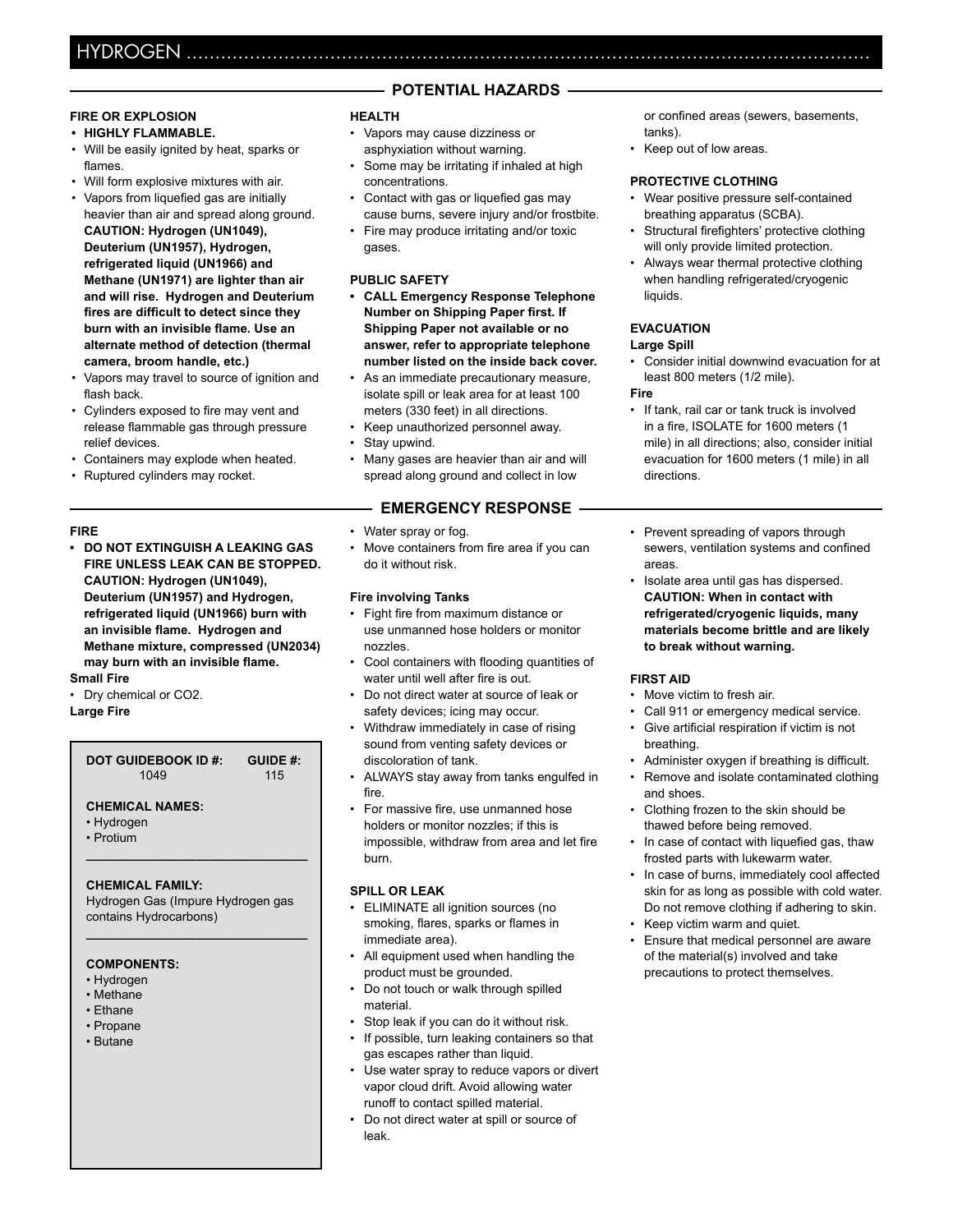## ...............................................................................................JET FUEL (A, JP, TURBINE FUEL)

## **POTENTIAL HAZARDS**

## **fire or explosion**

- **• HIGHLY FLAMMABLE: Will be easily ignited by heat, sparks or flames.**
- Vapors may form explosive mixtures with air.
- Vapors may travel to source of ignition and flash back.
- Most vapors are heavier than air. They will spread along ground and collect in low or confined areas (sewers, basements, tanks).
- Vapor explosion hazard indoors, outdoors or in sewers.
- Those substances designated with a "P" may polymerize explosively when heated or involved in a fire.
- Runoff to sewer may create fire or explosion hazard.
- Containers may explode when heated.
- Many liquids are lighter than water.
- Substance may be transported hot.
- **• If molten aluminum is involved, refer to GUIDE 169.**

#### **FIRE**

#### **CAUTION: All these products have a very low flash point: Use of water spray when fighting fire may be inefficient. CAUTION: For mixtures containing alcohol or polar solvent, alcohol-resistant foam may be more effective. Small Fire**

• Dry chemical, CO2, water spray or regular foam.

#### **Large Fire**

• Water spray, fog or regular foam.

#### **DOT GUIDEBOOK ID #: GUIDE #:** 1863 128

#### **Chemical NAMEs:**

• Kerosene Mix

#### **CHEMICAL FAMILY:**

Petroleum Hydrocarbon Mix: Alkanes, Alkenes, Aromatic HC's, Naphthenes

**\_\_\_\_\_\_\_\_\_\_\_\_\_\_\_\_\_\_\_\_\_\_\_\_\_\_\_\_\_\_\_\_**

**\_\_\_\_\_\_\_\_\_\_\_\_\_\_\_\_\_\_\_\_\_\_\_\_\_\_\_\_\_\_\_\_**

#### **Components:**

Jet Fuel (A) Kerosene Naphthalene Xylene Bicyclic & Tricyclic-Hydrocarbons Jet Fuel (JP, Turbine Fuel) Kerosene Hydrotreated Naphtha (Heavy) Naphtha (Light) Minor Additives Benzene Naphthalene Xylene

#### **health**

- Inhalation or contact with material may irritate or burn skin and eyes.
- Fire may produce irritating, corrosive and/ or toxic gases.
- Vapors may cause dizziness or suffocation.
- Runoff from fire control or dilution water may cause pollution.

## **PUBLIC SAFETY**

- **• CALL Emergency Response Telephone Number on Shipping Paper first. If Shipping Paper not available or no answer, refer to appropriate telephone number listed on the inside back cover.**
- As an immediate precautionary measure, isolate spill or leak area for at least 50 meters (150 feet) in all directions.
- Keep unauthorized personnel away.
- Stay upwind.
- Keep out of low areas.
- Ventilate closed spaces before entering.

## **EMERGENCY response**

- Use water spray or fog; do not use straight streams.
- Move containers from fire area if you can do it without risk.

#### **Fire involving Tanks or Car/Trailer Loads**

- Fight fire from maximum distance or use unmanned hose holders or monitor nozzles.
- Cool containers with flooding quantities of water until well after fire is out.
- Withdraw immediately in case of rising sound from venting safety devices or discoloration of tank.
- ALWAYS stay away from tanks engulfed in fire.
- For massive fire, use unmanned hose holders or monitor nozzles; if this is impossible, withdraw from area and let fire burn.

#### **SPILL OR LEAK**

- ELIMINATE all ignition sources (no smoking, flares, sparks or flames in immediate area).
- All equipment used when handling the product must be grounded.
- Do not touch or walk through spilled material.
- Stop leak if you can do it without risk.
- Prevent entry into waterways, sewers,
- basements or confined areas.
- A vapor suppressing foam may be used to reduce vapors.
- Absorb or cover with dry earth, sand or other non-combustible material and transfer to containers.
- Use clean non-sparking tools to collect absorbed material.

#### **PROTECTIVE CLOTHING**

- Wear positive pressure self-contained breathing apparatus (SCBA).
- Structural firefighters' protective clothing will only provide limited protection.

## **EVACUATION**

#### **Large Spill**

• Consider initial downwind evacuation for at least 300 meters (1000 feet).

#### **Fire**

If tank, rail car or tank truck is involved in a fire, ISOLATE for 800 meters (1/2 mile) in all directions; also, consider initial evacuation for 800 meters (1/2 mile) in all directions.

- Move victim to fresh air.
- Call 911 or emergency medical service.
- Give artificial respiration if victim is not breathing.
- Administer oxygen if breathing is difficult.
- Remove and isolate contaminated clothing and shoes.
- In case of contact with substance, immediately flush skin or eyes with running water for at least 20 minutes.
- Wash skin with soap and water.
- In case of burns, immediately cool affected skin for as long as possible with cold water. Do not remove clothing if adhering to skin.
- Keep victim warm and quiet.
- Ensure that medical personnel are aware of the material(s) involved and take precautions to protect themselves.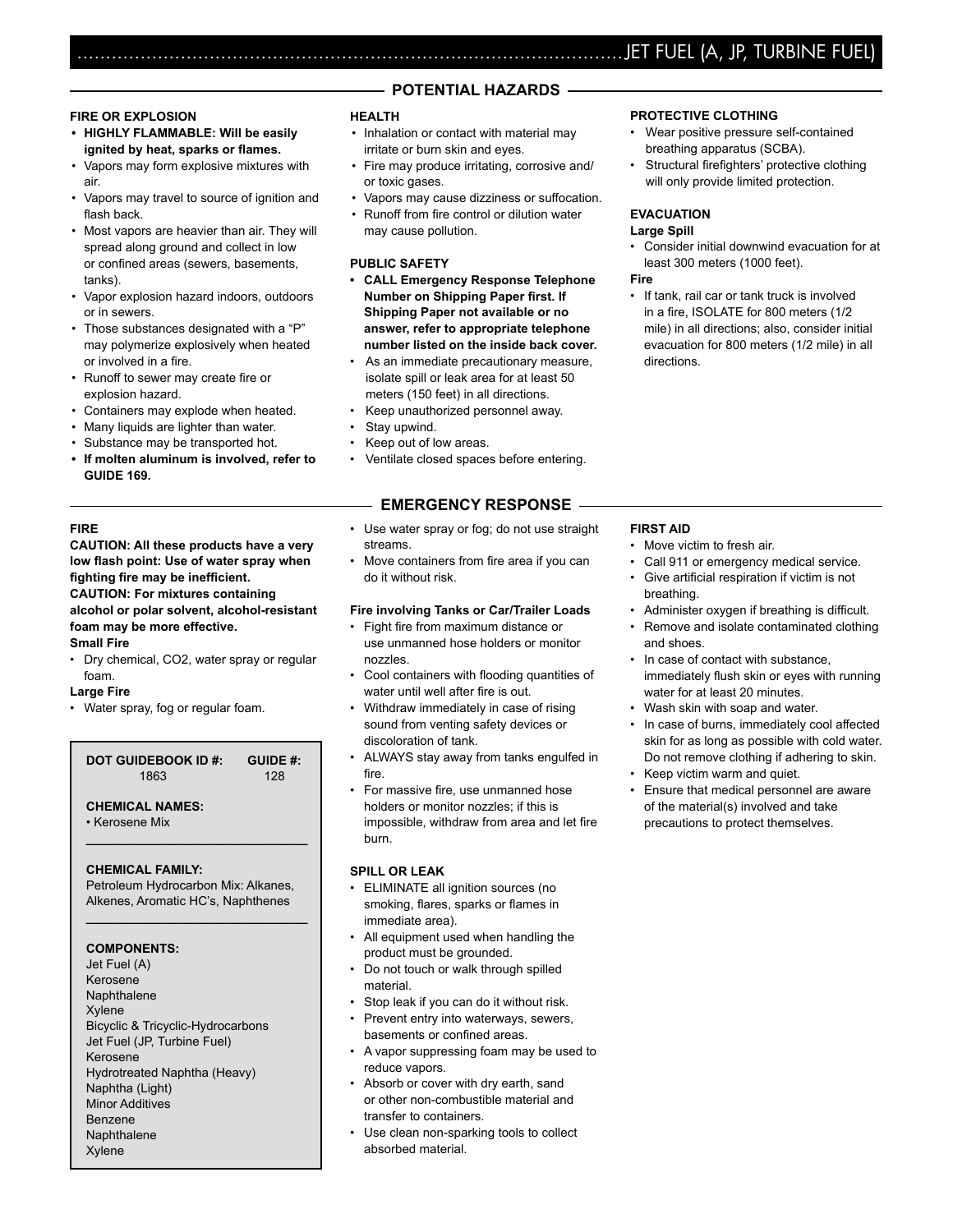## **fire or explosion**

- **• EXTREMELY FLAMMABLE.**
- Will be easily ignited by heat, sparks or flames.
- Will form explosive mixtures with air.
- Vapors from liquefied gas are initially heavier than air and spread along ground. **CAUTION: Hydrogen (UN1049), Deuterium (UN1957), Hydrogen, refrigerated liquid (UN1966) and Methane (UN1971) are lighter than air and will rise. Hydrogen and Deuterium fires are difficult to detect since they burn with an invisible flame. Use an alternate method of detection (thermal camera, broom handle, etc.)**
- Vapors may travel to source of ignition and flash back.
- Cylinders exposed to fire may vent and release flammable gas through pressure relief devices.
- Containers may explode when heated.
- Ruptured cylinders may rocket.

#### **FIRE**

**• DO NOT EXTINGUISH A LEAKING GAS FIRE UNLESS LEAK CAN BE STOPPED. CAUTION: Hydrogen (UN1049), Deuterium (UN1957) and Hydrogen, refrigerated liquid (UN1966) burn with an invisible flame. Hydrogen and Methane mixture, compressed (UN2034) may burn with an invisible flame.**

#### **Small Fire**

• Dry chemical or CO2.

#### **DOT GUIDEBOOK ID #: GUIDE #:** 1075 115

#### **Chemical NAMEs:**

- Liquefied Petroleum Gas
- LP Gas
- LPG, Y-Grade
- Demethanized Gasoline
- "Raw Feed"
- Demethanized "Raw Feed Mix"

#### **CHEMICAL FAMILY:**

Petroleum Hydrocarbon Mix: Aliphatic Hydrocarbons, Paraffins (Alkanes), Cycloparaffins, Aromatic Hydrocarbons

**\_\_\_\_\_\_\_\_\_\_\_\_\_\_\_\_\_\_\_\_\_\_\_\_\_\_\_\_\_\_\_\_**

**\_\_\_\_\_\_\_\_\_\_\_\_\_\_\_\_\_\_\_\_\_\_\_\_\_\_\_\_\_\_\_\_**

#### **Components:**

Complex combination consisting primarily of saturated aliphatic hydrocarbons ranging from C1 to C12, Benzene, Cyclohexane, Xylene, Toluene

## **health**

- Vapors may cause dizziness or asphyxiation without warning.
- Some may be irritating if inhaled at high concentrations.
- Contact with gas or liquefied gas may cause burns, severe injury and/or frostbite.
- Fire may produce irritating and/or toxic gases.

## **PUBLIC SAFETY**

- **• CALL Emergency Response Telephone Number on Shipping Paper first. If Shipping Paper not available or no answer, refer to appropriate telephone number listed on the inside back cover.**
- As an immediate precautionary measure, isolate spill or leak area for at least 100 meters (330 feet) in all directions.
- Keep unauthorized personnel away.
- Stay upwind.
- Many gases are heavier than air and will spread along ground and collect in low

## **EMERGENCY response**

#### **Large Fire**

- Water spray or fog.
- Move containers from fire area if you can do it without risk.

#### **Fire involving Tanks**

- Fight fire from maximum distance or use unmanned hose holders or monitor nozzles.
- Cool containers with flooding quantities of water until well after fire is out.
- Do not direct water at source of leak or safety devices; icing may occur.
- Withdraw immediately in case of rising sound from venting safety devices or discoloration of tank.
- ALWAYS stay away from tanks engulfed in fire.
- For massive fire, use unmanned hose holders or monitor nozzles; if this is impossible, withdraw from area and let fire burn.

#### **SPILL OR LEAK**

- ELIMINATE all ignition sources (no smoking, flares, sparks or flames in immediate area).
- All equipment used when handling the product must be grounded.
- Do not touch or walk through spilled material.
- Stop leak if you can do it without risk.
- If possible, turn leaking containers so that gas escapes rather than liquid.
- Use water spray to reduce vapors or divert vapor cloud drift. Avoid allowing water runoff to contact spilled material.
- Do not direct water at spill or source of leak.

or confined areas (sewers, basements, tanks).

Keep out of low areas.

#### **PROTECTIVE CLOTHING**

- Wear positive pressure self-contained breathing apparatus (SCBA).
- Structural firefighters' protective clothing will only provide limited protection.
- Always wear thermal protective clothing when handling refrigerated/cryogenic liquids.

## **EVACUATION**

#### **Large Spill**

• Consider initial downwind evacuation for at least 800 meters (1/2 mile).

#### **Fire**

- If tank, rail car or tank truck is involved in a fire, ISOLATE for 1600 meters (1 mile) in all directions; also, consider initial evacuation for 1600 meters (1 mile) in all directions.
- Prevent spreading of vapors through sewers, ventilation systems and confined areas.
- Isolate area until gas has dispersed. **CAUTION: When in contact with refrigerated/cryogenic liquids, many materials become brittle and are likely to break without warning.**

- Move victim to fresh air.
- Call 911 or emergency medical service.
- Give artificial respiration if victim is not breathing.
- Administer oxygen if breathing is difficult.
- Remove and isolate contaminated clothing and shoes.
- Clothing frozen to the skin should be thawed before being removed.
- In case of contact with liquefied gas, thaw frosted parts with lukewarm water.
- In case of burns, immediately cool affected skin for as long as possible with cold water. Do not remove clothing if adhering to skin.
- Keep victim warm and quiet.
- Ensure that medical personnel are aware of the material(s) involved and take precautions to protect themselves.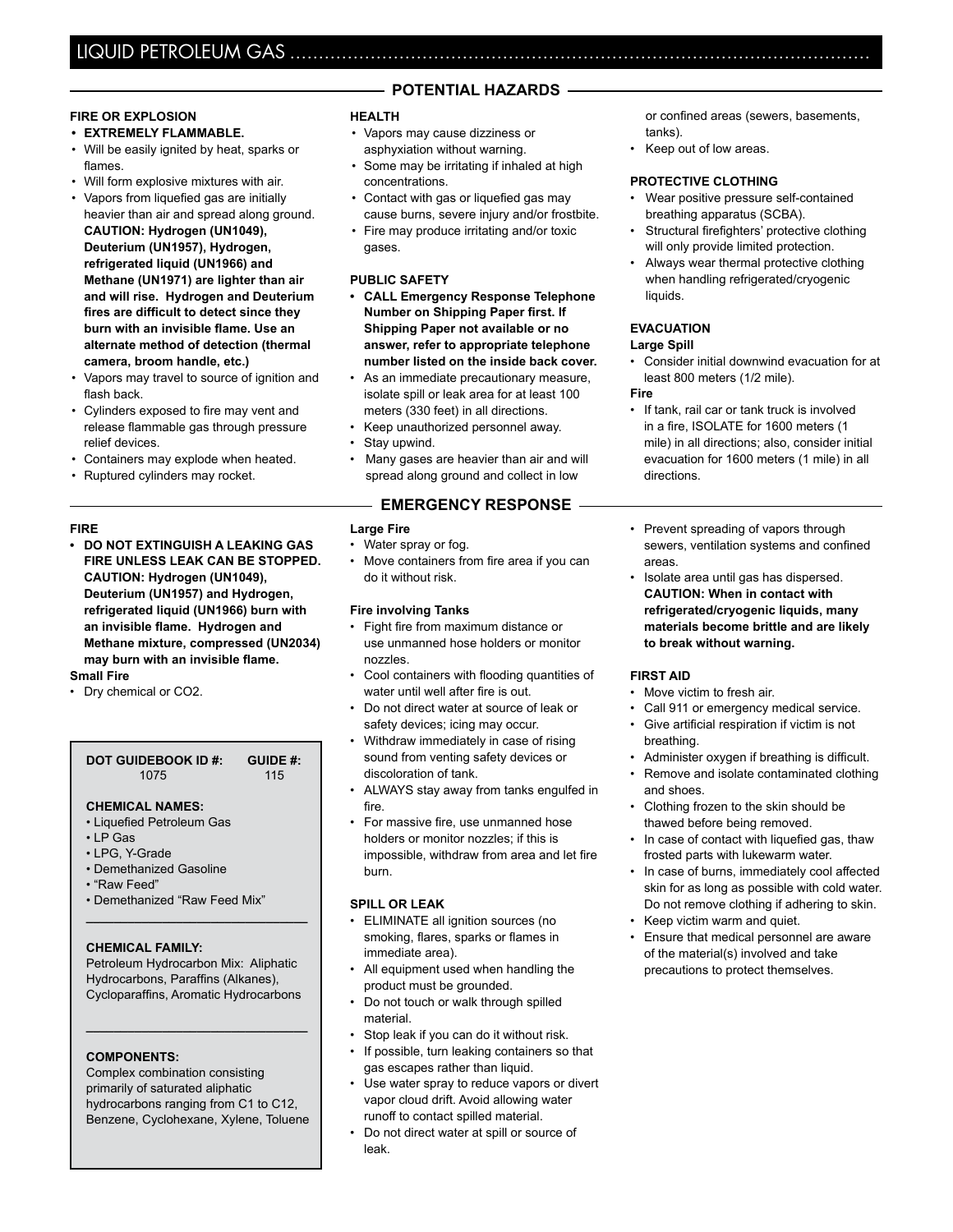## ......................................................................................................................... methanol

## **POTENTIAL HAZARDS**

## **fire or explosion**

- **• HIGHLY FLAMMABLE: Will be easily ignited by heat, sparks or flames.**
- Vapors may form explosive mixtures with air.
- Vapors may travel to source of ignition and flash back.
- Most vapors are heavier than air. They will spread along ground and collect in low or confined areas (sewers, basements, tanks).
- Vapor explosion and poison hazard indoors, outdoors or in sewers.
- Those substances designated with a "P" may polymerize explosively when heated or involved in a fire.
- Runoff to sewer may create fire or explosion hazard.
- Containers may explode when heated.
- Many liquids are lighter than water.

#### **health**

- **• TOXIC; may be fatal if inhaled, ingested or absorbed through skin.**
- Inhalation or contact with some of these

#### **FIRE**

#### **CAUTION: All these products have a very low flash point: Use of water spray when fighting fire may be inefficient. Small Fire**

• Dry chemical, CO2, water spray or alcoholresistant foam.

#### **Large Fire**

- Water spray, fog or alcohol-resistant foam.
- Move containers from fire area if you can do it without risk.

| DOT GUIDEBOOK ID #:<br>1230 | <b>GUIDE #:</b><br>131 |
|-----------------------------|------------------------|
| <b>CHEMICAL NAMES:</b>      |                        |
| • Methanol                  |                        |
| • Methyl Alcohol            |                        |
| • Wood Alcohol              |                        |
| • Carbinol                  |                        |
| • Methylol                  |                        |
| • Wood Spirit               |                        |
| • Wood Naphtha              |                        |
| <b>AIII</b> AII             |                        |

**\_\_\_\_\_\_\_\_\_\_\_\_\_\_\_\_\_\_\_\_\_\_\_\_\_\_\_\_\_\_\_\_**

**\_\_\_\_\_\_\_\_\_\_\_\_\_\_\_\_\_\_\_\_\_\_\_\_\_\_\_\_\_\_\_\_**

- Columbia Spirit
- Manhattan Spirits

## **CHEMICAL FAMILY:**

Aliphatic Alcohol

#### **Components:**

N/A - usually pure product

materials will irritate or burn skin and eyes. • Fire will produce irritating, corrosive and/or

- toxic gases.
- Vapors may cause dizziness or suffocation.
- Runoff from fire control or dilution water may cause pollution.

#### **PUBLIC SAFETY**

- **• CALL Emergency Response Telephone Number on Shipping Paper first. If Shipping Paper not available or no answer, refer to appropriate telephone number listed on the inside back cover.**
- As an immediate precautionary measure, isolate spill or leak area for at least 50 meters (150 feet) in all directions.
- Keep unauthorized personnel away.
- Stay upwind.
- Keep out of low areas.
- Ventilate closed spaces before entering.

## **PROTECTIVE CLOTHING**

• Wear positive pressure self-contained breathing apparatus (SCBA).

## **EMERGENCY response**

- Dike fire-control water for later disposal; do not scatter the material.
- Use water spray or fog; do not use straight streams.

#### **Fire involving Tanks or Car/Trailer Loads**

- Fight fire from maximum distance or use unmanned hose holders or monitor nozzles.
- Cool containers with flooding quantities of water until well after fire is out.
- Withdraw immediately in case of rising sound from venting safety devices or discoloration of tank.
- ALWAYS stay away from tanks engulfed in fire.
- For massive fire, use unmanned hose holders or monitor nozzles; if this is impossible, withdraw from area and let fire burn.

#### **SPILL OR LEAK**

- Fully encapsulating, vapor protective clothing should be worn for spills and leaks with no fire.
- ELIMINATE all ignition sources (no smoking, flares, sparks or flames in immediate area).
- All equipment used when handling the product must be grounded.
- Do not touch or walk through spilled material.
- Stop leak if you can do it without risk.
- Prevent entry into waterways, sewers, basements or confined areas.
- A vapor suppressing foam may be used to reduce vapors.

#### **Small Spill**

• Absorb with earth, sand or other non-

- Wear chemical protective clothing that is specifically recommended by the manufacturer. It may provide little or no thermal protection.
- Structural firefighters' protective clothing provides limited protection in fire situations ONLY; it is not effective in spill situations where direct contact with the substance is possible.

## **EVACUATION**

**Spill**

• See Table 1 - Initial Isolation and Protective Action Distances for highlighted materials. For non-highlighted materials, increase, in the downwind direction, as necessary, the isolation distance shown under "PUBLIC SAFETY".

#### **Fire**

• If tank, rail car or tank truck is involved in a fire, ISOLATE for 800 meters (1/2 mile) in all directions; also, consider initial evacuation for 800 meters (1/2 mile) in all directions.

combustible material and transfer to containers for later disposal.

Use clean non-sparking tools to collect absorbed material.

#### **Large Spill**

- Dike far ahead of liquid spill for later disposal.
- Water spray may reduce vapor; but may not prevent ignition in closed spaces.

- Move victim to fresh air.
- Call 911 or emergency medical service.
- Give artificial respiration if victim is not breathing.
- **• Do not use mouth-to-mouth method if victim ingested or inhaled the substance; give artificial respiration with the aid of a pocket mask equipped with a one-way valve or other proper respiratory medical device.**
- Administer oxygen if breathing is difficult.
- Remove and isolate contaminated clothing and shoes.
- In case of contact with substance, immediately flush skin or eyes with running water for at least 20 minutes.
- Wash skin with soap and water.
- In case of burns, immediately cool affected skin for as long as possible with cold water. Do not remove clothing if adhering to skin.
- Keep victim warm and quiet.
- Effects of exposure (inhalation, ingestion or skin contact) to substance may be delayed.
- Ensure that medical personnel are aware of the material(s) involved and take precautions to protect themselves.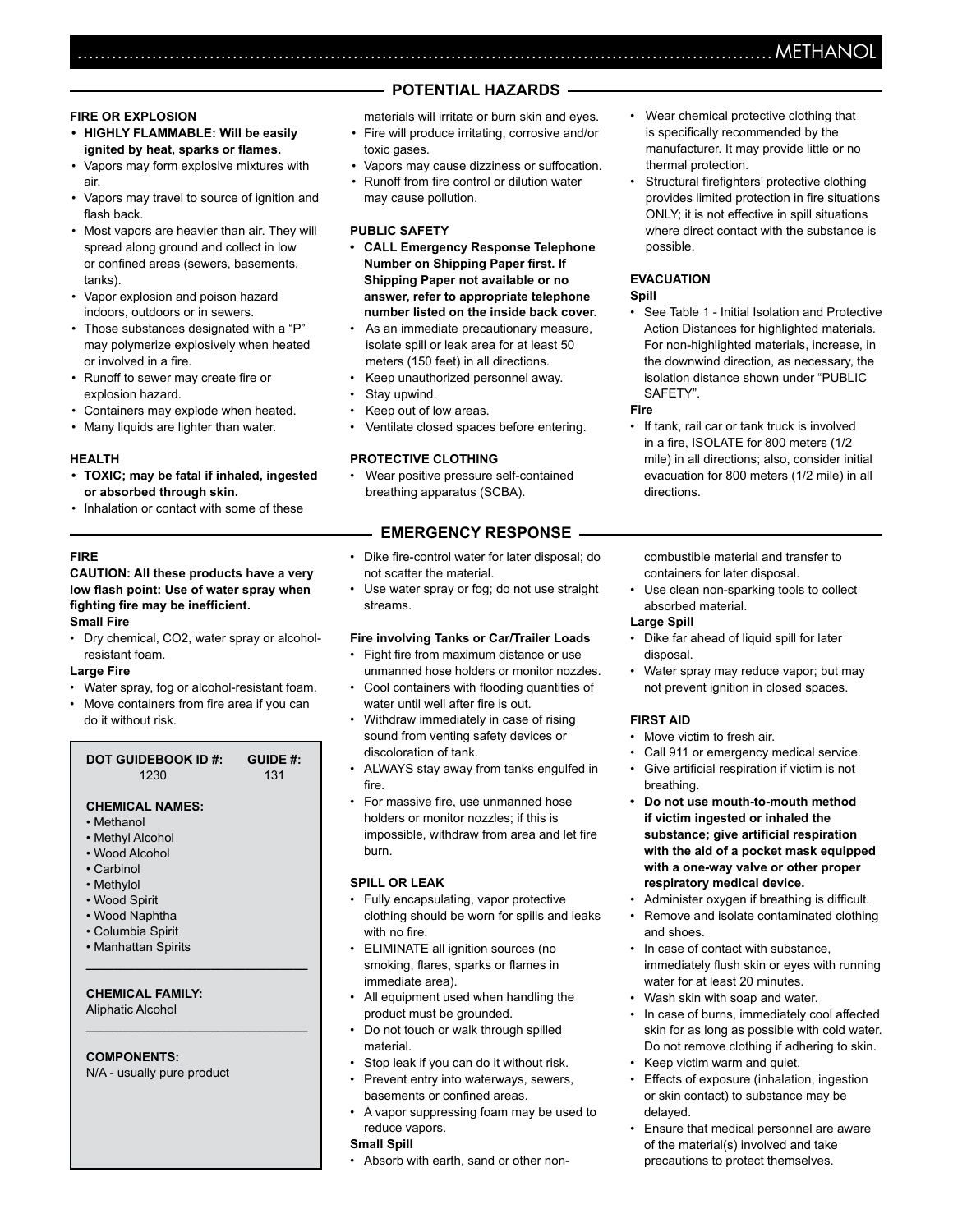#### **fire or explosion**

- **• HIGHLY FLAMMABLE: Will be easily ignited by heat, sparks or flames.**
- Vapors may form explosive mixtures with air.
- Vapors may travel to source of ignition and flash back.
- Most vapors are heavier than air. They will spread along ground and collect in low or confined areas (sewers, basements, tanks).
- Vapor explosion hazard indoors, outdoors or in sewers.
- Those substances designated with a "P" may polymerize explosively when heated or involved in a fire.
- Runoff to sewer may create fire or explosion hazard.
- Containers may explode when heated.
- Many liquids are lighter than water.

## **FIRE**

#### **CAUTION: All these products have a very low flash point: Use of water spray when fighting fire may be inefficient. Small Fire**

• Dry chemical, CO2, water spray or alcoholresistant foam.

### **Large Fire**

- Water spray, fog or alcohol-resistant foam.
- Use water spray or fog; do not use straight streams.
- Move containers from fire area if you can do it without risk.
- **Fire involving Tanks or Car/Trailer Loads**
- Fight fire from maximum distance or use

## **DOT GUIDEBOOK ID #: GUIDE #:** 2398 127

**\_\_\_\_\_\_\_\_\_\_\_\_\_\_\_\_\_\_\_\_\_\_\_\_\_\_\_\_\_\_\_\_**

**\_\_\_\_\_\_\_\_\_\_\_\_\_\_\_\_\_\_\_\_\_\_\_\_\_\_\_\_\_\_\_\_**

#### **Chemical NAMEs:**

- Methyl Tertiary Butyl Ether
- tert-Butyl Methyl Ether
- MTBE
- 2-Methoxy-2-Methylpropane

### **CHEMICAL FAMILY:**

Alkyl Ether

## **Components:**

N/A - Usually 97% pure product

## **POTENTIAL HAZARDS**

#### **health**

- Inhalation or contact with material may irritate or burn skin and eyes.
- Fire may produce irritating, corrosive and/or toxic gases.
- Vapors may cause dizziness or suffocation.
- Runoff from fire control may cause pollution.

## **PUBLIC SAFETY**

- **• CALL Emergency Response Telephone Number on Shipping Paper first. If Shipping Paper not available or no answer, refer to appropriate telephone number listed on the inside back cover.**
- As an immediate precautionary measure, isolate spill or leak area for at least 50 meters (150 feet) in all directions.
- Keep unauthorized personnel away.
- Stay upwind.

## **EMERGENCY response**

unmanned hose holders or monitor nozzles.

- Cool containers with flooding quantities of water until well after fire is out.
- Withdraw immediately in case of rising sound from venting safety devices or discoloration of tank.
- ALWAYS stay away from tanks engulfed in fire.
- For massive fire, use unmanned hose holders or monitor nozzles; if this is impossible, withdraw from area and let fire burn.

## **SPILL OR LEAK**

- ELIMINATE all ignition sources (no smoking, flares, sparks or flames in immediate area).
- All equipment used when handling the product must be grounded.
- Do not touch or walk through spilled material.
- Stop leak if you can do it without risk.
- Prevent entry into waterways, sewers, basements or confined areas.
- A vapor suppressing foam may be used to reduce vapors.
- Absorb or cover with dry earth, sand or other non-combustible material and transfer to containers.
- Use clean non-sparking tools to collect absorbed material.

#### **Large Spill**

- Dike far ahead of liquid spill for later disposal.
- Water spray may reduce vapor; but may not prevent ignition in closed spaces.

## **FIRST AID**

- Move victim to fresh air.
- Call 911 or emergency medical service.
- Give artificial respiration if victim is not breathing.
- Keep out of low areas.
- Ventilate closed spaces before entering.

## **PROTECTIVE CLOTHING**

- Wear positive pressure self-contained breathing apparatus (SCBA).
- Structural firefighters' protective clothing will only provide limited protection.

## **EVACUATION**

### **Large Spill**

• Consider initial downwind evacuation for at least 300 meters (1000 feet).

#### **Fire**

- If tank, rail car or tank truck is involved in a fire, ISOLATE for 800 meters (1/2 mile) in all directions; also, consider initial evacuation for 800 meters (1/2 mile) in all directions.
- Administer oxygen if breathing is difficult.
- Remove and isolate contaminated clothing and shoes.
- In case of contact with substance, immediately flush skin or eyes with running water for at least 20 minutes.
- Wash skin with soap and water.
- In case of burns, immediately cool affected skin for as long as possible with cold water. Do not remove clothing if adhering to skin.
- Keep victim warm and quiet.
- Ensure that medical personnel are aware of the material(s) involved and take precautions to protect themselves.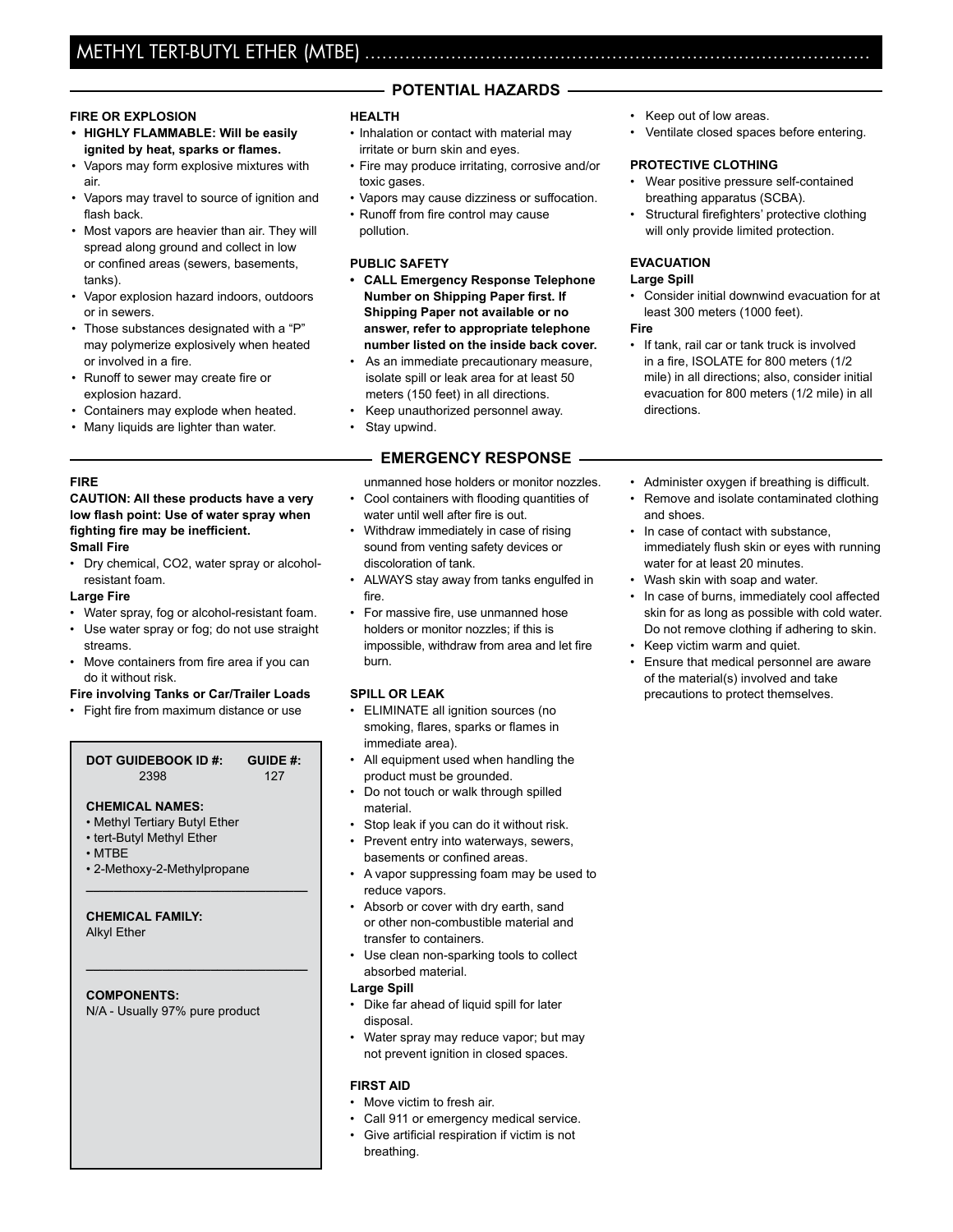# ..................................................................................................................... Natural Gas

## **POTENTIAL HAZARDS**

## **fire or explosion**

- **• EXTREMELY FLAMMABLE.**
- Will be easily ignited by heat, sparks or flames.
- Will form explosive mixtures with air.
- Vapors from liquefied gas are initially heavier than air and spread along ground. **CAUTION: Hydrogen (UN1049), Deuterium (UN1957), Hydrogen, refrigerated liquid (UN1966) and Methane (UN1971) are lighter than air and will rise. Hydrogen and Deuterium fires are difficult to detect since they burn with an invisible flame. Use an alternate method of detection (thermal camera, broom handle, etc.)**
- Vapors may travel to source of ignition and flash back.
- Cylinders exposed to fire may vent and release flammable gas through pressure relief devices.
- Containers may explode when heated.
- Ruptured cylinders may rocket.

#### **FIRE**

**• DO NOT EXTINGUISH A LEAKING GAS FIRE UNLESS LEAK CAN BE STOPPED. CAUTION: Hydrogen (UN1049), Deuterium (UN1957) and Hydrogen, refrigerated liquid (UN1966) burn with an invisible flame. Hydrogen and Methane mixture, compressed (UN2034) may burn with an invisible flame.**

#### **Small Fire**

• Dry chemical or CO2.

## **DOT GUIDEBOOK ID #: GUIDE #:** 1971 115

## **Chemical NAMEs:**

- Natural Gas
- Methane
- Marsh Gas
- Well Head Gas
- Fuel Gas
- Lease Gas
- Sour Gas\*

#### **CHEMICAL FAMILY:**

Petroleum Hydrocarbon Mix: Aliphatic Hydrocarbons (Alkanes), Aromatic Hydrocarbons, Inorganic Compounds

**\_\_\_\_\_\_\_\_\_\_\_\_\_\_\_\_\_\_\_\_\_\_\_\_\_\_\_\_\_\_\_\_**

**\_\_\_\_\_\_\_\_\_\_\_\_\_\_\_\_\_\_\_\_\_\_\_\_\_\_\_\_\_\_\_\_**

#### **Components:**

Methane, Iso-Hexane, Ethane, Heptanes, Propane, Hydrogen Sulfide\*, (In "Sour" Gas), Iso-Butane, Carbon, Dioxide, n-Butane, Nitrogen, Pentane Benzene, Hexane, Octanes

#### **health**

- Vapors may cause dizziness or asphyxiation without warning.
- Some may be irritating if inhaled at high concentrations.
- Contact with gas or liquefied gas may cause burns, severe injury and/or frostbite.
- Fire may produce irritating and/or toxic gases.

## **PUBLIC SAFETY**

- **• CALL Emergency Response Telephone Number on Shipping Paper first. If Shipping Paper not available or no answer, refer to appropriate telephone number listed on the inside back cover.**
- As an immediate precautionary measure, isolate spill or leak area for at least 100 meters (330 feet) in all directions.
- Keep unauthorized personnel away.
- Stay upwind.
- Many gases are heavier than air and will spread along ground and collect in low

## **EMERGENCY response**

#### **Large Fire**

- Water spray or fog.
- Move containers from fire area if you can do it without risk.

#### **Fire involving Tanks**

- Fight fire from maximum distance or use unmanned hose holders or monitor nozzles.
- Cool containers with flooding quantities of water until well after fire is out.
- Do not direct water at source of leak or safety devices; icing may occur.
- Withdraw immediately in case of rising sound from venting safety devices or discoloration of tank.
- ALWAYS stay away from tanks engulfed in fire.
- For massive fire, use unmanned hose holders or monitor nozzles; if this is impossible, withdraw from area and let fire burn.

#### **SPILL OR LEAK**

- ELIMINATE all ignition sources (no smoking, flares, sparks or flames in immediate area).
- All equipment used when handling the product must be grounded.
- Do not touch or walk through spilled material.
- Stop leak if you can do it without risk.
- If possible, turn leaking containers so that gas escapes rather than liquid.
- Use water spray to reduce vapors or divert vapor cloud drift. Avoid allowing water runoff to contact spilled material.
- Do not direct water at spill or source of leak.
- Prevent spreading of vapors through sewers, ventilation systems and confined areas.

or confined areas (sewers, basements, tanks).

Keep out of low areas.

#### **PROTECTIVE CLOTHING**

- Wear positive pressure self-contained breathing apparatus (SCBA).
- Structural firefighters' protective clothing will only provide limited protection.
- Always wear thermal protective clothing when handling refrigerated/cryogenic liquids.

#### **EVACUATION**

#### **Large Spill**

• Consider initial downwind evacuation for at least 800 meters (1/2 mile).

#### **Fire**

- If tank, rail car or tank truck is involved in a fire, ISOLATE for 1600 meters (1 mile) in all directions; also, consider initial evacuation for 1600 meters (1 mile) in all directions.
- Isolate area until gas has dispersed. **CAUTION: When in contact with refrigerated/cryogenic liquids, many materials become brittle and are likely to break without warning.**

- Move victim to fresh air.
- Call 911 or emergency medical service.
- Give artificial respiration if victim is not breathing.
- Administer oxygen if breathing is difficult.
- Remove and isolate contaminated clothing and shoes.
- Clothing frozen to the skin should be thawed before being removed.
- In case of contact with liquefied gas, thaw frosted parts with lukewarm water.
- In case of burns, immediately cool affected skin for as long as possible with cold water. Do not remove clothing if adhering to skin.
- Keep victim warm and quiet.
- Ensure that medical personnel are aware of the material(s) involved and take precautions to protect themselves.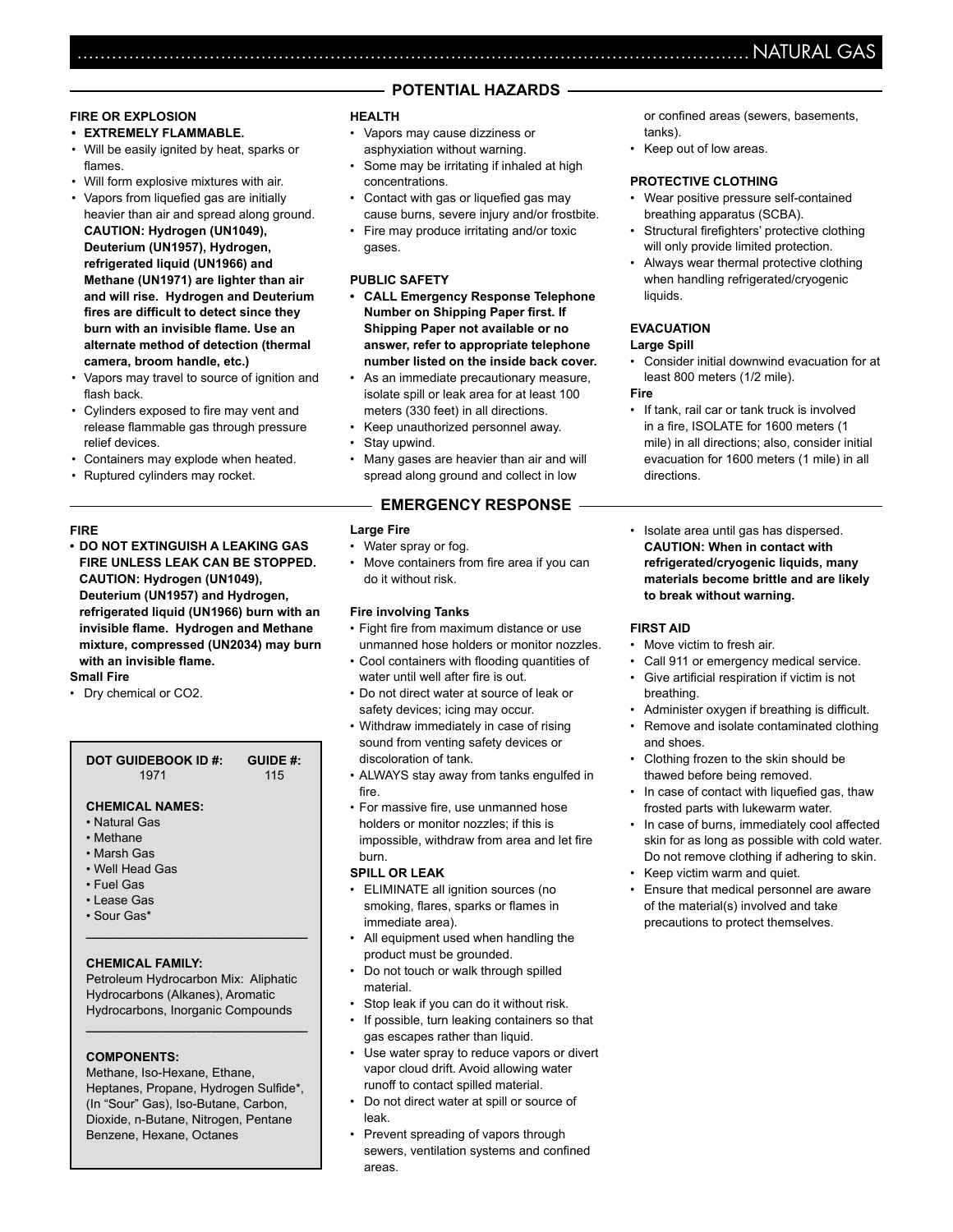## **fire or explosion**

- Danger Extremely Flammable!
- Highly flammable vapors, which are heavier than air, may accumulate in low areas.
- Vapors may travel long distances to a point of ignition and flashback.
- Liquid propane will vaporize rapidly at well below ambient temperatures and readily form flammable mixtures with air.
- Flames impinging on product storage vessels above the liquid level will cause sudden vessel failure, resulting in a BLEVE (Boiling Liquid Expanding Vapor Explosion), unless the vessel surfaces are kept cool with water.
- Toxic carbon oxides and/or sulfur oxides may be released when burned.

#### **health**

- H2S can cause systemic toxicity and rapid death due to respiratory paralysis.
- Eye: Vapor acts as a slight to moderate irritant. H2S in condensate can cause eye irritation. Liquid can burn eyes.

#### **FIRE**

- Extinguishing media: Use dry chemical powder, foam or carbon dioxide (CO2).
- Water may be ineffective on flames but should be used to cool fire-exposed containers. Flames impinging on product storage vessels above the liquid level will cause sudden vessel failure, resulting in a BLEVE (Boiling Liquid Expanding Vapor

## **DOT GUIDEBOOK ID #: GUIDE #:** 1972 115

#### **Chemical NAMEs:**

- Natural Gas Liquids
- Natural Gasoline
- Casinghead Gasoline
- Condensate
- Drip Gas

#### **CHEMICAL FAMILY:**

Petroleum Hydrocarbons, Aliphatic Hydrocarbons, Alkanes, Paraffins, Cycloparaffins, Aromatic Hydrocarbons

**\_\_\_\_\_\_\_\_\_\_\_\_\_\_\_\_\_\_\_\_\_\_\_\_\_\_\_\_\_\_\_\_**

**\_\_\_\_\_\_\_\_\_\_\_\_\_\_\_\_\_\_\_\_\_\_\_\_\_\_\_\_\_\_\_\_**

#### **Components:**

Complex combination consisting primarily of saturated aliphatic hydrocarbons ranging from C4 to C12Benzene, Cyclohexane

- Skin: Prolonged or repeated contact with the skin can lead to skin irritation, defatting, dermatitis or skin tumors.
- Inhalation: High vapor concentrations may irritate nose, throat and respiratory tract or cause dizziness or headaches. H2S may be present which can cause loss of consciousness and death at concentrations greater than 300 ppm.
- Ingestion: May irritate the mouth, throat and stomach leading to nausea and vomiting. Aspiration into lungs can produce chemical pneumonia.
- Pre-existing eye, skin and respiratory disorders may be aggravated by exposure to condensate.
- Contains Benzene, a carcinogen that may cause leukemia and other blood diseases after prolonged or repeated exposures at high concentration.

#### **PUBLIC SAFETY**

**• CALL Emergency Response Telephone Number on Shipping Paper first. If Shipping Paper not available or no** 

## **EMERGENCY response**

Explosion), unless the vessel surfaces are kept cool with water.

## **SPILL OR LEAK**

- Remove all ignition sources. Use explosion-proof equipment and nonsparking tools in areas where explosive vapors may form.
- Stop flow and contain spill if possible.
- Prevent entry into sewers and waterways.
- Avoid breathing vapors.Wear selfcontained breathing apparatus, if necessary.
- Use water spray to disperse vapors and to provide protection for personnel attempting to stop the leak.
- Materials that have absorbed this product may release flammable vapors and should be properly stored/disposed of to prevent spontaneous combustion or fire in the presence of an ignition source.

#### **FIRST AID**

- Inhalation: Move victim to area of fresh air. For respiratory distress, administer cardiopulmonary resuscitation if needed. Seek medical attention. Victim should be kept quiet and warm until medical care is obtained.
- Eye: Flush eyes gently with water for at least 15 minutes while holding eyelids open. Seek medical attention.

#### **answer, refer to appropriate telephone number listed on the inside back cover.** • Evacuate the area.

- Ventilate to avoid accumulation of explosive vapors. Equipment must be explosion proof.
- If H2S is present, additional evacuation and/or site security measures around the release area may be warranted.

#### **PROTECTIVE CLOTHING**

- Wear NIOSH or MSHA approved selfcontained breathing apparatus (SCBA) if vapor or mists are present or whenever H2S may be present.
- Firefighters must use proper protective equipment including self-contained breathing apparatus (SCBA) in enclosed areas, high fume, vapor and/or smoke concentrations.
- Wear goggles and/or face shield for spray or mist or if splashing is possible.
- Wear gloves and footwear that is resistant to chemicals and petroleum distillates.
- Skin: Thoroughly wash affected skin with soap and water. If irritation persists, seek medical attention.Wash contaminated clothing thoroughly before reuse. Properly discard clothing or leather goods that cannot be cleaned.
- Ingestion: Do not induce vomiting. Seek immediate medical attention. Never give anything by mouth to an unconscious or convulsing victim.of the material(s) involved and take precautions to protect themselves.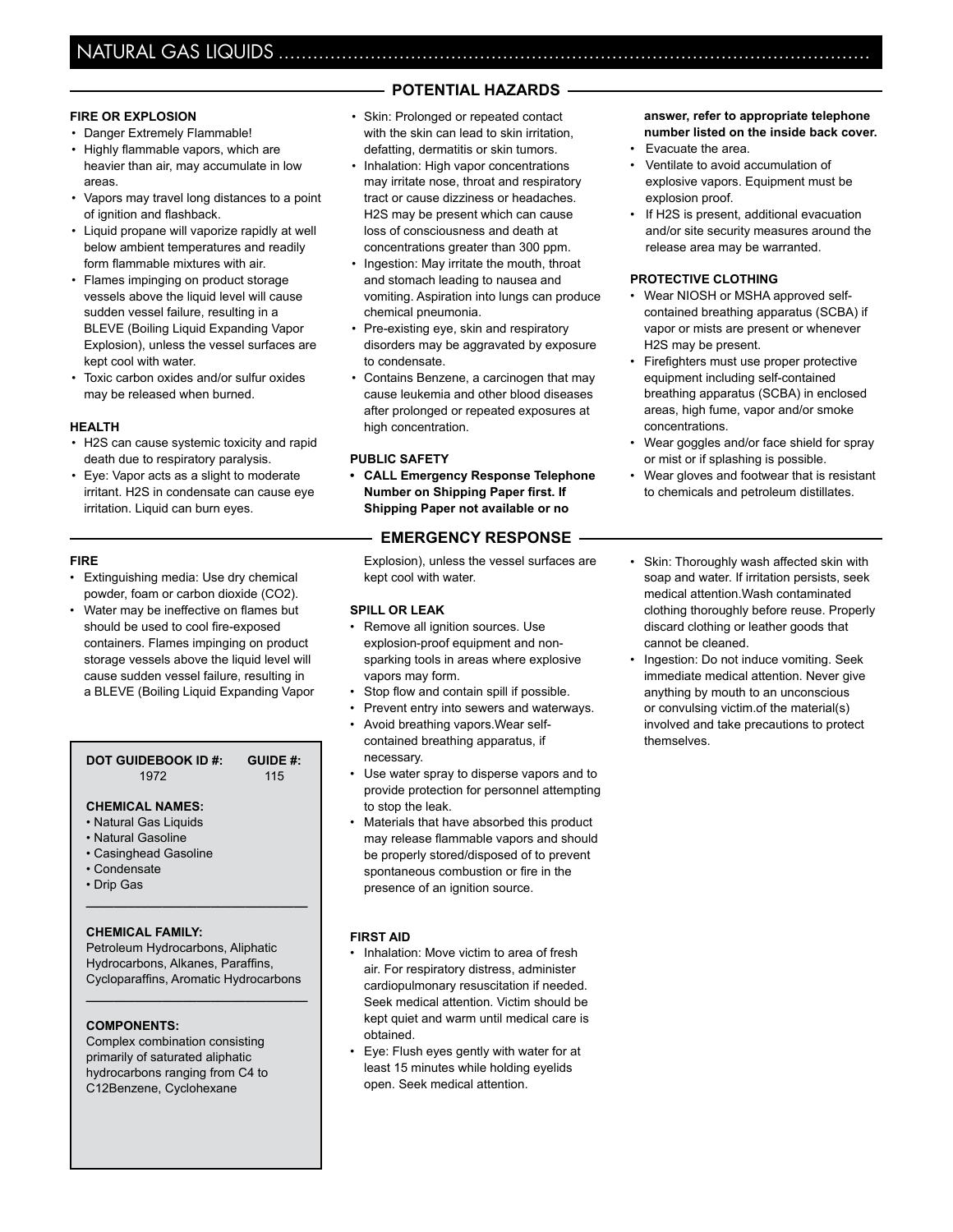## ..........................................................................................................................nitrogen

## **POTENTIAL HAZARDS**

## **fire or explosion**

- **Non-flammable gases.**
- Containers may explode when heated.
- Ruptured cylinders may rocket.

## **health**

- Vapors may cause dizziness or asphyxiation without warning.
- Vapors from liquefied gas are initially heavier than air and spread along ground.

#### **PUBLIC SAFETY**

**• CALL Emergency Response Telephone Number on Shipping Paper first. If Shipping Paper not available or no answer, refer to appropriate telephone number listed on the inside back cover.**

#### **FIRE**

- Use extinguishing agent suitable for type of surrounding fire.
- Move containers from fire area if you can do it without risk.
- Damaged cylinders should be handled only by specialists.

**Fire involving Tanks**

- Fight fire from maximum distance or use unmanned hose holders or monitor nozzles.
- Cool containers with flooding quantities of water until well after fire is out.
- Do not direct water at source of leak or safety devices; icing may occur.
- Withdraw immediately in case of rising sound from venting safety devices or discoloration of tank.

## **DOT GUIDEBOOK ID #: GUIDE #:** 1066 121 **Chemical NAMEs:**

**\_\_\_\_\_\_\_\_\_\_\_\_\_\_\_\_\_\_\_\_\_\_\_\_\_\_\_\_\_\_\_\_**

**\_\_\_\_\_\_\_\_\_\_\_\_\_\_\_\_\_\_\_\_\_\_\_\_\_\_\_\_\_\_\_\_**

• Nitrogen

**CHEMICAL FAMILY:** Inert Gas

#### **Components:**

N/A - usually pure product

- As an immediate precautionary measure, isolate spill or leak area for at least 100 meters (330 feet) in all directions.
- Keep unauthorized personnel away.
- Stay upwind.
- Many gases are heavier than air and will spread along ground and collect in low or confined areas (sewers, basements, tanks).
- Keep out of low areas.
- Ventilate closed spaces before entering.

#### **PROTECTIVE CLOTHING**

- Wear positive pressure self-contained breathing apparatus (SCBA).
- Structural firefighters' protective clothing will only provide limited protection.

## **EMERGENCY response**

• ALWAYS stay away from tanks engulfed in fire.

## **SPILL OR LEAK**

- Do not touch or walk through spilled material.
- Stop leak if you can do it without risk.
- Use water spray to reduce vapors or divert vapor cloud drift. Avoid allowing water runoff to contact spilled material.
- Do not direct water at spill or source of leak.
- If possible, turn leaking containers so that gas escapes rather than liquid.
- Prevent entry into waterways, sewers, basements or confined areas.
- Allow substance to evaporate.
- Ventilate the area.

## **EVACUATION**

#### **Large Spill**

• Consider initial downwind evacuation for at least 100 meters (330 feet).

#### **Fire**

• If tank, rail car or tank truck is involved in a fire, ISOLATE for 800 meters (1/2 mile) in all directions; also, consider initial evacuation for 800 meters (1/2 mile) in all directions.

- Move victim to fresh air.
- Call 911 or emergency medical service.
- Give artificial respiration if victim is not breathing.
- Administer oxygen if breathing is difficult.
- Keep victim warm and quiet.
- Ensure that medical personnel are aware of the material(s) involved and take precautions to protect themselves.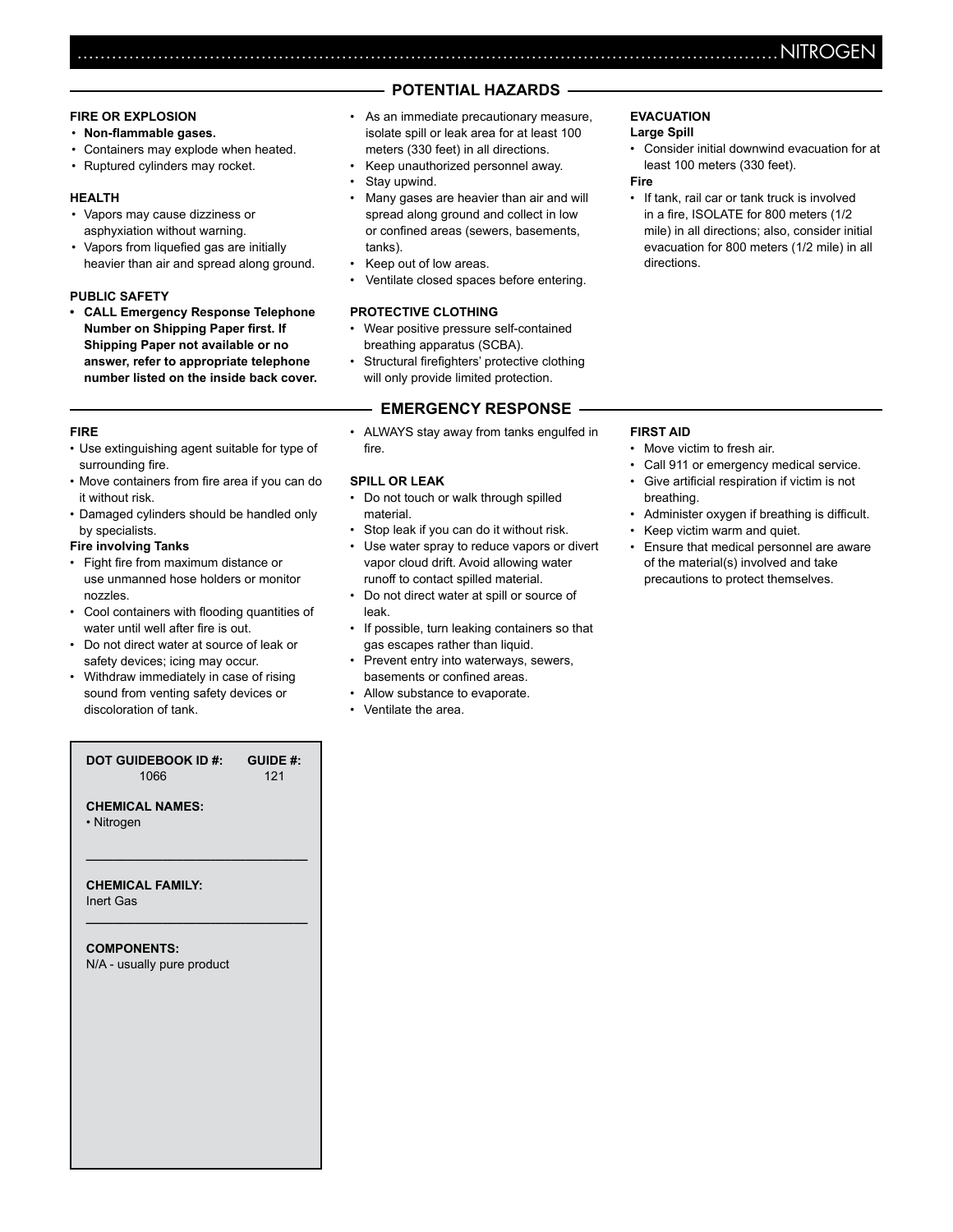#### **fire or explosion**

- Substance does not burn but will support combustion.
- Some may react explosively with fuels.
- May ignite combustibles (wood, paper, oil, clothing, etc.).
- Vapors from liquefied gas are initially heavier than air and spread along ground.
- Runoff may create fire or explosion hazard.
- Containers may explode when heated.
- Ruptured cylinders may rocket.

#### **health**

- Vapors may cause dizziness or asphyxiation without warning.
- Contact with gas or liquefied gas may cause burns, severe injury and/or frostbite.
- Fire may produce irritating and/or toxic gases.

#### **PUBLIC SAFETY**

**• CALL Emergency Response Telephone Number on Shipping Paper first. If Shipping Paper not available or no answer, refer to appropriate telephone number listed on the inside back cover.**

#### **FIRE**

Use extinguishing agent suitable for type of surrounding fire.

#### **Small Fire**

• Dry chemical or CO2.

#### **Large Fire**

- Water spray, fog or regular foam.
- Move containers from fire area if you can do it without risk.

#### **DOT GUIDEBOOK ID #: GUIDE #:** 1072 122

**\_\_\_\_\_\_\_\_\_\_\_\_\_\_\_\_\_\_\_\_\_\_\_\_\_\_\_\_\_\_\_\_**

**\_\_\_\_\_\_\_\_\_\_\_\_\_\_\_\_\_\_\_\_\_\_\_\_\_\_\_\_\_\_\_\_**

**Chemical NAMEs:**

• Oxygen

#### **CHEMICAL FAMILY:**

Oxidizing Gas

#### **Components:**

Negligible - usually 99% or above pure product

- As an immediate precautionary measure, isolate spill or leak area for at least 100 meters (330 feet) in all directions.
- Keep unauthorized personnel away.
- Stay upwind.
- Many gases are heavier than air and will spread along ground and collect in low or confined areas (sewers, basements, tanks).
- Keep out of low areas.
- Ventilate closed spaces before entering.

#### **PROTECTIVE CLOTHING**

- Wear positive pressure self-contained breathing apparatus (SCBA).
- Wear chemical protective clothing that is specifically recommended by the manufacturer. It may provide little or no thermal protection.
- Structural firefighters' protective clothing provides limited protection in fire situations ONLY; it is not effective in spill situations where direct contact with the substance is possible.

## **EMERGENCY response**

• Damaged cylinders should be handled only by specialists.

#### **Fire involving Tanks**

- Fight fire from maximum distance or use unmanned hose holders or monitor nozzles.
- Cool containers with flooding quantities of water until well after fire is out.
- Do not direct water at source of leak or safety devices; icing may occur.
- Withdraw immediately in case of rising sound from venting safety devices or discoloration of tank.
- ALWAYS stay away from tanks engulfed in fire.
- For massive fire, use unmanned hose holders or monitor nozzles; if this is impossible, withdraw from area and let fire burn.

#### **SPILL OR LEAK**

- Keep combustibles (wood, paper, oil, etc.) away from spilled material.
- Do not touch or walk through spilled material.
- Stop leak if you can do it without risk.
- If possible, turn leaking containers so that gas escapes rather than liquid.
- Do not direct water at spill or source of leak.
- Use water spray to reduce vapors or divert vapor cloud drift. Avoid allowing water runoff to contact spilled material.
- Prevent entry into waterways, sewers, basements or confined areas.
- Allow substance to evaporate.
- Isolate area until gas has dispersed.

• Always wear thermal protective clothing when handling refrigerated/cryogenic liquids.

## **EVACUATION**

#### **Large Spill**

• Consider initial downwind evacuation for at least 500 meters (1/3 mile).

#### **Fire**

If tank, rail car or tank truck is involved in a fire, ISOLATE for 800 meters (1/2 mile) in all directions; also, consider initial evacuation for 800 meters (1/2 mile) in all directions.

**CAUTION: When in contact with refrigerated/cryogenic liquids, many materials become brittle and are likely to break without warning.**

- Move victim to fresh air.
- Call 911 or emergency medical service.
- Give artificial respiration if victim is not breathing.
- Administer oxygen if breathing is difficult.
- Remove and isolate contaminated clothing and shoes.
- Clothing frozen to the skin should be thawed before being removed.
- In case of contact with liquefied gas, thaw frosted parts with lukewarm water.
- Keep victim warm and quiet.
- Ensure that medical personnel are aware of the material(s) involved and take precautions to protect themselves.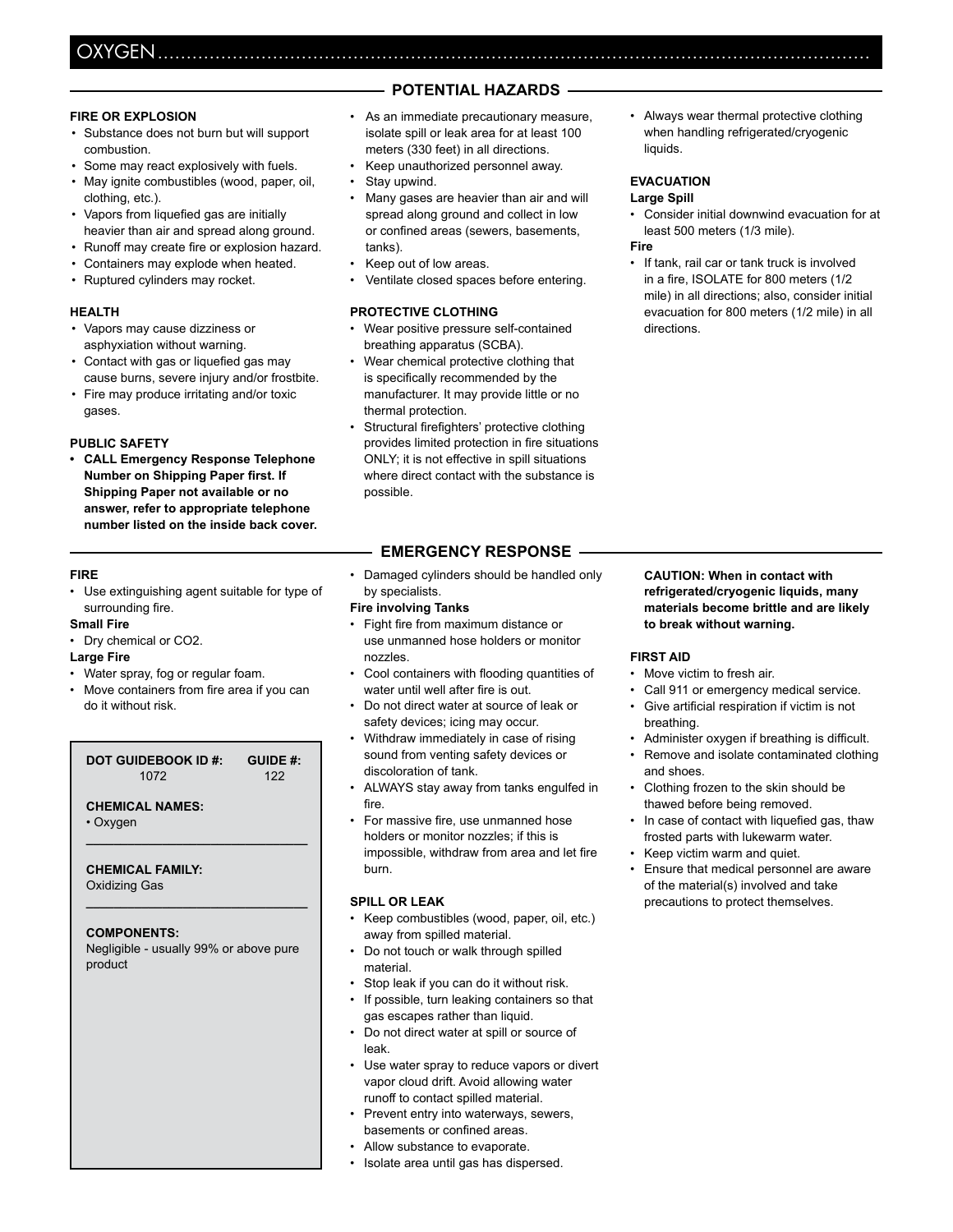## ............................................................................................................................ Propane

## **POTENTIAL HAZARDS**

## **fire or explosion**

- **• EXTREMELY FLAMMABLE..**
- Will be easily ignited by heat, sparks or flames.
- Will form explosive mixtures with air.
- Vapors from liquefied gas are initially heavier than air and spread along ground. **CAUTION: Hydrogen (UN1049), Deuterium (UN1957), Hydrogen, refrigerated liquid (UN1966) and Methane (UN1971) are lighter than air and will rise. Hydrogen and Deuterium fires are difficult to detect since they burn with an invisible flame. Use an alternate method of detection (thermal camera, broom handle, etc.)**
- Vapors may travel to source of ignition and flash back.
- Cylinders exposed to fire may vent and release flammable gas through pressure relief devices.
- Containers may explode when heated.
- Ruptured cylinders may rocket.

#### **FIRE**

**• DO NOT EXTINGUISH A LEAKING GAS FIRE UNLESS LEAK CAN BE STOPPED. CAUTION: Hydrogen (UN1049), Deuterium (UN1957) and Hydrogen, refrigerated liquid (UN1966) burn with an invisible flame. Hydrogen and Methane mixture, compressed (UN2034) may burn with an invisible flame.**

#### **Small Fire**

• Dry chemical or CO2.

## **DOT GUIDEBOOK ID #: GUIDE #:** 1075 115

## **Chemical NAMEs:**

- Propane
- Propyl Hydride
- Dimethylmethane
- LP Gas
- LPG
- Liquefied Petroleum Gas
- Commercial-Grade Liquefied Propane

**\_\_\_\_\_\_\_\_\_\_\_\_\_\_\_\_\_\_\_\_\_\_\_\_\_\_\_\_\_\_\_\_**

**\_\_\_\_\_\_\_\_\_\_\_\_\_\_\_\_\_\_\_\_\_\_\_\_\_\_\_\_\_\_\_\_**

• "P-Rich Furnace Feed"

#### **CHEMICAL FAMILY:**

Petroleum Hydrocarbon, Aliphatic Hydrocarbon, Paraffin, Alkane

#### **Components:**

| Propane       | Propylene       |
|---------------|-----------------|
| <b>Butane</b> | Iso-Butane      |
| Ethane        | Ethyl Mercaptan |
| Sulfur        |                 |

#### **health**

- Vapors may cause dizziness or asphyxiation without warning.
- Some may be irritating if inhaled at high concentrations.
- Contact with gas or liquefied gas may cause burns, severe injury and/or frostbite.
- Fire may produce irritating and/or toxic gases.

#### **PUBLIC SAFETY**

- **• CALL Emergency Response Telephone Number on Shipping Paper first. If Shipping Paper not available or no answer, refer to appropriate telephone number listed on the inside back cover.**
- As an immediate precautionary measure, isolate spill or leak area for at least 100 meters (330 feet) in all directions.
- Keep unauthorized personnel away.
- Stay upwind.
- Many gases are heavier than air and will spread along ground and collect in low

## **EMERGENCY response**

#### **Large Fire**

- Water spray or fog.
- Move containers from fire area if you can do it without risk.

#### **Fire involving Tanks**

- Fight fire from maximum distance or use unmanned hose holders or monitor nozzles.
- Cool containers with flooding quantities of water until well after fire is out.
- Do not direct water at source of leak or safety devices; icing may occur.
- Withdraw immediately in case of rising sound from venting safety devices or discoloration of tank.
- ALWAYS stay away from tanks engulfed in fire.
- For massive fire, use unmanned hose holders or monitor nozzles; if this is impossible, withdraw from area and let fire

#### **SPILL OR LEAK**

- ELIMINATE all ignition sources (no smoking, flares, sparks or flames in immediate area).
- All equipment used when handling the product must be grounded.
- Do not touch or walk through spilled material.
- Stop leak if you can do it without risk.
- If possible, turn leaking containers so that gas escapes rather than liquid.
- Use water spray to reduce vapors or divert vapor cloud drift. Avoid allowing water runoff to contact spilled material.
- Do not direct water at spill or source of leak.

or confined areas (sewers, basements, tanks).

• Keep out of low areas.

#### **PROTECTIVE CLOTHING**

- Wear positive pressure self-contained breathing apparatus (SCBA).
- Structural firefighters' protective clothing will only provide limited protection.
- Always wear thermal protective clothing when handling refrigerated/cryogenic liquids.

#### **EVACUATION**

#### **Large Spill**

• Consider initial downwind evacuation for at least 800 meters (1/2 mile).

#### **Fire**

- If tank, rail car or tank truck is involved in a fire, ISOLATE for 1600 meters (1 mile) in all directions; also, consider initial evacuation for 1600 meters (1 mile) in all directions.
- Prevent spreading of vapors through sewers, ventilation systems and confined areas.
- Isolate area until gas has dispersed. **CAUTION: When in contact with refrigerated/cryogenic liquids, many materials become brittle and are likely to break without warning.**

- Move victim to fresh air.
- Call 911 or emergency medical service.
- Give artificial respiration if victim is not breathing.
- Administer oxygen if breathing is difficult.
- Remove and isolate contaminated clothing and shoes.
- Clothing frozen to the skin should be thawed before being removed.
- In case of contact with liquefied gas, thaw frosted parts with lukewarm water.
- In case of burns, immediately cool affected skin for as long as possible with cold water. Do not remove clothing if adhering to skin.
- Keep victim warm and quiet.
- Ensure that medical personnel are aware of the material(s) involved and take precautions to protect themselves.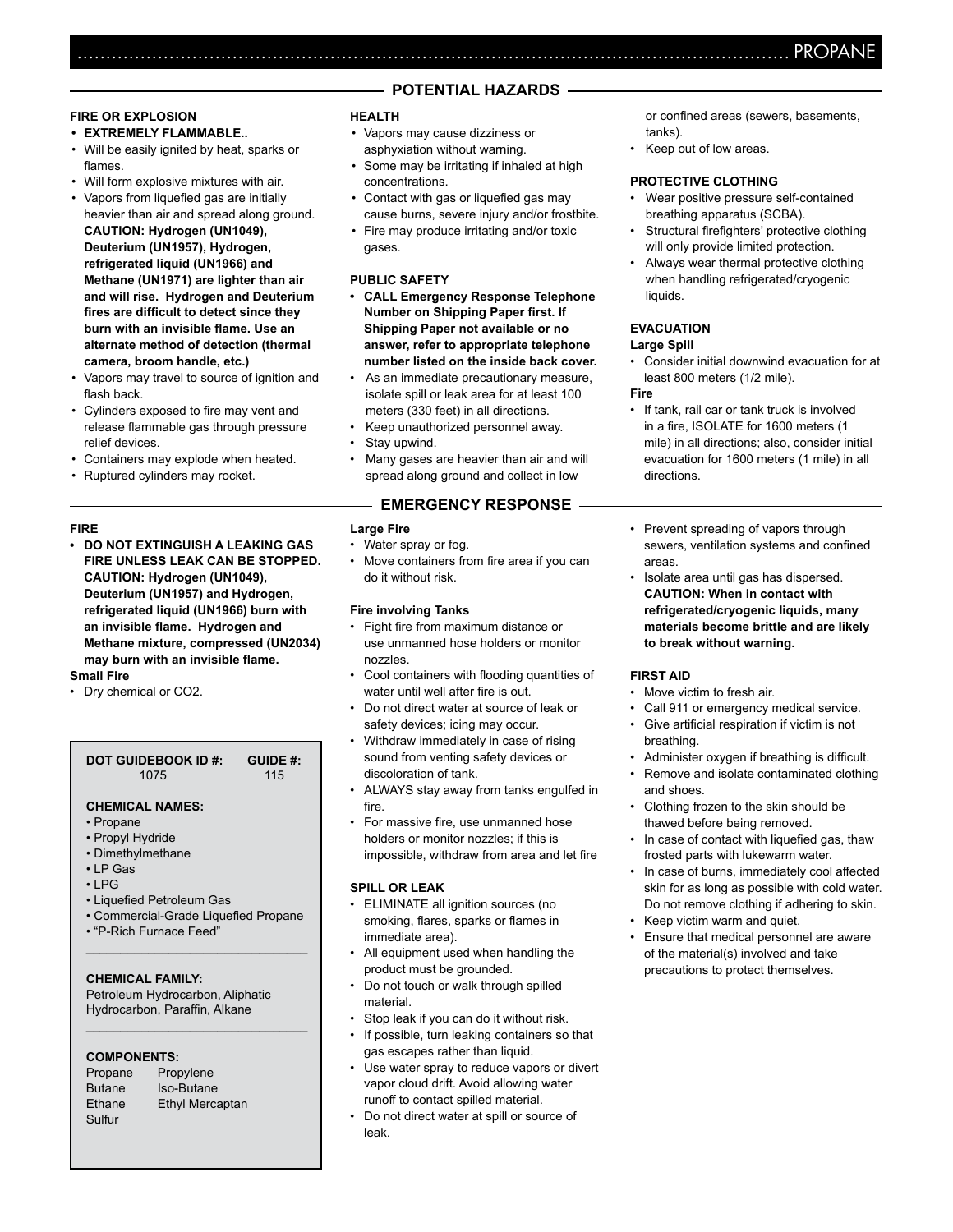## **fire or explosion**

- **• EXTREMELY FLAMMABLE..**
- Will be easily ignited by heat, sparks or flames.
- Will form explosive mixtures with air.
- Vapors from liquefied gas are initially heavier than air and spread along ground. **CAUTION: Hydrogen (UN1049), Deuterium (UN1957), Hydrogen, refrigerated liquid (UN1966) and Methane (UN1971) are lighter than air and will rise. Hydrogen and Deuterium fires are difficult to detect since they burn with an invisible flame. Use an alternate method of detection (thermal camera, broom handle, etc.)**
- Vapors may travel to source of ignition and flash back.
- Cylinders exposed to fire may vent and release flammable gas through pressure relief devices.
- Containers may explode when heated.
- Ruptured cylinders may rocket.

## **FIRE**

- **• DO NOT EXTINGUISH A LEAKING GAS FIRE UNLESS LEAK CAN BE STOPPED. CAUTION: Hydrogen (UN1049), Deuterium (UN1957) and Hydrogen, refrigerated liquid (UN1966) burn with an invisible flame. Hydrogen and Methane mixture, compressed (UN2034) may burn with an invisible flame. Small Fire**
- 
- Dry chemical or CO2.

#### **DOT GUIDEBOOK ID #: GUIDE #:** 1075 115

## **Chemical NAMEs:**

- Propylene
- 1-Propene
- Methylethylene
- Methylethene

## **CHEMICAL FAMILY:**

Petroleum Hydrocarbons, Paraffins (Alkanes), Olefins (Alkenes)

**\_\_\_\_\_\_\_\_\_\_\_\_\_\_\_\_\_\_\_\_\_\_\_\_\_\_\_\_\_\_\_\_**

**\_\_\_\_\_\_\_\_\_\_\_\_\_\_\_\_\_\_\_\_\_\_\_\_\_\_\_\_\_\_\_\_**

## **Components:**

**Refinery Grade -** Propylene 50-70%, Propane 30-50%, Ethane **Chemical Grade -** Propylene 90-95%, Propane 5-10%, Ethane **Polymer Grade -** Propylene (Min) 99.5%, Propane less than .5%, Ethane

## **POTENTIAL HAZARDS**

## **health**

- Vapors may cause dizziness or asphyxiation without warning.
- Some may be irritating if inhaled at high concentrations.
- Contact with gas or liquefied gas may cause burns, severe injury and/or frostbite.
- Fire may produce irritating and/or toxic gases.

## **PUBLIC SAFETY**

- **• CALL Emergency Response Telephone Number on Shipping Paper first. If Shipping Paper not available or no answer, refer to appropriate telephone number listed on the inside back cover.**
- As an immediate precautionary measure, isolate spill or leak area for at least 100 meters (330 feet) in all directions.
- Keep unauthorized personnel away.
- Stay upwind.
- Many gases are heavier than air and will spread along ground and collect in low

## **EMERGENCY response**

#### **Large Fire**

- Water spray or fog.
- Move containers from fire area if you can do it without risk.

## **Fire involving Tanks**

- Fight fire from maximum distance or use unmanned hose holders or monitor nozzles.
- Cool containers with flooding quantities of water until well after fire is out.
- Do not direct water at source of leak or safety devices; icing may occur.
- Withdraw immediately in case of rising sound from venting safety devices or discoloration of tank.
- ALWAYS stay away from tanks engulfed in fire.
- For massive fire, use unmanned hose holders or monitor nozzles; if this is impossible, withdraw from area and let fire

## **SPILL OR LEAK**

- ELIMINATE all ignition sources (no smoking, flares, sparks or flames in immediate area).
- All equipment used when handling the product must be grounded.
- Do not touch or walk through spilled material.
- Stop leak if you can do it without risk.
- If possible, turn leaking containers so that gas escapes rather than liquid.
- Use water spray to reduce vapors or divert vapor cloud drift. Avoid allowing water runoff to contact spilled material.
- Do not direct water at spill or source of leak.

or confined areas (sewers, basements, tanks).

Keep out of low areas.

## **PROTECTIVE CLOTHING**

- Wear positive pressure self-contained breathing apparatus (SCBA).
- Structural firefighters' protective clothing will only provide limited protection.
- Always wear thermal protective clothing when handling refrigerated/cryogenic liquids.

## **EVACUATION**

## **Large Spill**

• Consider initial downwind evacuation for at least 800 meters (1/2 mile).

#### **Fire**

- If tank, rail car or tank truck is involved in a fire, ISOLATE for 1600 meters (1 mile) in all directions; also, consider initial evacuation for 1600 meters (1 mile) in all directions.
- Prevent spreading of vapors through sewers, ventilation systems and confined areas.
- Isolate area until gas has dispersed. **CAUTION: When in contact with refrigerated/cryogenic liquids, many materials become brittle and are likely to break without warning.**

- Move victim to fresh air.
- Call 911 or emergency medical service.
- Give artificial respiration if victim is not breathing.
- Administer oxygen if breathing is difficult.
- Remove and isolate contaminated clothing and shoes.
- Clothing frozen to the skin should be thawed before being removed.
- In case of contact with liquefied gas, thaw frosted parts with lukewarm water.
- In case of burns, immediately cool affected skin for as long as possible with cold water. Do not remove clothing if adhering to skin.
- Keep victim warm and quiet.
- Ensure that medical personnel are aware of the material(s) involved and take precautions to protect themselves.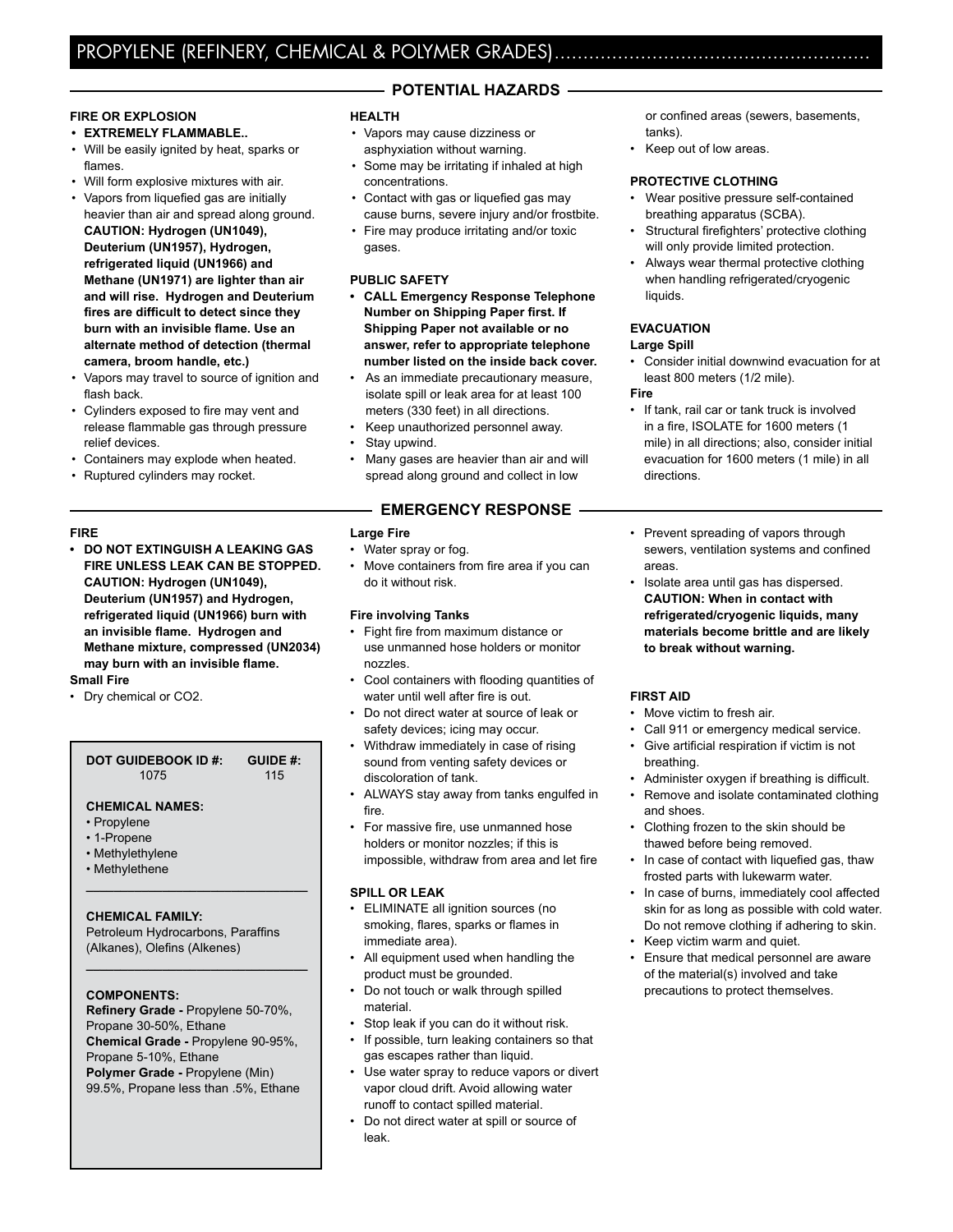#### **fire or explosion**

- **• HIGHLY FLAMMABLE: Will be easily ignited by heat, sparks or flames.**
- Vapors may form explosive mixtures with air.
- Vapors may travel to source of ignition and flash back.
- Most vapors are heavier than air. They will spread along ground and collect in low or confined areas (sewers, basements, tanks).
- Vapor explosion hazard indoors, outdoors or in sewers.
- Those substances designated with a "P" may polymerize explosively when heated or involved in a fire.
- Runoff to sewer may create fire or explosion hazard.
- Containers may explode when heated.
- Many liquids are lighter than water.
- Substance may be transported hot.
- If molten aluminum is involved, refer to GUIDE 169.

## **POTENTIAL HAZARDS**

## **health**

- Inhalation or contact with material may irritate or burn skin and eyes.
- Fire may produce irritating, corrosive and/ or toxic gases.
- Vapors may cause dizziness or suffocation.
- Runoff from fire control or dilution water may cause pollution.

#### **PUBLIC SAFETY**

- **• CALL Emergency Response Telephone Number on Shipping Paper first. If Shipping Paper not available or no answer, refer to appropriate telephone number listed on the inside back cover.**
- As an immediate precautionary measure, isolate spill or leak area for at least 50 meters (150 feet) in all directions.
- Keep unauthorized personnel away.
- Stay upwind.

streams.

nozzles.

fire.

burn.

**SPILL OR LEAK**

material.

reduce vapors.

immediate area).

do it without risk.

- Keep out of low areas.
- Ventilate closed spaces before entering.

• Move containers from fire area if you can

**EMERGENCY response**

**Fire involving Tanks or Car/Trailer Loads** • Fight fire from maximum distance or use unmanned hose holders or monitor

• Cool containers with flooding quantities of

• ALWAYS stay away from tanks engulfed in

• For massive fire, use unmanned hose holders or monitor nozzles; if this is impossible, withdraw from area and let fire

• ELIMINATE all ignition sources (no smoking, flares, sparks or flames in

• All equipment used when handling the product must be grounded. • Do not touch or walk through spilled

Stop leak if you can do it without risk. Prevent entry into waterways, sewers, basements or confined areas.

water until well after fire is out. • Withdraw immediately in case of rising sound from venting safety devices or

discoloration of tank.

#### **FIRE**

## **CAUTION: All these products have a very low flash point: Use of water spray when fighting fire may be inefficient. CAUTION: For mixtures containing alcohol or polar solvent, alcohol-resistant foam may be more effective.**

#### **Small Fire**

• Dry chemical, CO2, water spray or regular foam.

#### **Large Fire**

• Water spray, fog or regular foam.

## **DOT GUIDEBOOK ID #: GUIDE #:** 1268 128

#### **Chemical NAMEs:**

- Full-Range Pyrolysis Gasoline
- Py-Gas
- Full-Range Py Gas
- Dripolene
- Solvent Naphtha
- Petroleum Naphtha
- Naphtha
- Ligroin

#### **CHEMICAL FAMILY:**

Petroleum Hydrocarbon Mixture: Paraffins (Alkanes), Aromatic **Hydrocarbons** 

#### **Components:**

C5-C12 Hydrocarbons, Hexane Isomers, n-Hexane, Methylcyclopentane, Benzene, n-Heptane, Toluene, Cyclohexane

**\_\_\_\_\_\_\_\_\_\_\_\_\_\_\_\_\_\_\_\_\_\_\_\_\_\_\_\_\_\_\_\_**

**\_\_\_\_\_\_\_\_\_\_\_\_\_\_\_\_\_\_\_\_\_\_\_\_\_\_\_\_\_\_\_\_**

## evacuation for 800 meters (1/2 mile) in all

#### • Use water spray or fog; do not use straight **Large Spill**

- Dike far ahead of liquid spill for later disposal.
- Water spray may reduce vapor; but may not prevent ignition in closed spaces.

#### **FIRST AID**

• Move victim to fresh air.

**PROTECTIVE CLOTHING**

**EVACUATION Large Spill**

directions.

**Fire**

• Wear positive pressure self-contained breathing apparatus (SCBA).

Structural firefighters' protective clothing will only provide limited protection.

• Consider initial downwind evacuation for at

If tank, rail car or tank truck is involved in a fire, ISOLATE for 800 meters (1/2 mile) in all directions; also, consider initial

least 300 meters (1000 feet).

- Call 911 or emergency medical service.
- Give artificial respiration if victim is not breathing.
- Administer oxygen if breathing is difficult.
- Remove and isolate contaminated clothing and shoes.
- In case of contact with substance, immediately flush skin or eyes with running water for at least 20 minutes.
- Wash skin with soap and water.
- In case of burns, immediately cool affected skin for as long as possible with cold water. Do not remove clothing if adhering to skin.
- Keep victim warm and quiet. • Ensure that medical personnel are aware
- of the material(s) involved and take precautions to protect themselves.

• Absorb or cover with dry earth, sand or other non-combustible material and transfer to containers.

• A vapor suppressing foam may be used to

• Use clean non-sparking tools to collect absorbed material.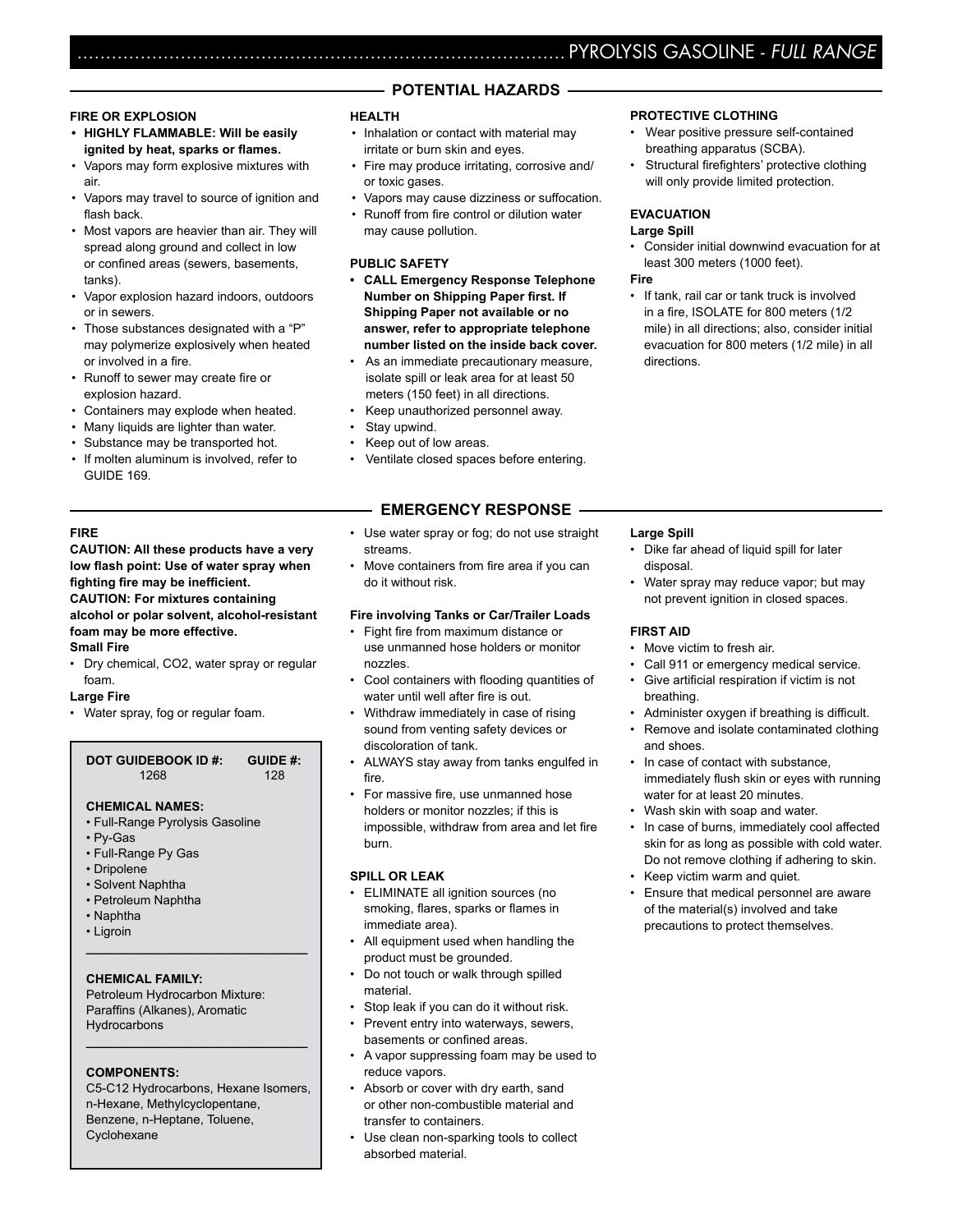## RAFFINATE..........................................................................................................................

#### **fire or explosion**

- **• HIGHLY FLAMMABLE: Will be easily ignited by heat, sparks or flames.**
- Vapors may form explosive mixtures with air.
- Vapors may travel to source of ignition and flash back.
- Most vapors are heavier than air. They will spread along ground and collect in low or confined areas (sewers, basements, tanks).
- Vapor explosion hazard indoors, outdoors or in sewers.
- Those substances designated with a "P" may polymerize explosively when heated or involved in a fire.
- Runoff to sewer may create fire or explosion hazard.
- Containers may explode when heated.
- Many liquids are lighter than water.
- Substance may be transported hot.

#### **FIRE**

**CAUTION: All these products have a very low flash point: Use of water spray when fighting fire may be inefficient. CAUTION: For mixtures containing alcohol or polar solvent, alcohol-resistant foam may be more effective. Small Fire**

• Dry chemical, CO2, water spray or regular foam.

#### **Large Fire**

- Water spray, fog or regular foam.
- Use water spray or fog; do not use straight streams.

## **DOT GUIDEBOOK ID #: GUIDE #:** 1203 128

**\_\_\_\_\_\_\_\_\_\_\_\_\_\_\_\_\_\_\_\_\_\_\_\_\_\_\_\_\_\_\_\_**

**\_\_\_\_\_\_\_\_\_\_\_\_\_\_\_\_\_\_\_\_\_\_\_\_\_\_\_\_\_\_\_\_**

## **Chemical NAMEs:**

- Light Iso-Siv
- Heavy Iso-Siv
- Iso-Siv Blend
- Paraffinic Naptha
- Petroleum Paraffin

#### **CHEMICAL FAMILY:**

Paraffinic Hydrocarbon

#### **Components:**

Cyclohexane Ethylbenzene Hexane **Toluene** Xylene

**• If molten aluminum is involved, refer to GUIDE 169.**

**POTENTIAL HAZARDS**

#### **health**

- Inhalation or contact with material may irritate or burn skin and eyes.
- Fire may produce irritating, corrosive and/ or toxic gases.
- Vapors may cause dizziness or suffocation.
- Runoff from fire control or dilution water may cause pollution.

#### **PUBLIC SAFETY**

- **• CALL Emergency Response Telephone Number on Shipping Paper first. If Shipping Paper not available or no answer, refer to appropriate telephone number listed on the inside back cover.**
- As an immediate precautionary measure, isolate spill or leak area for at least 50 meters (150 feet) in all directions.

## **EMERGENCY response**

• Move containers from fire area if you can do it without risk.

#### **Fire involving Tanks or Car/Trailer Loads**

- Fight fire from maximum distance or use unmanned hose holders or monitor nozzles.
- Cool containers with flooding quantities of water until well after fire is out.
- Withdraw immediately in case of rising sound from venting safety devices or discoloration of tank.
- ALWAYS stay away from tanks engulfed in fire.
- For massive fire, use unmanned hose holders or monitor nozzles; if this is impossible, withdraw from area and let fire burn.

#### **SPILL OR LEAK**

- ELIMINATE all ignition sources (no smoking, flares, sparks or flames in immediate area).
- All equipment used when handling the product must be grounded.
- Do not touch or walk through spilled material.
- Stop leak if you can do it without risk.
- Prevent entry into waterways, sewers, basements or confined areas.
- A vapor suppressing foam may be used to reduce vapors.
- Absorb or cover with dry earth, sand or other non-combustible material and transfer to containers.
- Use clean non-sparking tools to collect absorbed material.

#### **Large Spill**

• Dike far ahead of liquid spill for later disposal.

- Keep unauthorized personnel away.
- Stav upwind.
- Keep out of low areas.
- Ventilate closed spaces before entering.

#### **PROTECTIVE CLOTHING**

- Wear positive pressure self-contained breathing apparatus (SCBA).
- Structural firefighters' protective clothing will only provide limited protection.

#### **EVACUATION**

#### **Large Spill**

• Consider initial downwind evacuation for at least 300 meters (1000 feet).

#### **Fire**

- If tank, rail car or tank truck is involved in a fire, ISOLATE for 800 meters (1/2 mile) in all directions; also, consider initial evacuation for 800 meters (1/2 mile) in all directions.
- Water spray may reduce vapor; but may not prevent ignition in closed spaces.

- Move victim to fresh air.
- Call 911 or emergency medical service.
- Give artificial respiration if victim is not breathing.
- Administer oxygen if breathing is difficult.
- Remove and isolate contaminated clothing and shoes.
- In case of contact with substance, immediately flush skin or eyes with running water for at least 20 minutes.
- Wash skin with soap and water.
- In case of burns, immediately cool affected skin for as long as possible with cold water. Do not remove clothing if adhering to skin.
- Keep victim warm and quiet.
- Ensure that medical personnel are aware of the material(s) involved and take precautions to protect themselves.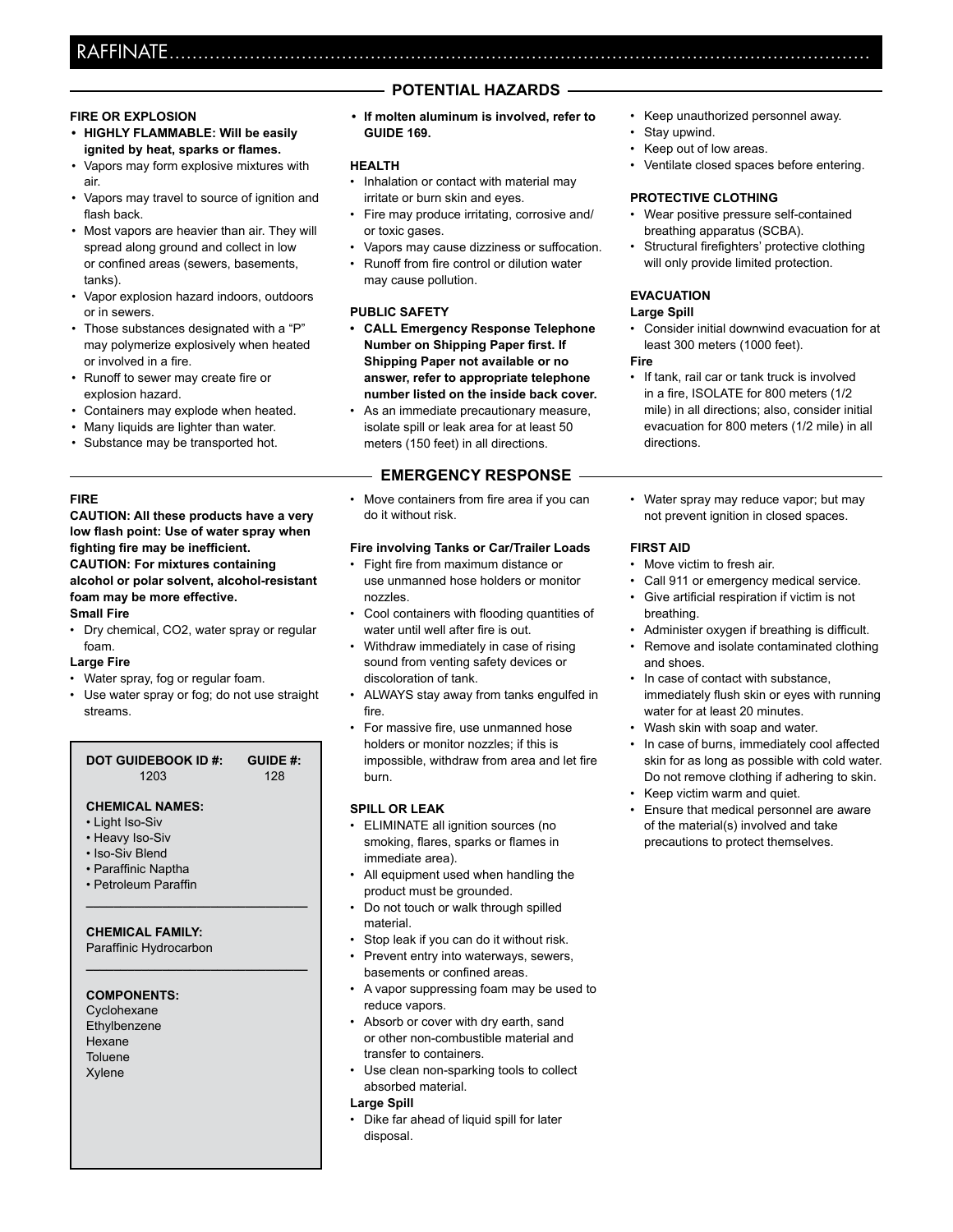## .............................................................................................................................TOLUENE

## **POTENTIAL HAZARDS**

## **fire or explosion**

- **• HIGHLY FLAMMABLE: Will be easily ignited by heat, sparks or flames.**
- Vapors may form explosive mixtures with air.
- Vapors may travel to source of ignition and flash back.
- Most vapors are heavier than air. They will spread along ground and collect in low or confined areas (sewers, basements, tanks).
- Vapor explosion hazard indoors, outdoors or in sewers.
- Those substances designated with a **"P"** may polymerize explosively when heated or involved in a fire.
- Runoff to sewer may create fire or explosion hazard.
- Containers may explode when heated.
- Many liquids are lighter than water.

**FIRE CAUTION: All these products have a very low flash point: Use of water spray when fighting fire may be inefficient. Small Fire**

• Dry chemical, CO2, water spray or regular foam.

#### **Large Fire**

- Water spray, fog or regular foam.
- **• Do not use straight streams.**
- Move containers from fire area if you can do it without risk.

## **DOT GUIDEBOOK ID #: GUIDE #:** 1294 130

#### **Chemical NAMEs:**

- Methylbenzene
- Toluol
- Phenylethane
- Methacide

#### **CHEMICAL FAMILY:**

Aromatic Hydrocarbon

#### **Components:**

Negligible - Chemical grade 99% pure product

**\_\_\_\_\_\_\_\_\_\_\_\_\_\_\_\_\_\_\_\_\_\_\_\_\_\_\_\_\_\_\_\_**

**\_\_\_\_\_\_\_\_\_\_\_\_\_\_\_\_\_\_\_\_\_\_\_\_\_\_\_\_\_\_\_\_**

#### **health**

- May cause toxic effects if inhaled or absorbed through skin.
- Inhalation or contact with material may irritate or burn skin and eyes.
- Fire will produce irritating, corrosive and/or toxic gases.
- Vapors may cause dizziness or suffocation.
- Runoff from fire control or dilution water may cause pollution.

#### **PUBLIC SAFETY**

- **• CALL Emergency Response Telephone Number on Shipping Paper first. If Shipping Paper not available or no answer, refer to appropriate telephone number listed on the inside back cover.**
- As an immediate precautionary measure, isolate spill or leak area for at least 50 meters (150 feet) in all directions.
- Keep unauthorized personnel away.

## **EMERGENCY response**

#### **Fire involving Tanks or Car/Trailer Loads**

- Fight fire from maximum distance or use unmanned hose holders or monitor nozzles.
- Cool containers with flooding quantities of water until well after fire is out.
- Withdraw immediately in case of rising sound from venting safety devices or discoloration of tank.
- ALWAYS stay away from tanks engulfed in fire.
- For massive fire, use unmanned hose holders or monitor nozzles; if this is impossible, withdraw from area and let fire burn.

#### **SPILL OR LEAK**

- ELIMINATE all ignition sources (no smoking, flares, sparks or flames in immediate area).
- All equipment used when handling the product must be grounded.
- Do not touch or walk through spilled material.
- Stop leak if you can do it without risk.
- Prevent entry into waterways, sewers, basements or confined areas.
- A vapor suppressing foam may be used to reduce vapors.
- Absorb or cover with dry earth, sand or other non-combustible material and transfer to containers.
- Use clean non-sparking tools to collect absorbed material.
- **Large Spill**
- Dike far ahead of liquid spill for later disposal.
- Water spray may reduce vapor; but may not prevent ignition in closed spaces.

#### • Stay upwind.

- Keep out of low areas.
- Ventilate closed spaces before entering.

## **PROTECTIVE CLOTHING**

- Wear positive pressure self-contained breathing apparatus (SCBA).
- Structural firefighters' protective clothing will only provide limited protection.

#### **EVACUATION**

#### **Large Spill**

• Consider initial downwind evacuation for at least 300 meters (1000 feet).

#### **Fire**

• If tank, rail car or tank truck is involved in a fire, ISOLATE for 800 meters (1/2 mile) in all directions; also, consider initial evacuation for 800 meters (1/2 mile) in all directions.

- Move victim to fresh air.
- Call 911 or emergency medical service.
- Give artificial respiration if victim is not breathing.
- Administer oxygen if breathing is difficult.
- Remove and isolate contaminated clothing and shoes.
- In case of contact with substance, immediately flush skin or eyes with running water for at least 20 minutes.
- Wash skin with soap and water.
- In case of burns, immediately cool affected skin for as long as possible with cold water. Do not remove clothing if adhering to skin.
- Keep victim warm and quiet.
- Effects of exposure (inhalation, ingestion or skin contact) to substance may be delayed.
- Ensure that medical personnel are aware of the material(s) involved and take precautions to protect themselves.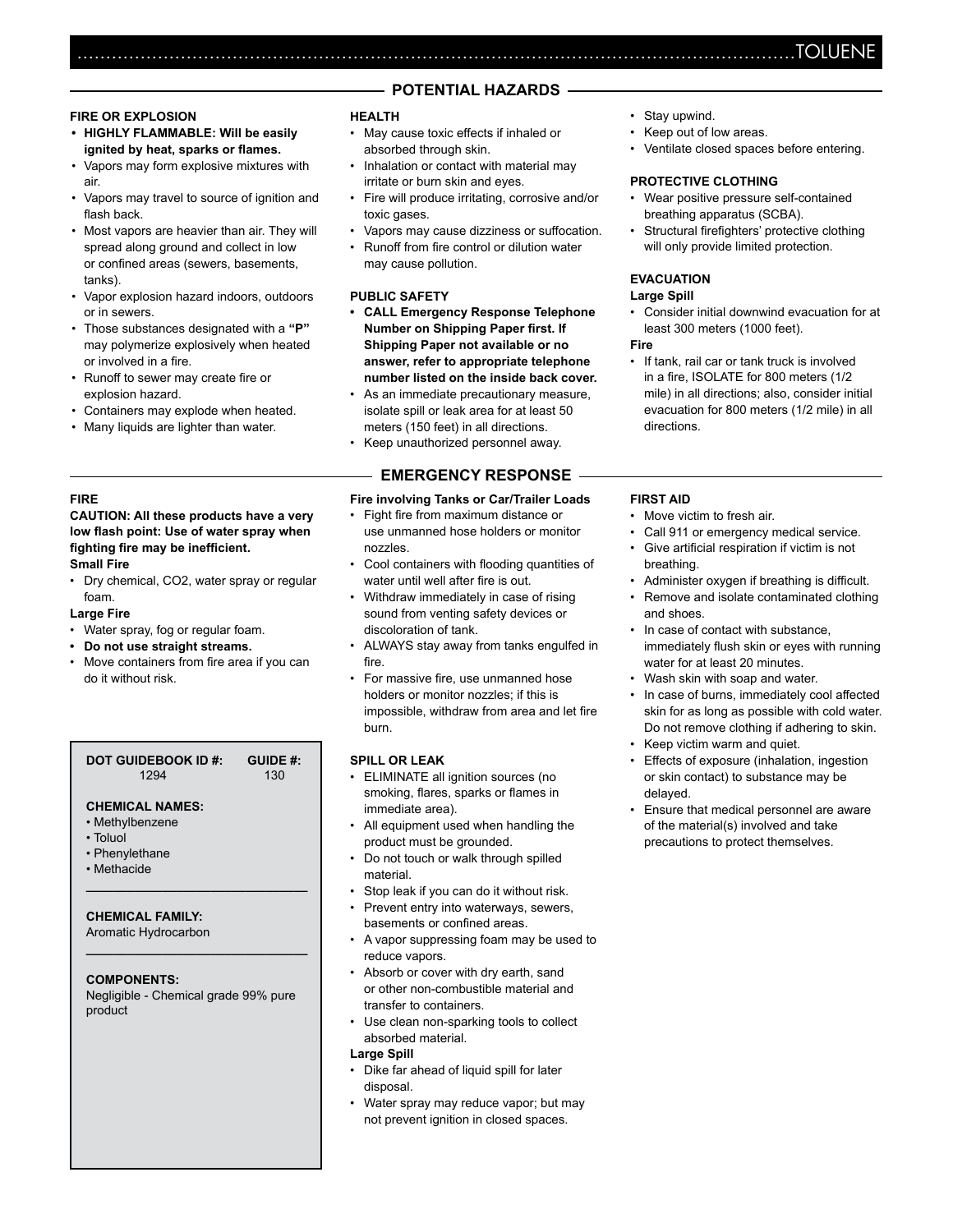## **fire or explosion**

- **• EXTREMELY FLAMMABLE**
- Will be easily ignited by heat, sparks or flames.
- Will form explosive mixtures with air.
- Silane will ignite spontaneously in air.
- Those substances designated with a "P" may polymerize explosively when heated or involved in a fire.
- Vapors from liquefied gas are initially heavier than air and spread along ground.
- Vapors may travel to source of ignition and flash back.
- Cylinders exposed to fire may vent and release flammable gas through pressure relief devices.
- Containers may explode when heated.
- Ruptured cylinders may rocket.

#### **health**

• Vapors may cause dizziness or

#### **FIRE**

- **• DO NOT EXTINGUISH A LEAKING GAS FIRE UNLESS LEAK CAN BE STOPPED. Small Fire**
- Dry chemical or CO2.
- **Large Fire**
- Water spray or fog.
- Move containers from fire area if you can do it without risk.

#### **Fire involving Tanks**

• Fight fire from maximum distance or use unmanned hose holders or monitor nozzles.

#### **DOT GUIDEBOOK ID #: GUIDE #:** 1086 116

**\_\_\_\_\_\_\_\_\_\_\_\_\_\_\_\_\_\_\_\_\_\_\_\_\_\_\_\_\_\_\_\_**

**\_\_\_\_\_\_\_\_\_\_\_\_\_\_\_\_\_\_\_\_\_\_\_\_\_\_\_\_\_\_\_\_**

#### **Chemical NAMEs:**

- VCM
- Monochloroethylene
- Chloroethene
- Vinyl chloride monomer

## **CHEMICAL FAMILY:**

#### **Components:** Vinyl Chloride 99-100%

asphyxiation without warning.

- Some may be toxic if inhaled at high concentrations.
- Contact with gas or liquefied gas may
- Fire may produce irritating and/or toxic gases.

#### **PUBLIC SAFETY**

- **Number on Shipping Paper first. If Shipping Paper not available or no answer, refer to appropriate telephone number listed on the inside back cover.**
- isolate spill or leak area for at least 100 meters (330 feet) in all directions.
- Keep unauthorized personnel away.
- Stay upwind.
- Many gases are heavier than air and will spread along ground and collect in low

## **EMERGENCY response**

- Cool containers with flooding quantities of water until well after fire is out.
- Do not direct water at source of leak or safety devices; icing may occur.
- Withdraw immediately in case of rising sound from venting safety devices or discoloration of tank.
- ALWAYS stay away from tanks engulfed in fire.
- For massive fire, use unmanned hose holders or monitor nozzles; if this is impossible, withdraw from area and let fire burn.

#### **SPILL OR LEAK**

- ELIMINATE all ignition sources (no smoking, flares, sparks or flames in immediate area).
- All equipment used when handling the product must be grounded.
- Stop leak if you can do it without risk.
- Do not touch or walk through spilled material.
- Do not direct water at spill or source of leak.
- Use water spray to reduce vapors or divert vapor cloud drift. Avoid allowing water runoff to contact spilled material.
- If possible, turn leaking containers so that gas escapes rather than liquid.
- Prevent entry into waterways, sewers, basements or confined areas.
- Isolate area until gas has dispersed.

## **FIRST AID**

- Move victim to fresh air.
- Call 911 or emergency medical service.
- Give artificial respiration if victim is not breathing.
- Administer oxygen if breathing is difficult.

or confined areas (sewers, basements, tanks).

Keep out of low areas.

#### **PROTECTIVE CLOTHING**

- Wear positive pressure self-contained breathing apparatus (SCBA).
- Structural firefighters' protective clothing will only provide limited protection.

## **EVACUATION**

#### **Large Spill**

• Consider initial downwind evacuation for at least 800 meters (1/2 mile).

#### **Fire**

- If tank, rail car or tank truck is involved in a fire, ISOLATE for 1600 meters (1 mile) in all directions; also, consider initial evacuation for 1600 meters (1 mile) in all directions.
- Remove and isolate contaminated clothing and shoes.
- In case of contact with liquefied gas, thaw frosted parts with lukewarm water.
- In case of burns, immediately cool affected skin for as long as possible with cold water. Do not remove clothing if adhering to skin.
- Keep victim warm and quiet.
- Ensure that medical personnel are aware of the material(s) involved and take precautions to protect themselves.

- cause burns, severe injury and/or frostbite.
- 

- **• CALL Emergency Response Telephone**
- As an immediate precautionary measure,
- 
-